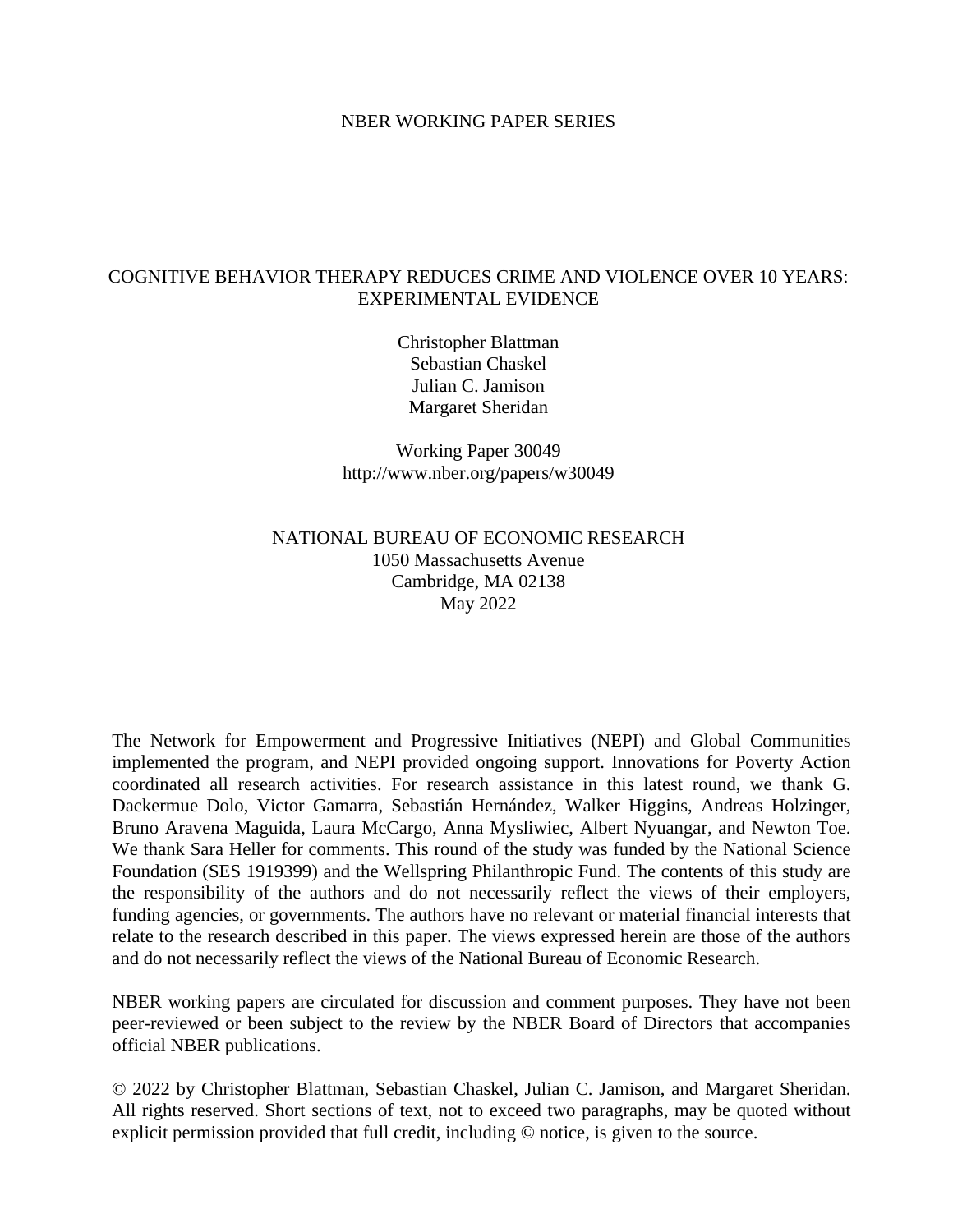Cognitive Behavior Therapy Reduces Crime and Violence over 10 Years: Experimental Evidence Christopher Blattman, Sebastian Chaskel, Julian C. Jamison, and Margaret Sheridan NBER Working Paper No. 30049 May 2022 JEL No. D83,K42,O15,O17

#### **ABSTRACT**

In most societies, a small number of people commit the most serious violence. Short-term studies have shown that cognitive behavioral therapy (CBT) can reduce such antisocial behaviors. These behavior changes may be temporary, however, especially from therapy on its own. This is unsettled, however, for there has been little randomized, long-term research. We follow 999 highrisk men in Liberia 10 years after randomization into either: 8 weeks of a therapy; a \$200 grant; both; or a control group. A decade later, both therapy alone and therapy with economic assistance produce dramatic reductions in antisocial behaviors. Drug-selling and participation in thefts and robberies, for example, fall by about half. These impacts are greatest among the highest-risk men. The effects of therapy alone, however, are smaller and more fragile. The effects of therapy plus economic assistance are more sustained and precise. Since the cash did not increase earnings for more than a few months, we hypothesize that the grant, and the brief legitimate business activity, reinforced the habit formation embodied in CBT. Overall, results suggest that targeted CBT plus economic assistance is an inexpensive and effective way to prevent violence, especially when policymakers are searching for alternatives to aggressive policing and incarceration.

Christopher Blattman Harris School of Public Policy The University of Chicago 1307 E 60th St Chicago, IL 60637 and NBER blattman@uchicago.edu

Sebastian Chaskel Instiglio New York, NY sebastian.chaskel@gmail.com

Julian C. Jamison Department of Economics University of Exeter Business School Exeter EX4 4PU United Kingdom j.jamison@exeter.ac.uk

Margaret Sheridan University of North Carolina Department of Psychology and Neuroscience 235 E. Cameron Avenue Chapel Hill, NC sheridan.margaret@unc.edu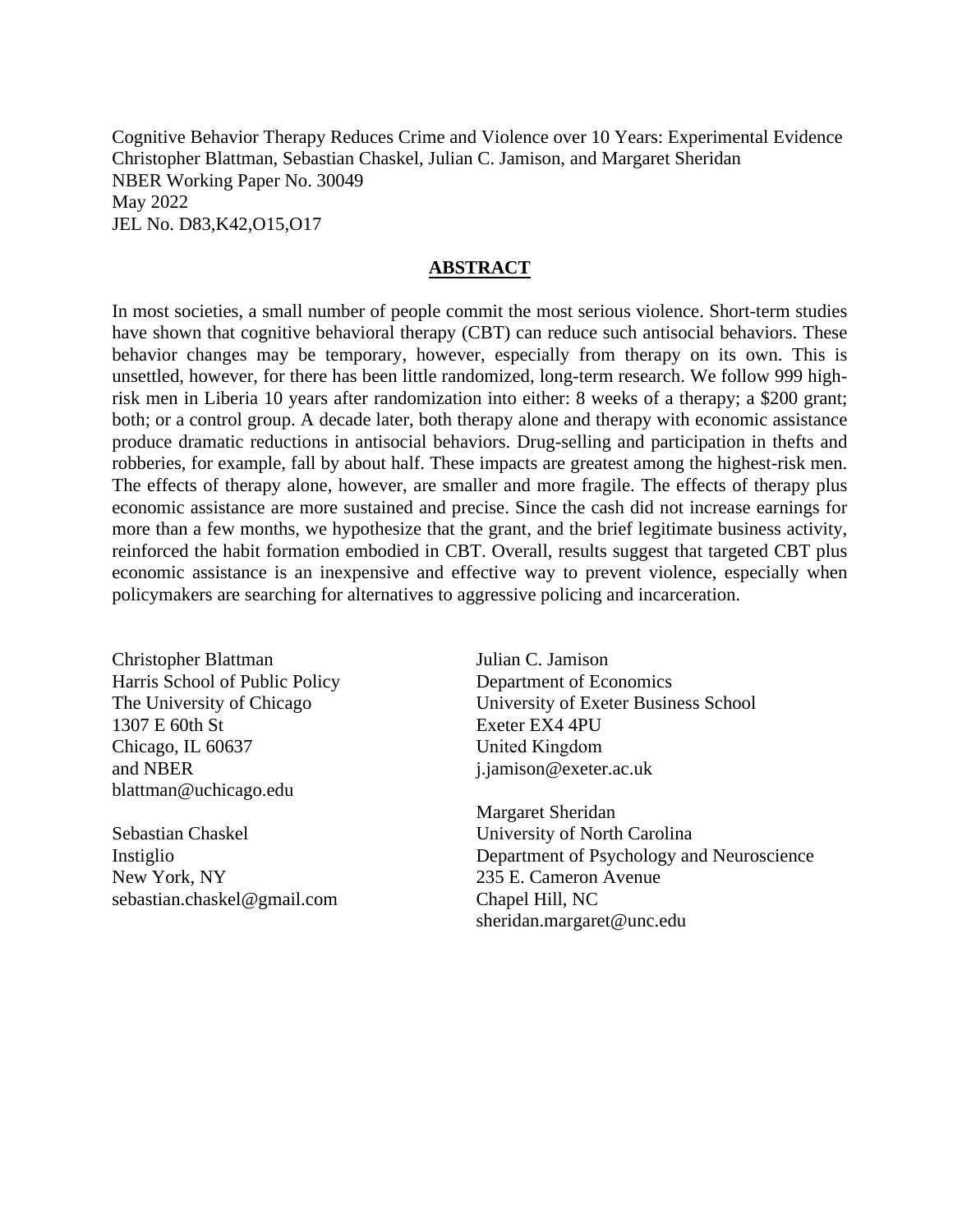## **1 Introduction**

Urban crime and violence is one of the most costly and divisive issues facing cities around the world. A wide range of antisocial behaviors plague neighborhoods, from homicides to theft, street fighting, and drug selling. While crime in rich countries receives significant attention, the problem of antisocial behavior is also acute in other parts of the world, where there are added risks of election violence, rioting, and rebellion.

Whether they are concerned with criminal justice, ethnic tensions, or post-conflict peacebuilding, policymakers are desperately searching for preventative measures, especially for alternatives to coercive tools (such as aggressive policing, punishment, and imprisonment). This search is especially intense in the United States, but it is also true in poor and fragile states that do not have the resources to imprison offenders, and where the aggressive pursuit of high-risk men could be politically destabilizing.

Increasingly, policy-makers are turning to cognitive behavioral therapy (CBT) to tackle these social problems. In the United States, for instance, CBT-informed programs are quickly becoming one of the principal direct non-police responses to gun violence.<sup>[1](#page-2-0)</sup> This approach springs from the idea that much crime and violence is the product of poor decision-making and distorted thinking: people may react in haste, fail to consider the long run consequences of their actions, or overlook alternative solutions to their problems. They may hold on to exaggerated, negative beliefs about a rival. Or they may have difficulty managing their emotions or impulses. Programs informed by CBT have long tried to help people become aware of these harmful thoughts and patterns, and learn to think and react differently.<sup>[2](#page-2-1)</sup>

More recently, two large-scale randomized trials suggested that the full effects of CBT alone may be short-lived. In one, [Heller et al.](#page-43-0) [\(2017\)](#page-43-0) examined the 1–2 year effects of an in-school program, *Becoming A Man* (BAM), with nearly 5,000 at-risk high school students in Chicago. They found that criminal arrests fell by about half during the program period,

<span id="page-2-0"></span><sup>&</sup>lt;sup>1</sup>[Clark](#page-43-1) [\(2010\)](#page-43-1); [Feucht and Holt](#page-43-2) [\(2016\)](#page-43-2); [Abt](#page-42-0) [\(2019\)](#page-42-0)

<span id="page-2-1"></span> $e^2$ e.g. see meta-analyses by [Lipsey et al.](#page-44-0) [\(2007\)](#page-44-0); [Wilson et al.](#page-45-0) [\(2005\)](#page-45-0)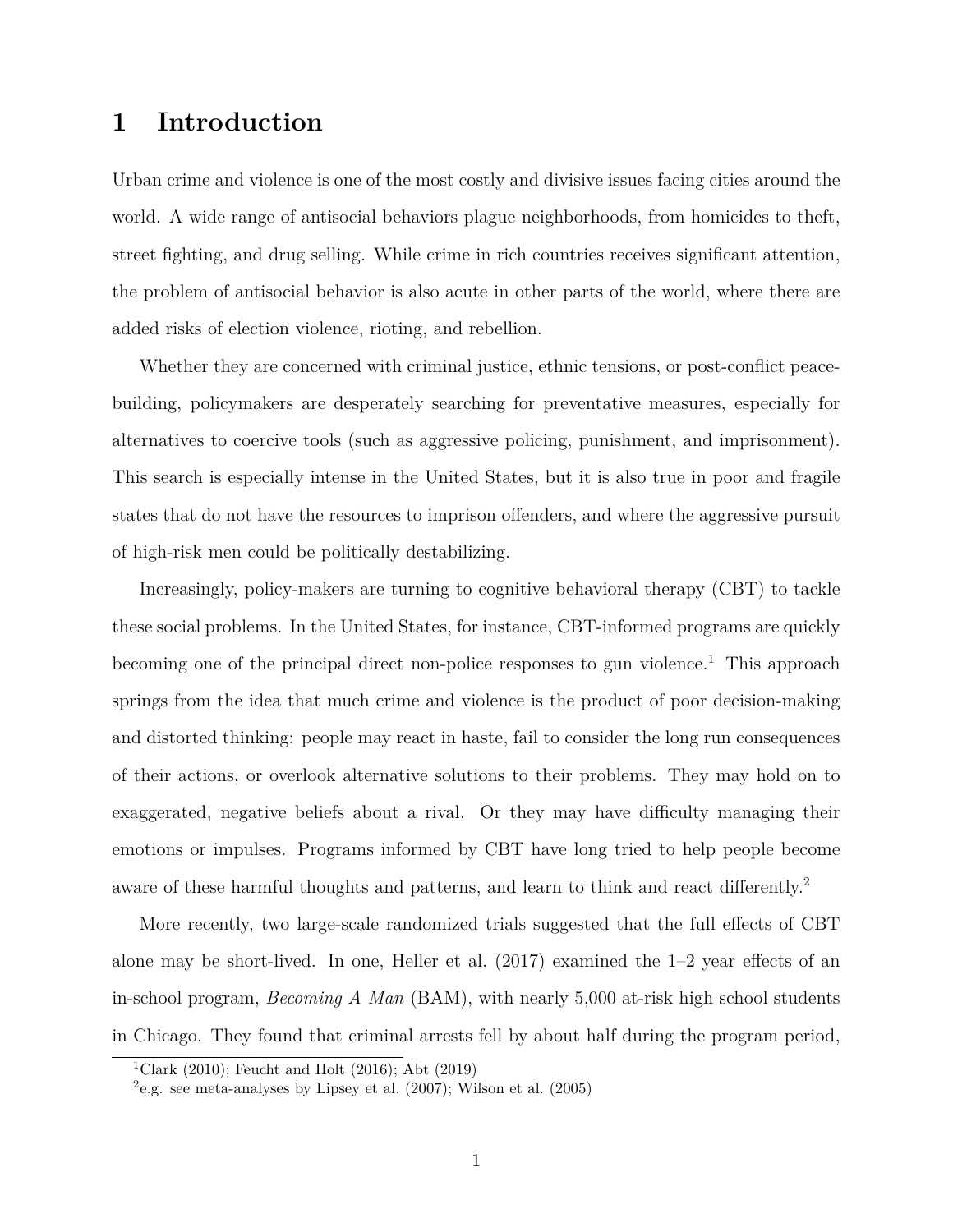but also that the effects dissipated shortly afterwards.

Around the same time, [Blattman et al.](#page-42-1) [\(2017\)](#page-42-1) studied the 1-year effects of an intensive 8-week CBT-informed intervention in West Africa, the *Sustainable Transformation of Youth in Liberia* (STYL) program, with nearly 1,000 street youth and criminally-involved men. They too found that a wide range of criminal and violent behaviors fell by about half in the month immediately after the program. Like BAM, the effects of therapy alone diminished after a year. A quarter of the STYL sample, however, received a \$200 cash grant in addition to therapy. Even after one year, the men who received therapy plus cash had reduced their crime and violence by about half. The grants did not affect incomes in a sustained way, however, suggesting that the cash enabled the young men to continue to practice the lessons of the CBT for months after the program ended, helping to entrench the changes in behavior.

This evidence has inspired similar programs around the world, targeting the highest-risk offenders with a combination of CBT and employment.<sup>[3](#page-3-0)</sup> However, many questions remain unanswered. While meta-analyses consistently find that CBT-informed programs reduce criminal recidivism, most of the underlying studies have a small number of subjects who are typically only followed for about a year, especially among experimental studies [\(Lipsey et al.,](#page-44-0) [2007;](#page-44-0) [Wilson et al., 2005\)](#page-45-0). Thus, the long term effects of these interventions on violence are unknown—especially whether a combination of CBT and economic assistance leads to more sustained behavior change.

Furthermore, most existing studies of CBT and crime focus on offenders in developed countries, mainly the United States, a population with significant advantages relative to those in low-income and unstable states. There is a need for larger, longer-term studies on more diverse populations, with attention to a wider range of behaviors.

In this study, we return to the STYL sample in Liberia roughly 10 years after subjects completed the program. At the time men entered the program, between 2009 and 2011, they were mainly in their twenties. Most were engaged in some form of crime or violence,

<span id="page-3-0"></span><sup>3</sup> e.g [The Economist](#page-44-1) [\(2019\)](#page-44-1)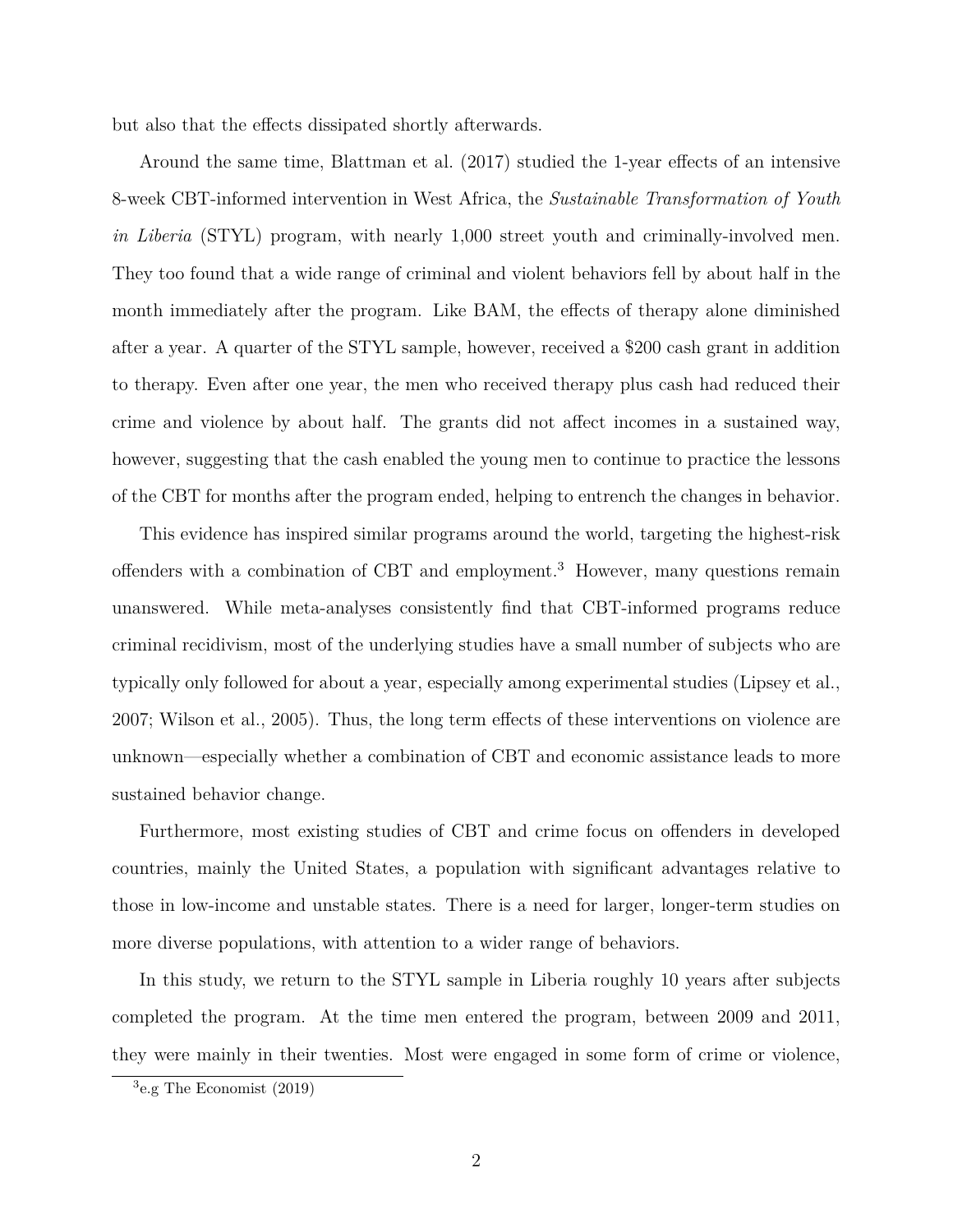ranging from street fighting to drug dealing, petty theft, and armed robbery. We investigate whether these antisocial behaviors continued into later adulthood, and whether the short run impacts of therapy or therapy plus cash persist.

STYL was designed by a small local nonprofit, the Network for Empowerment and Progressive Initiatives (NEPI), in cooperation with the authors. Developed over 15 years through trial and error, the 8-week group therapy curriculum focused on three related kinds of behavior change. First, to foster future orientation over present-biased behavior, the program taught skills of self control: to manage emotions, reduce impulsivity, become more conscientious and persevering, and become more planful and goal-oriented in their daily activities. Second, the program strongly emphasized how to peacefully deal with anger, interpersonal violence, and threatening situations. Finally, the therapy tried to help men learn to behave and self-identify as normal society members rather than as an outcast or criminal.

Following the therapy, all subjects were eligible for a cash lottery of \$200. Winners were free to use the grant how they saw fit, but we expected the grant to relieve constraints on investment, and help the men start small business activities, such as petty trading or services such as shoe shining.

We evaluated the therapy and cash grants using a  $2 \times 2$  factorial design, producing four arms: Therapy Only; Cash Only; Therapy+Cash; and a Control condition. The average cost of delivering both therapy and cash was \$530 per person, inclusive of all implementation costs: \$189 for delivering the 8-week STYL program; \$216 for the grant and associated distribution; and \$125 for program administration.

Ten years after the interventions, we found and resurveyed the original sample, collecting self-reported data on a range of antisocial behaviors, as well as data on potential mechanisms and choices in incentives games. Of the 999 men, 103 had died in the intervening years. We successfully surveyed 833 of the original sample—93% of survivors.

We are reliant on survey data because, as one of the poorest countries in the world, Liberia has no systematic administrative data on crime or imprisonment. There are several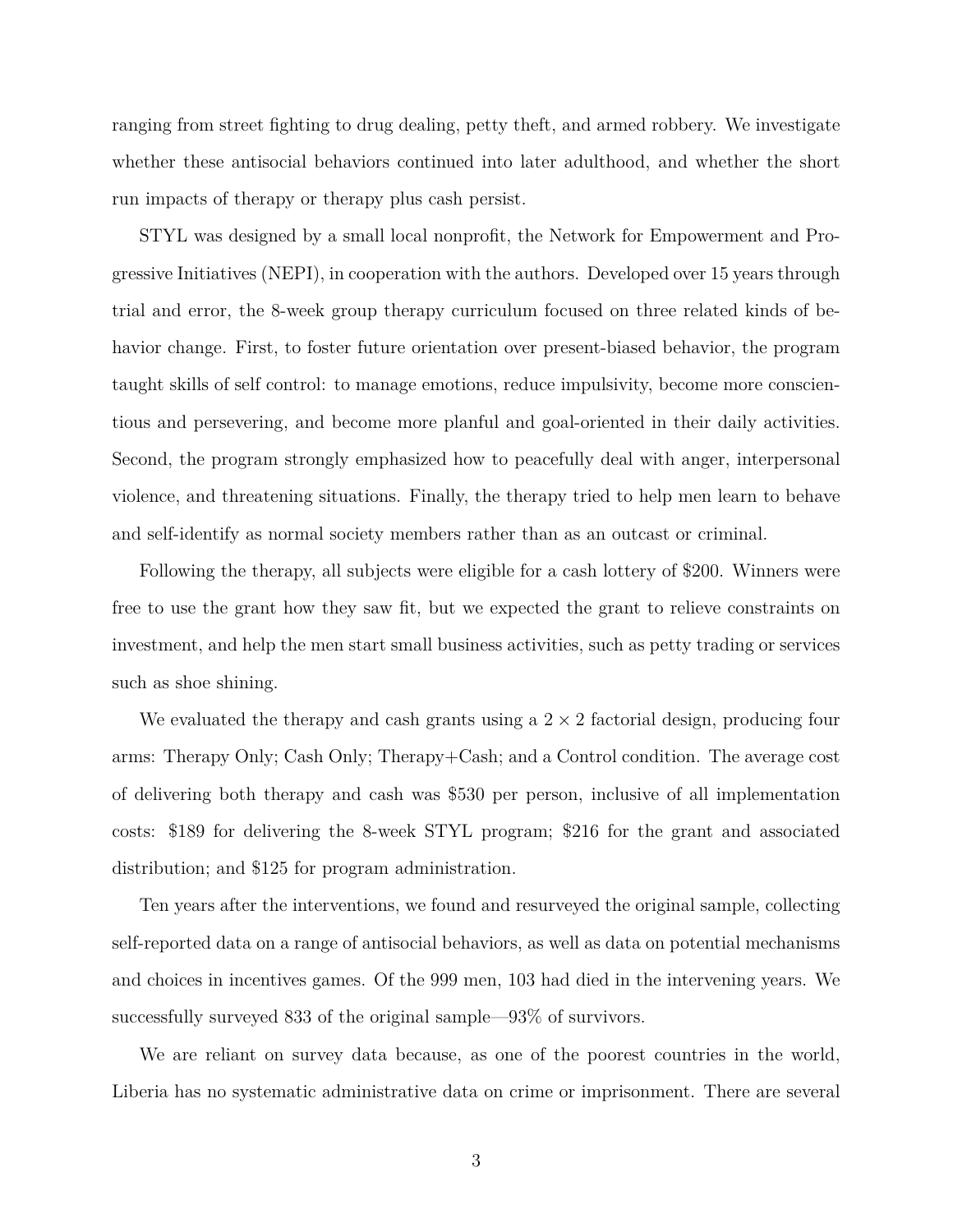advantages of survey and behavioral game data over arrest data, however. The outcomes are more complete, and reporting is not mediated by the capacity or biases of the criminal justice system. Furthermore, survey and game data allows us to collect direct evidence on mechanisms. Few studies have measured lifestyle, skill, and time preference changes directly. Self-reported data have limitations, of course, and so we took several steps to validate responses and minimize the risk of response bias correlated with treatment. Our analysis suggest that our results are unlikely to be the product of unfaithful responses or measurement error.

What should we expect after 10 years? Experts were pessimistic. To assess the profession's prior beliefs, we sent an anonymous survey to 88 scholars who had cited the 1-year results, and 30 responded. Almost all respondents expected Therapy Only or Cash Only to have no effect whatsoever on antisocial behaviors after 10 years. For Therapy+Cash, a third predicted no effect at all. Two-thirds predicted steeply diminished impacts, for an average prediction of about one third the 1-year impact. Based on the apparent transience of Therapy Only after one year, we too hypothesized that the impacts of the interventions would diminish or even disappear over time.

After a decade, however, we find large, sustained impacts of Therapy+Cash. Therapy Only shows some evidence of impacts on changed behavior but, as before, these effects are smaller and more fragile.

Our main outcome, as before, is a standardized index of antisocial behaviors that includes self-reported drug selling, stealing, interpersonal fighting, weapons carrying, arrests, hostile attitudes, and domestic abuse. In the first year after treatment, this index declined in every arm, including the control group, implying a degree of mean reversion among our sample—to be expected, since we targeted men in the riskiest situations. But for the 10 years thereafter, antisocial behavior remained steady and reasonably high, suggesting that men did not age out of these criminal and violent activities over time, at least on average.

Comparing across treatment arms, these declines in crime and violence were steepest in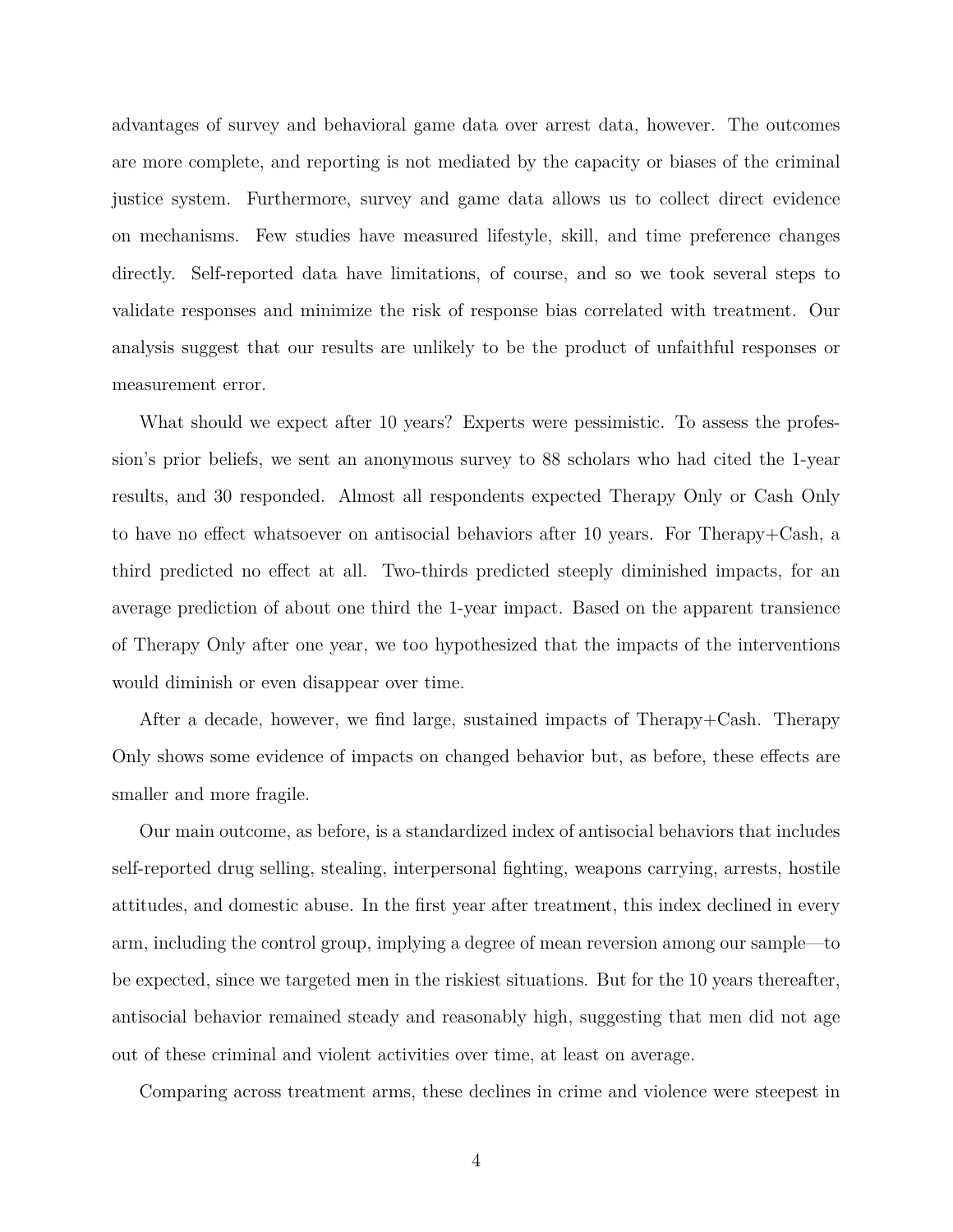both CBT arms, and these impacts persisted over time. In fact, the long-term improvements in both therapy arms are extremely similar to their 1-month and 1-year impacts. We see no effect of Cash Only after 1 or 10 years. But Therapy+Cash leads to a 0.25 standard deviation decrease in antisocial behaviors after 10 years, significant at the 5 percent level. Therapy Only leads to a 0.2 standard deviation decrease, significant at the 10 percent level. In concrete terms, this implies more than 50% reductions in self-reported drug selling, thefts, and robberies.

The 10-year Therapy+Cash results are highly robust to various selective attrition scenarios, along with other sensitivity analysis. The 10-year impacts of Therapy Only, however, are somewhat fragile to specification and selective attrition scenarios. This is consistent with our earlier findings: cash enabled the men to start legitimate enterprises for a few months and avoid an immediate return to crime, before those businesses ultimately failed. CBT is fundamentally about practice, learning-by-doing, and habit formation. A plausible hypothesis is that cash enabled a few months of legitimate activity after the CBT ended, helping to cement men's new non-criminal identity and behavior change.

To give a crude sense of magnitude and cost-effectiveness, our estimates suggest that Therapy+Cash led to roughly 34 fewer thefts and robberies per year per subject at both the 1- and 10-year surveys. Interpolating would mean 338 fewer crimes per subject since STYL began. Given the per-person program expenses, this implies a cost of roughly \$1.50 per crime avoided—ignoring any continued reductions in crime, any reduced drug sales or street violence, improved political stability, or any other positive behavioral changes or spillovers.

What's more, we show how these reductions appear to be concentrated in the men who reported the highest antisocial behaviors at baseline. This was the sole heterogeneity analysis we prespecified and performed. Thus, even though STYL was already a highly selective and targeted intervention, this suggests that there may be returns to even more selective targeting among such programs in the future.

Finally, beyond crime and violence, we also see sustained impacts on a range of (ex-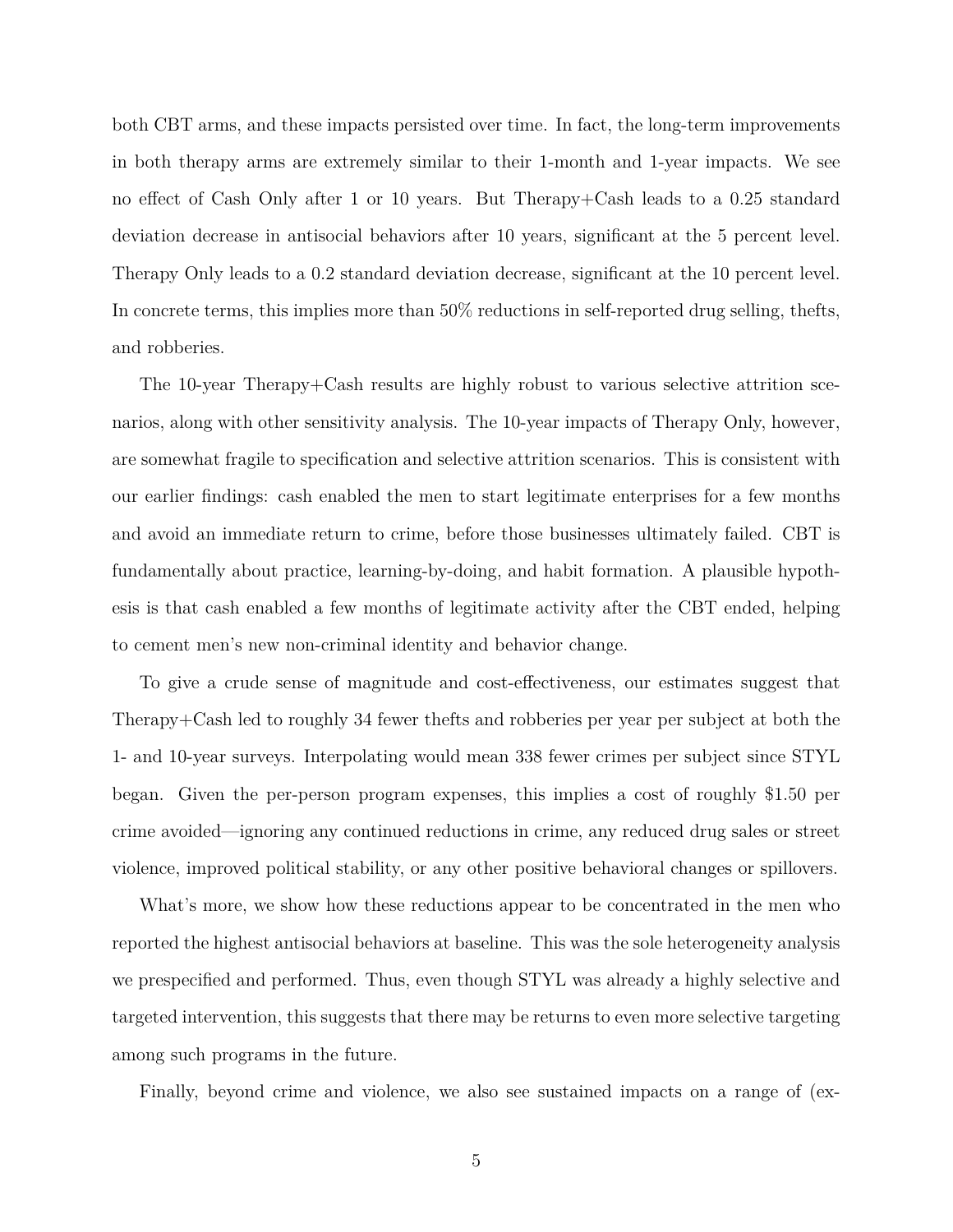ploratory) secondary outcomes and potential mechanisms: men in the Therapy+Cash arm are less poor, more patient in game play, report improved mental health, and have less risky social networks. We do not see any evidence, however, that they are less impulsive, abuse fewer substances, or have acquired more anticriminal norms and values as a result of the therapy.[4](#page-7-0)

Altogether, these findings are significant not just because they address an important policy need, but also because of what they tell us generally about the malleability of adult preferences and behavior, the return to late-stage interventions, the durability of CBTinduced behavioral changes, and the important role of sustained practice (and the economic means to do live a noncriminal life). A large literature has shown that a broad set of such noncognitive skills predict long-run economic performance and criminal activity [\(Nagin and](#page-44-2) [Pogarsky, 2004;](#page-44-2) [Heckman et al., 2006;](#page-43-3) [Borghans et al., 2008\)](#page-43-4). This literature emphasizes how these skills respond to investment by families, schools, and communities, especially in childhood [\(Cunha et al., 2010\)](#page-43-5). It is an open question, however, whether these skills can be easily shaped in adulthood. Absent any evidence, some scholars have been skeptical that self-investment or interventions can shape noncognitive skills and behavior in adulthood [\(Heckman and Kautz, 2014;](#page-43-6) [Hill et al., 2011\)](#page-44-3). The findings from STYL suggest that adults engaged in the most socially harmful behavior may be quite responsive to remedial investments, and that these interventions could have huge social returns.

Section 2 describes the intervention and experimental procedures, Section 3 the data and attrition, Section 4 the results, and Section 5 concludes.

<span id="page-7-0"></span><sup>&</sup>lt;sup>4</sup>The results are consistent with evidence from stigmatized Indian sex workers, where short courses of non-CBT psychological therapy increased self-worth, reduced shame, and increased savings and health-seeking behavior [\(Ghosal et al., 2020\)](#page-43-7).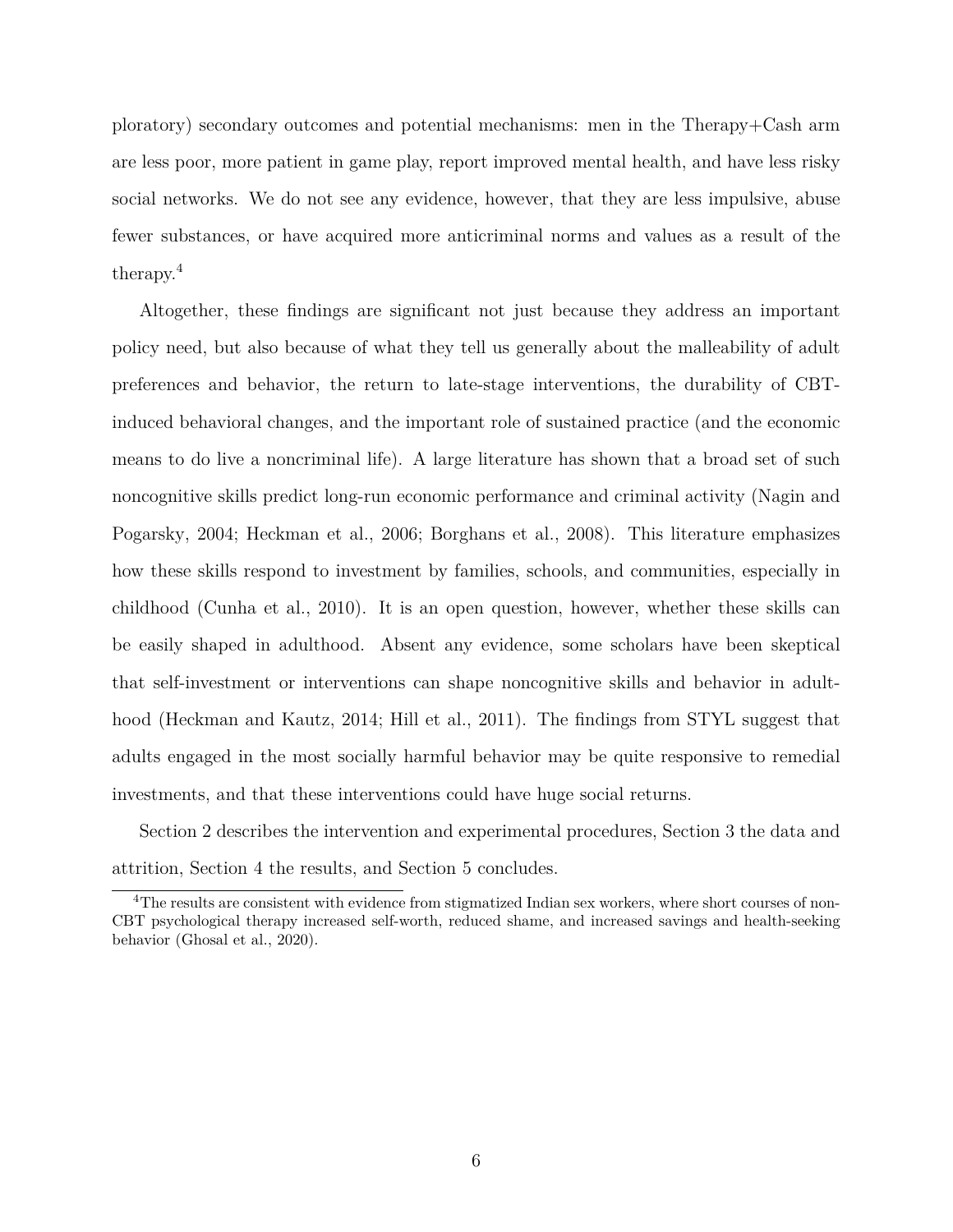## **2 Context, intervention, and experiment**

#### **2.1 Liberia**

Liberia is a small West African coastal nation with a current population of about 5 million. The country emerged from 15 years of civil wars and political instability in 2003. Those wars killed roughly 10% of the population, displaced a majority, and recruited tens of thousands into combat. By the outset of the study period, in 2009, the country had enjoyed a fragile order for 6 years. Nonetheless, by this date, most people aged 18–35 would have spent up to 15 years of their childhood or adolescence in an environment of conflict.

Among the many threats to stability in the country at the time, the government and a large United Nations peacekeeping mission were particularly concerned with poorly integrated ex-fighters and other young men involved in violent crime and the growing retail drug trade. They also worried about political violence, as high-risk men had launched riots and were involved in election violence in the past, and they were targets for mercenary recruitment into West African wars [\(Christensen and Utas, 2008;](#page-43-8) [Hoffman, 2011;](#page-44-4) [Blattman and](#page-42-2) [Annan, 2016\)](#page-42-2).

The largest concentration of these high-risk men was in the country's large seaside capital, Monrovia. Most young men in the city had limited employment opportunities and earned money through a mix of casual labor and petty business. A few turned to crime, especially drug dealing, pick-pocketing, mugging, and home invasion. Street violence was also common among this group, especially brawls and knifings. Importantly, however, these men were not necessarily ex-fighters from the war. Rather, with peace and normalcy, Monrovia was beginning to experience the same problem as so many other large cities around the world poor, disenfranchised youth drifting into careers of crime and social relationships governed by violence.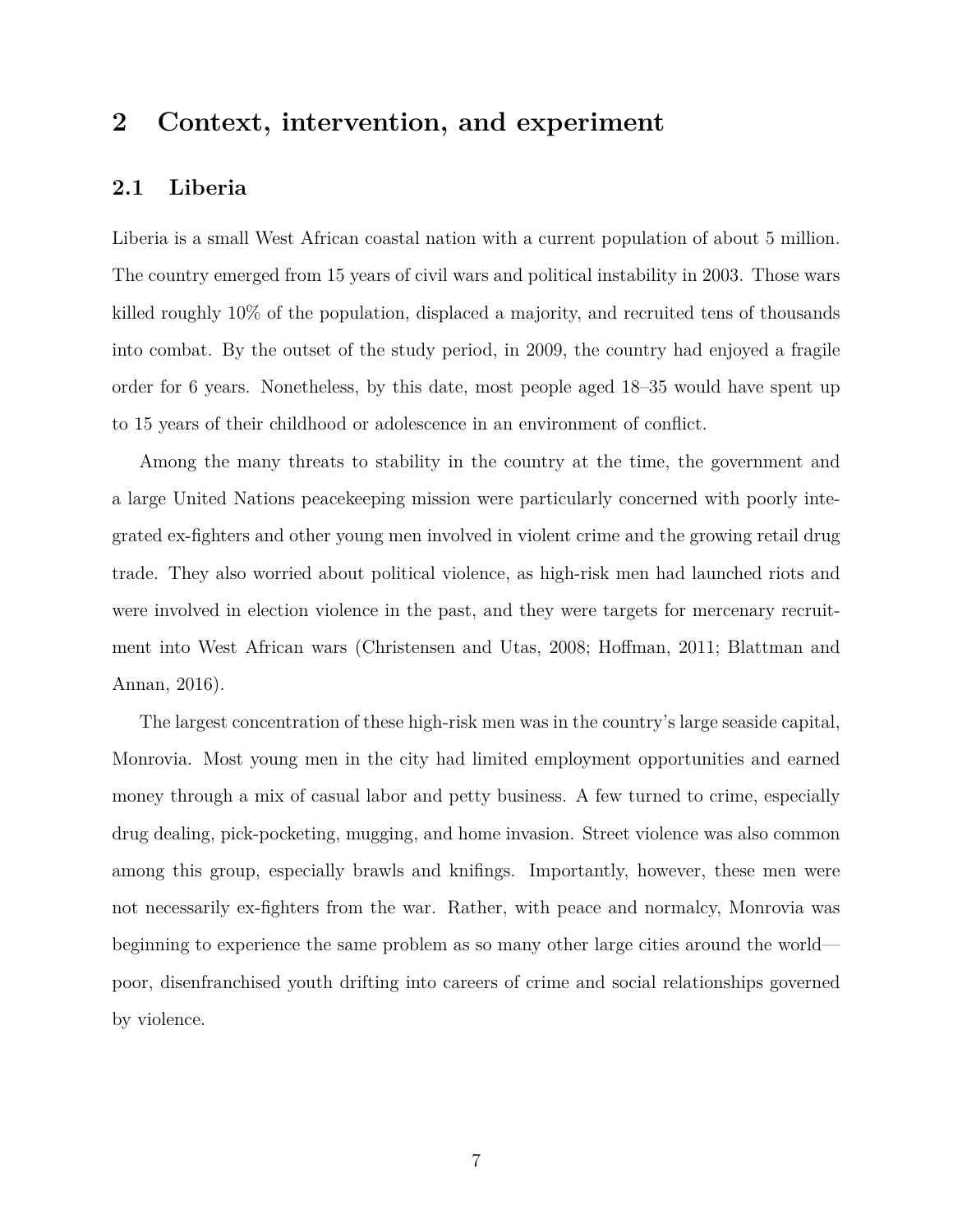#### **2.2 Target population and recruitment**

The study recruited 999 men actively involved in crime and interpersonal violence. On average these men were 25 years of age, had nearly eight years of schooling, earned about \$68 in the month previous to the baseline survey, worked an average of 46 hours per week (mainly in low skill labor and illicit work), and had \$34 informally saved. Only 38% were former members of armed militant groups.

We focused on five mixed-income residential neighborhoods in Monrovia with large populations of high-risk men. All recruitment was handled by NEPI, the nonprofit that designed and ran the therapy. NEPI recruited subjects on the street. In each neighborhood, certain places, groups, and professions had well-known reputations for crime and violence involvement, and recruiters targeted these locations and people. This included known drug selling areas, areas for the fencing and resale of stolen goods, informal settlements with high levels of interpersonal street violence, and so forth. Recruiters also approached men that were homeless, drug-using, or appeared disreputable in appearance.

When they approached a new subject, recruiters described the purpose of the program (transition to a less violent, noncriminal lifestyle), the therapy, the allocation by lottery, and the associated research, and asked subjects if they wanted to participate. Recruiters never mentioned cash grants.

About one third of those approached declined. Some refused because they felt they were the wrong target—poor but not engaged in criminal or violent activities. Others were mistrustful or were content with their current illicit activities. We were unable to collect survey data on or track these individuals that refused any engagement.

Note that these procedures also tried to minimize the possibility of spillovers between treatment and control subjects. To do so, we designed recruitment to be highly dispersed. Each of the five neighborhoods had a population of roughly 100,000, including at least a thousand high-risk young men. To maximize independence of the study subjects (and reduce potential for spillovers) recruiters approached just one out of every 7–10 high-risk men they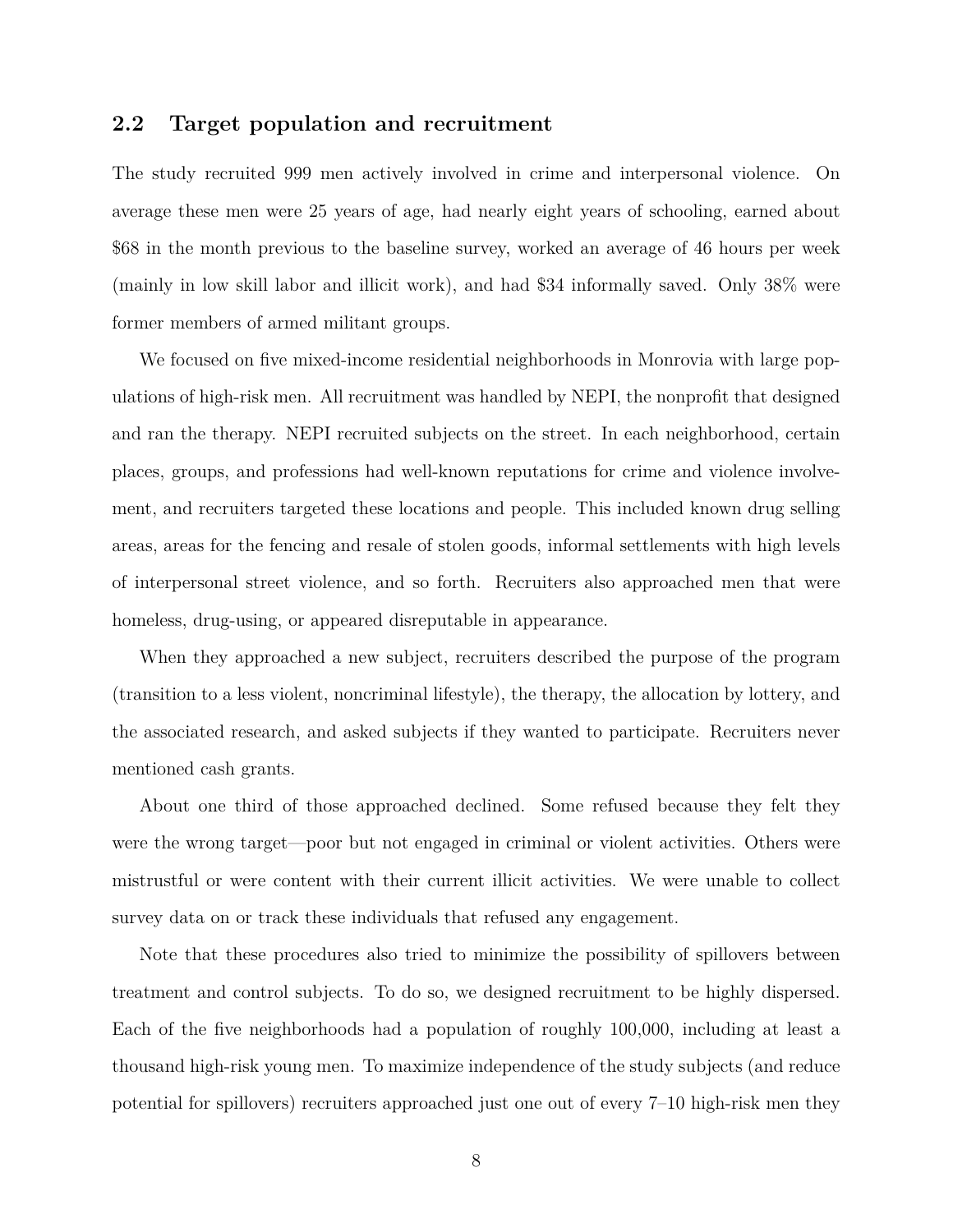visually identified. Over several weeks, recruiters identified roughly 8,000 potentially highrisk men and approached 1,500. In our five neighborhoods, we estimate that our sample of 999 men represents 0.6% of all adult males and about 12% of all men aged 18–35 who are in the bottom decile of income.

When a subject agreed to participate in the study, NEPI immediately introduced them to a representative of a nonprofit research organization, Innovations for Poverty Action (IPA), for a baseline survey and random assignment to therapy. A week after therapy finished, NEPI recontacted all subjects and told them about a new opportunity: a public draw for cash grants.

#### **2.3 Interventions and hypothesized effects**

**Therapy** Cognitive behavioral therapy is an approach for reducing self-destructive beliefs and behaviors, and promoting positive ones. Its methods can be applied to a wide range of problematic thoughts and behaviors, and CBT-informed therapies have been widely successful at reducing symptoms of depression, anxiety, phobias, traumatic stress, and hostility [\(Beck, 1979,](#page-42-3) [2011\)](#page-42-4).

Most CBT-informed therapies have a few common elements. First, the counselor tries to help the patient become more conscious of their harmful automatic thoughts, especially inaccurate or negative thinking about themselves or others. They help subjects to recognize and respond differently to these automatic thoughts, allowing them to respond to everyday situations in a more constructive way. A second principle of CBT is that sustained changes in behavior or symptoms also come from actively practicing new behaviors. Thus, thoughts influence actions but actions also shape thoughts—a kind of "learning by doing". Often subjects begin practicing simple tasks and, through repetition, positive reinforcement, and gradually increasing the difficulty or complexity of the tasks, they gradually change both their behavior and thinking. This practice happens in therapy but also as "homework".

NEPI had worked with this population and in these neighborhoods for more than a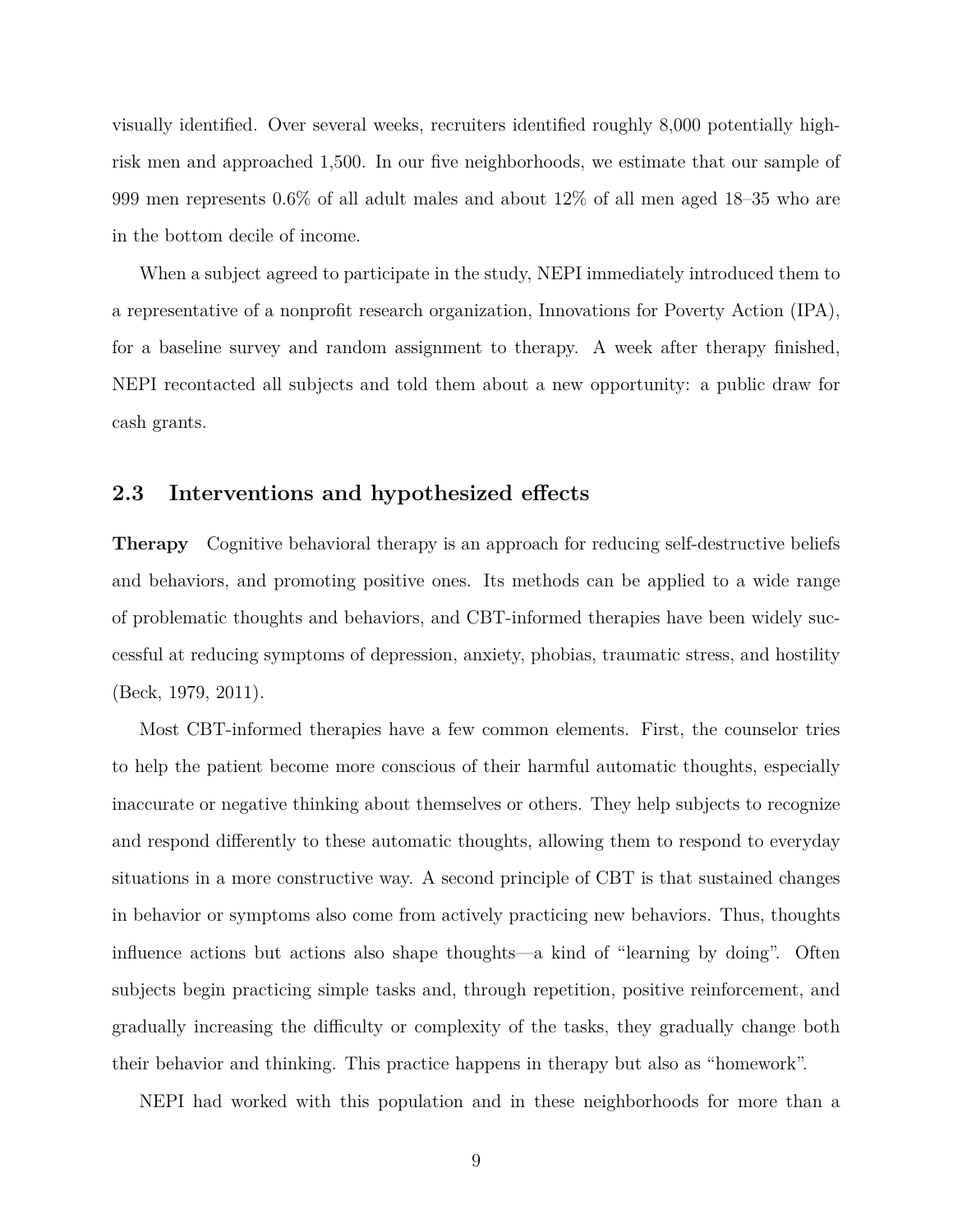decade. STYL's specific activities and approach grew organically over the years, primarily through NEPI's trial and error. Most of the specific stories and activities are NEPI's own invention. Importantly, over the years NEPI acquired, tested, and adapted CBT techniques from Western manuals as well as formal and informal training from international organizations.

NEPI's program combined group therapy with one-on-one counseling over 8 weeks. Twenty men met in groups three times a week, four hours at a time, led by two NEPI facilitators. NEPI offered no incentives to attend except for lunch. On alternate days when groups did not meet, facilitators visited men at home or work to provide advising and encouragement.

The sessions employed a mix of lectures, group discussions, and practice, including: role playing in class, homework that requires practicing tasks, exposure to real situations, and inclass processing of experiences of executing these tasks. Like many CBT-informed programs, these tasks increased in difficulty over time.

There were virtually no formally-trained psychologists or counselors in the country of Liberia at the time, and so all STYL sessions were led by facilitators trained by NEPI. These facilitators had typically been involved in armed groups or crime earlier in their lives, and most were past graduates of a past NEPI rehabilitation program. Generally speaking, they had limited formal education or counseling experience. Their experiences, however, made them natural role models for the students, as they modelled the desired changes in behavior and identity.

The curriculum focused on three related kinds of behavior change.<sup>[5](#page-11-0)</sup> First, STYL tried to help men learn to behave and self-identify as normal society members rather than as an outcast or criminal. For instance, in the early weeks, facilitators encouraged men to try to maintain some simple behaviors associated with their new social identity. This included getting a haircut, wearing shoes and pants instead of sandals and shorts, improving per-

<span id="page-11-0"></span><sup>&</sup>lt;sup>5</sup>The STYL manual is available online, including day-by-day breakdowns of the curriculum and homework. See [http://chrisblattman.com/documents/policy/2015.STYL.Program.Manual.pdf](#page-0-0)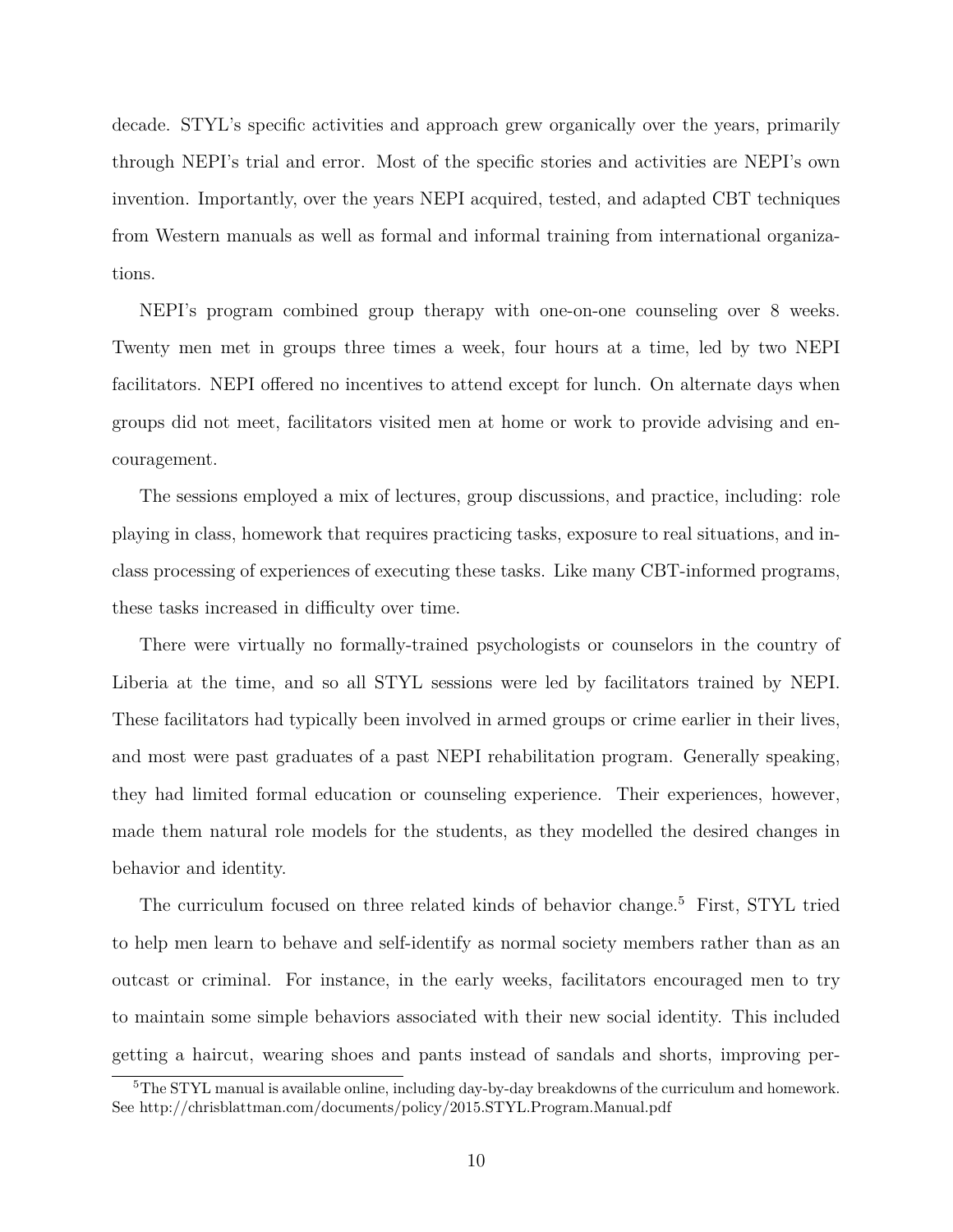sonal hygiene and the cleanliness of their living area, and reducing substance abuse. As the men progressed, facilitators also encouraged men to engage with society in planned and unaccustomed ways, akin to exposure therapy. For instance, homework included reintroducing themselves to their family, joining community sports, and visiting banks, supermarkets, shops, and so forth. Men also studied successful people in their community and reached out to one as a mentor. Men then discussed their successes and failures as a group.

Second, to foster future orientation over present-biased behavior, the program taught skills of self control: to manage emotions, reduce impulsivity, become more conscientious and persevering, and become more planful and goal-oriented in their daily activities. For example, the men practiced breaking down large goals into smaller ones, and then creating plans to accomplish them via concrete steps. For homework they would attempt some of these plans. Examples include how to feed their family the next day, starting a vegetable garden, making a savings plan, reconciling with estranged family, or starting a business. They began with easier assignments and increased in difficulty with time.

Finally, the program strongly emphasized how to deal with anger, interpersonal violence, and threatening situations. During the group session, the men discussed angry and hostile thoughts, emotions, and reactions. They learned to recognize and connect them to bad outcomes, like violence and exclusion. They also began to practice techniques to manage these automatic responses. For instance, they practiced social skills for managing threatening situations, and learned techniques to calm oneself, such as walking away, doing other activities, or breathing techniques.

While CBT-informed techniques had not been tested on such a high-risk population before, a wide body of evidence suggests these techniques reduce problematic behaviors in lower risk populations.<sup>[6](#page-12-0)</sup> Accordingly, prior to the 10-year survey, we preregistered one primary outcome: a summary index of various antisocial behaviors, described below. The therapy could influence these antisocial behaviors through a variety of channels, however, and

<span id="page-12-0"></span><sup>6</sup> e.g. [Saini](#page-44-5) [\(2009\)](#page-44-5); [Pearson et al.](#page-44-6) [\(2002\)](#page-44-6); [Wilson et al.](#page-45-0) [\(2005\)](#page-45-0); [Del Vecchio and O'Leary](#page-43-9) [\(2004\)](#page-43-9)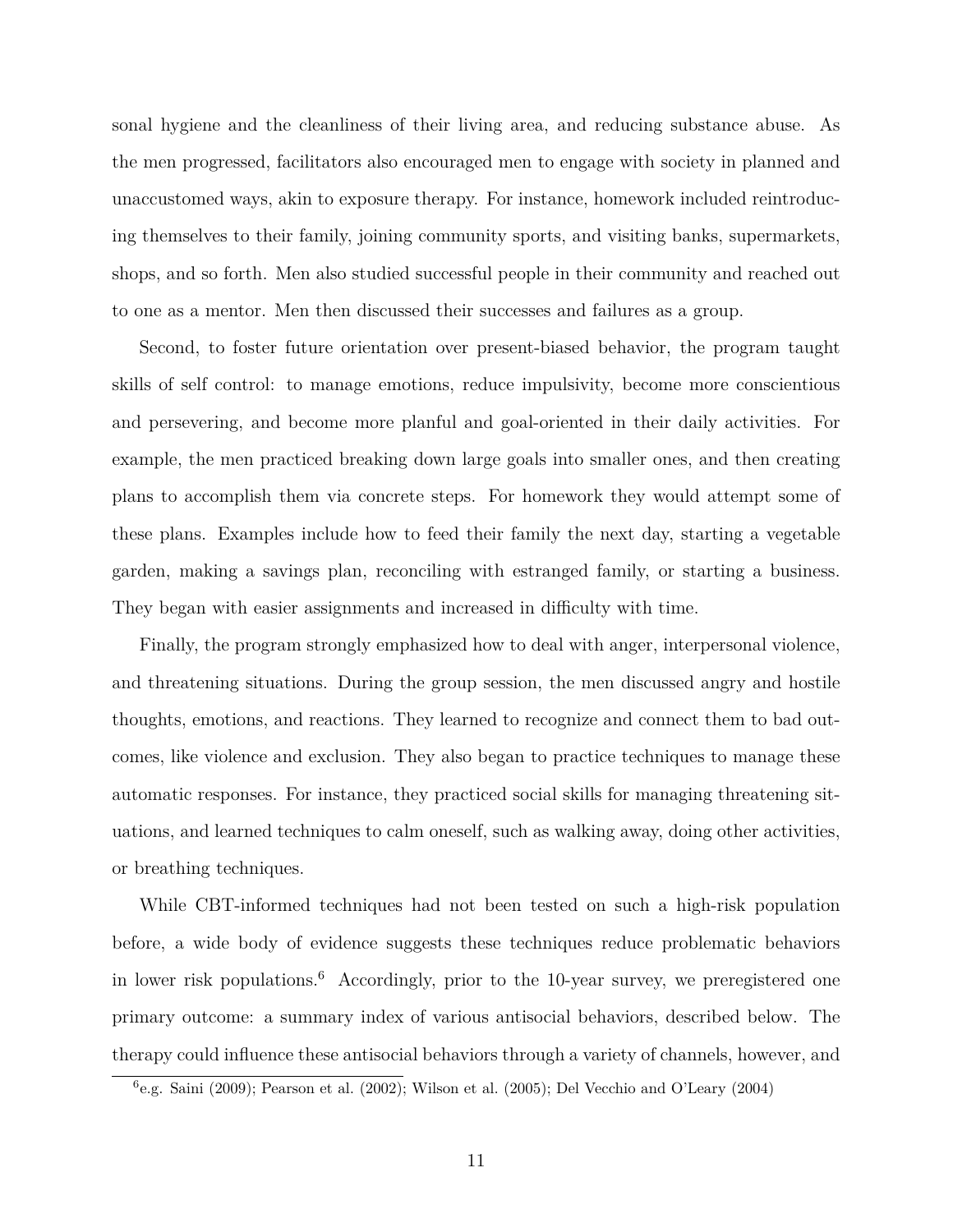so we measured and prespecified 7 secondary outcomes to explore as mechanisms: economic performance; forward-looking time preferences; skills of self control; anticriminal identity and values; positive self-regard and mental health; substance abuse; and the quality of social networks.[7](#page-13-0)

**Cash grants** Winners of the cash lottery immediately received \$200 in cash, while losers received \$10 as a consolation. This grant had minimal framing. Prior to the draw, the assembled subjects were given about 15 minutes of information on how to keep the money safe (e.g. depositing it with a bank) and examples of what they could use it for (e.g. starting a small business or home improvement). But subjects were explicitly told that the grant was unconditional and they were free to do what they wished.

The cash arm was intended to stimulate legal self-employment and earnings, by relieving a liquidity or credit constraint. There is broad-based evidence across Africa that unemployed youths have high short-term returns to capital [\(Haushofer and Shapiro, 2018;](#page-43-10) [Blattman et al.,](#page-42-5) [2020\)](#page-42-5). This evidence also suggests that the effects on earnings may be short-lived.

Consistent with these other studies, one year after treatment we found that there was no direct effect of cash on earnings or consumption [\(Blattman et al., 2017\)](#page-42-1). Employment and incomes rose in the first month following the cash grant, as the men started small legal enterprises (such as market trading or shoe-shining). After a year, however, these impacts had dissipated, and those who received the grant had similar employment and incomes as the control group. Our qualitative and quantitative investigations suggested that, in the year following their investments, most of the enterprises failed due to theft, seizure by authorities, or adverse shocks such as weather or illness.

As a result, we did not specify economic performance as a primary outcome prior to running the 10-year survey. Nonetheless, even a short term increase in legal earnings could reduce criminality by increasing the returns to legal enterprises and raising the opportunity cost of antisocial behavior [\(Becker, 1968;](#page-42-6) [Blattman and Ralston, 2015\)](#page-42-7). Furthermore,

<span id="page-13-0"></span><sup>7</sup>See Social Science Registry *[AEARCTR-0006736](https://www.socialscienceregistry.org/trials/6736)*.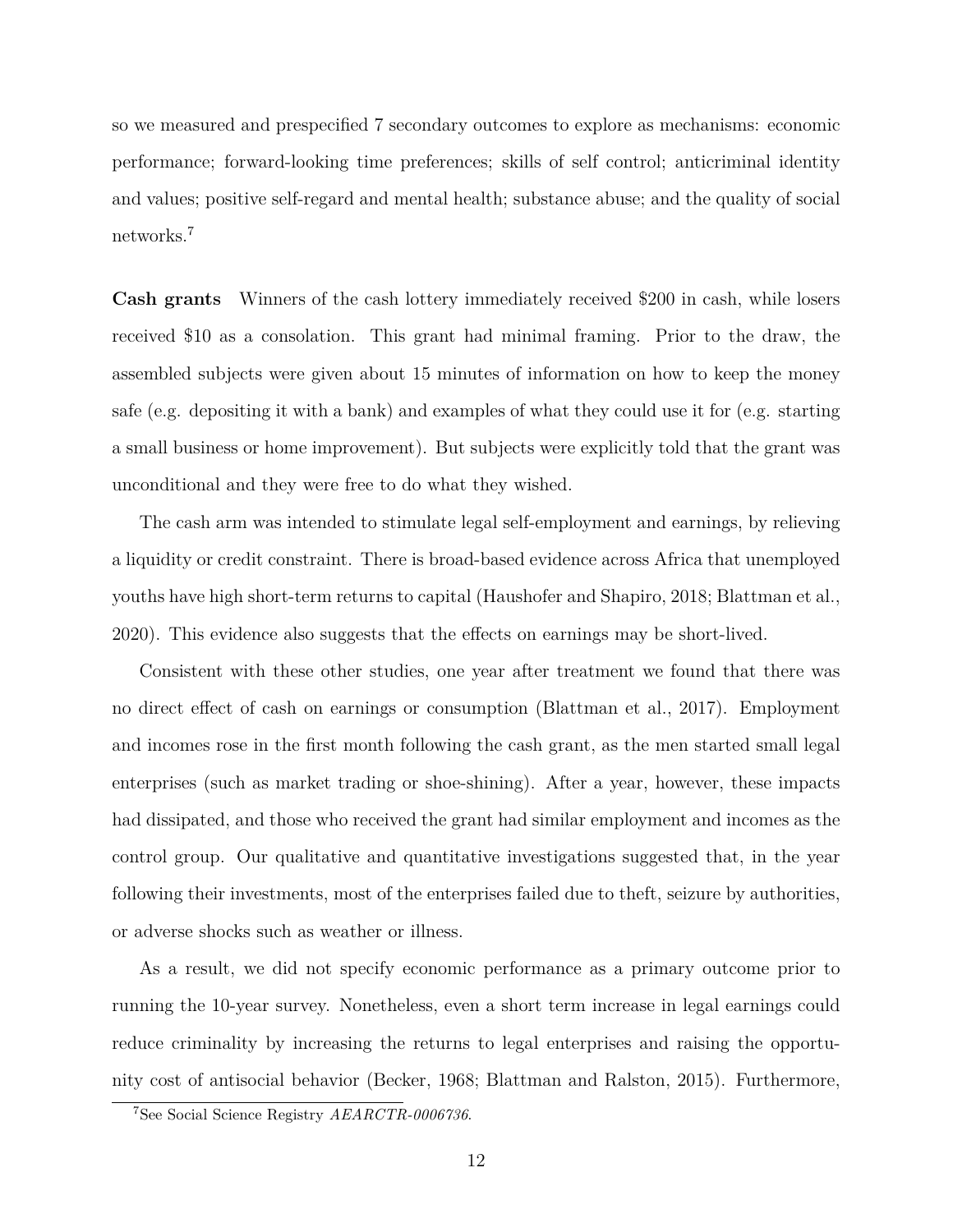conceivably the grant could also reduce antisocial behaviors in the long run by positively reinforcing the therapy's push towards a more mainstream, legal lifestyle, and providing increased opportunities to practice these behaviors in the months following therapy. Hence we hypothesized that the effects of Therapy+Cash would be more durable than those of Therapy Only, even if the effects of both declined with time.

#### **2.4 Randomization and balance**

Initially, recruited subjects were randomly assigned to therapy via a draw, where they drew colored chips from an opaque bag (with replacement). We did so partly for transparency and trust, and partly to eliminate the need to recontact these hard-to-find individuals postrandomization. Therapy began the week following randomization. Of those assigned to therapy, 95% attended at least the first week and two-thirds attended most sessions.

About one week after the final week of therapy, NEPI re-contacted all subjects and told them that another opportunity was available to them: a lottery for cash grants. Again, one by one, subjects selected colored chips from a bag. For safety, they drew their lot and received the funds in private, and were immediately transported to a location of their choice by motorbike taxi. For those who did not attend, a chip was drawn on their behalf, and NEPI attempted to track them down. Of those assigned to a grant, 9[8](#page-14-0)% received one.<sup>8</sup>

For logistical reasons we conducted this experiment in three phases of 100, 398, and 501 subjects between December 2010 and March 2012. Over the 3 phases, the experiment resulted in 28% assignment to therapy only, 25% to cash only, 25% to both, and 22% to neither.[9](#page-14-1) The excess therapy assignments is in part due to chance, and is in part driven by two blocks where excess treatment chips were accidentally used. All regressions include block fixed effects to account for this.

Assignment to the four arms was largely balanced along covariates. [Blattman et al.](#page-42-1)

<span id="page-14-0"></span><sup>&</sup>lt;sup>8</sup>The draws were conducted by an international nonprofit named Global Communities, in cooperation with NEPI.

<span id="page-14-1"></span><sup>&</sup>lt;sup>9</sup>See Appendix Table [A.1](#page-46-0) for details.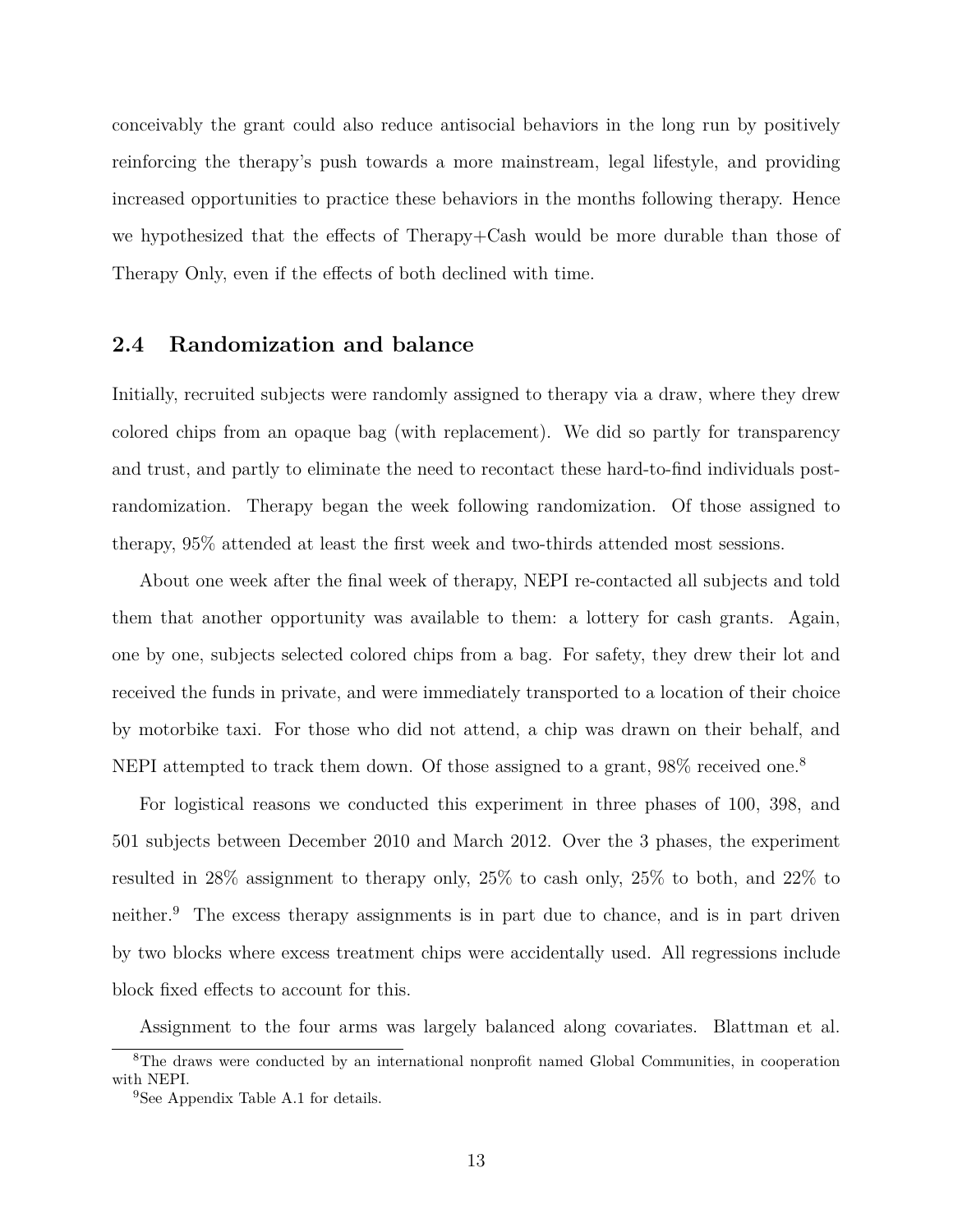[\(2017\)](#page-42-1) reported tests of randomization balance for the full sample. That analysis found that, of 57 covariates over three treatments, 14  $(8.2\%)$  had a difference with  $p < .05$ , and within treatment arms the covariates were not jointly significant (see Appendix Table [A.2\)](#page-47-0).

Here, in Table [1,](#page-16-0) we reproduce these baseline summary statistics and tests of balance, but we limit the sample to the 833 subjects interviewed at the 10-year endline. We do so to confirm that there is no imbalance introduced by attrition. Column 1 reports the sample mean for each covariate, and Columns 2 to 7 report the coefficients and *p* values on treatment indicators from ordinary least squares (OLS) regressions of each baseline covariate on three treatment indicators (one for assignment to each treatment arm), controlling for block fixed effects. Column 8 reports the p-value from a joint test of significance of the three coefficients.

Overall, there is minor imbalance. Of 171 coefficients (57 covariates and 3 treatment arms), 12 (7%) have a  $p < .05$ , and other 7 (4.1%) have a  $p < .1$ . When we look at tests of joint significance across all arms, 7 of 57 covariates  $(12\%)$  have a a  $p < 0.1$ , while 4  $(7\%)$ have a  $p < .05$ . We control for these baseline covariates in all treatment effects regressions in the paper to account for these modest differences.

#### **2.5 Empirical strategy**

We estimate intent-to-treat (ITT) effects via the ordinary least squares regression:

<span id="page-15-0"></span>
$$
Y_{ij} = \tau_1 The ray Only_i + \tau_2 CashOnly_i + \tau_3 The ray \& Cash_i + \mathbf{X}_i \lambda + \gamma_j + \varepsilon_{ij} \tag{1}
$$

where *T herapyOnly*, *CashOnly*, and *T herapy*&*Cash* are indicators for random assignment to the 3 treatment arms. We control for a vector of baseline characteristics, *X*, and fixed effects for each of the *j* randomization blocks,  $\gamma_j$ .  $Y_{ij}$  is the average outcome from the two proximate survey rounds. To reduce sensitivity to outliers, we top-code continuous variables at the 99th percentile. We estimate heteroskedastic robust standard errors.

To minimize the number of hypothesis tests, we collected survey variables into family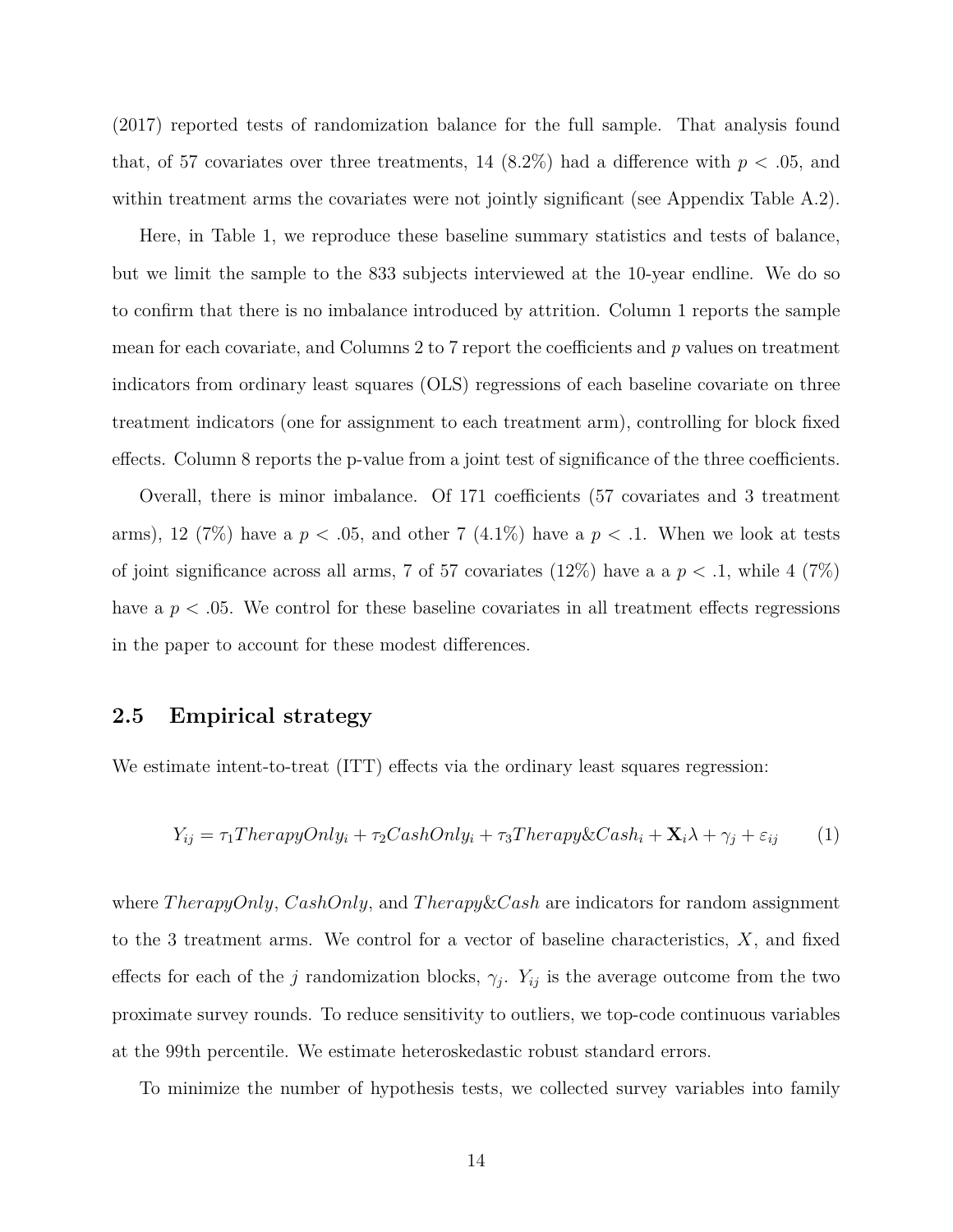<span id="page-16-0"></span>

|                                               | Test of randomization balance $(N=833)$ |                |                     |                |                |                |                |                |  |
|-----------------------------------------------|-----------------------------------------|----------------|---------------------|----------------|----------------|----------------|----------------|----------------|--|
|                                               | Sample                                  |                | Assigned Therapy    |                | Assigned Cash  | Assigned Both  |                | F-Test         |  |
| Baseline covariate                            | Mean                                    | Coef.          | $\, {\bf p}$ value  | Coef.          | p value        | Coef.          | p value        | p value        |  |
|                                               | (1)                                     | (2)            | (3)                 | (4)            | (5)            | (6)            | (7)            | (8)            |  |
| Age                                           | 25.235                                  | $-0.136$       | 0.788               | 0.310          | 0.540          | $-0.133$       | 0.793          | 0.781          |  |
| Married or partnered                          | 0.149                                   | $-0.022$       | 0.549               | $-0.038$       | 0.300          | $-0.024$       | 0.507          | 0.779          |  |
| $#$ of partners                               | 0.531                                   | 0.057          | 0.412               | 0.131          | 0.058          | $-0.025$       | 0.715          | 0.094          |  |
| $#$ of children $<$ 15 in household           | 2.212                                   | $-0.622$       | 0.054               | $-0.768$       | 0.017          | $-0.643$       | 0.047          | 0.085          |  |
| Sees family often                             | 2.345                                   | 0.122          | 0.226               | 0.286          | 0.005          | 0.108          | 0.287          | 0.040          |  |
| Muslim                                        | 0.080                                   | 0.001          | 0.965               | 0.006          | 0.838          | 0.018          | 0.529          | 0.910          |  |
| Years of Schooling                            | 7.892                                   | 0.011          | 0.974               | 0.272          | 0.411          | $-0.177$       | 0.596          | 0.577          |  |
| Currently in school                           | 0.060                                   | $-0.018$       | 0.473               | $-0.019$       | 0.441          | $-0.010$       | 0.679          | 0.862          |  |
| Literacy index $(0-2)$                        | 1.247                                   | 0.116          | 0.219               | 0.101          | 0.280          | $-0.043$       | 0.648          | 0.215          |  |
| Math score $(0-5)$                            | 2.812                                   | $-0.069$       | 0.676               | 0.055          | 0.738          | $-0.370$       | $_{0.025}$     | 0.038          |  |
| Health index $(0-6)$                          | 4.852                                   | $-0.080$       | 0.588               | $-0.191$       | 0.194          | 0.023          | 0.877          | 0.435          |  |
| Has any disabilities                          | 0.068                                   | 0.033          | 0.210               | $-0.011$       | 0.679          | 0.000          | 0.988          | 0.331          |  |
| Depression index $(0-17)$                     | 7.078                                   | 0.247          | 0.464               | 0.014          | 0.966          | $-0.028$       | 0.934          | 0.813          |  |
| Distress index $(0-21)$                       | 7.414                                   | $-0.231$       | 0.582               | $-0.202$       | 0.629          | $-0.641$       | 0.129          | 0.471          |  |
| Relations to commanders index $(0-4)$         | 0.427                                   | $-0.014$       | 0.864               | 0.085          | 0.289          | 0.047          | 0.562          | 0.562          |  |
| Ex-combatant                                  | 0.372                                   | 0.068          | 0.178               | 0.075          | 0.141          | 0.090          | 0.078          | 0.313          |  |
| War experiences index $(0-12)$                | 5.785                                   | 0.385          | 0.198               | $-0.017$       | 0.956          | $-0.079$       | 0.793          | 0.339          |  |
| Weekly cash earnings (USD)                    | 16.615                                  | $-4.747$       | 0.027               | $-5.752$       | $_{0.007}$     | $-3.687$       | 0.087          | 0.045          |  |
| Summary index of income, z-score              | 0.005                                   | $-0.196$       | 0.064               | $-0.097$       | 0.358          | $-0.107$       | 0.312          | 0.328          |  |
| Homeless in past two weeks                    | 0.228                                   | $-0.019$       | 0.665               | 0.020          | 0.643          | $-0.003$       | 0.944          | 0.832          |  |
| $#$ of days slept hungry, last 7 days         | 1.248                                   | 0.220          | 0.126               | 0.328          | $_{0.022}$     | 0.159          | 0.269          | 0.141          |  |
| Savings stock (USD)                           | 32.661                                  | $-11.866$      | 0.081               | $-13.101$      | 0.054          | $-10.702$      | 0.118          | 0.209          |  |
| Can get loan of 50 USD                        | 0.502                                   | $-0.033$       | 0.524               | $-0.057$       | 0.262          | $-0.037$       | 0.469          | 0.733          |  |
| Can get loan of 300 USD                       | 0.103                                   | $-0.016$       | 0.623               | $-0.002$       | 0.949          | 0.006          | 0.854          | 0.906          |  |
| Hours in illicit activities                   | 13.185                                  | $-0.989$       | 0.736               | $-1.252$       | 0.669          | 0.168          | 0.955          | 0.946          |  |
| Hours/week in agriculture                     | 0.402                                   | 0.414          | 0.336               | $-0.152$       | 0.723          | 0.337          | 0.436          | 0.487          |  |
| Hours/week in low-skill wage labor            | 18.971                                  | $-1.299$       | 0.659               | $-1.454$       | 0.621          | $-0.031$       | 0.992          | 0.928          |  |
| Hours/week in low-skill business              | 12.229                                  | 0.930          | 0.711               | $-0.126$       | 0.960          | 3.897          | 0.122          | 0.318          |  |
| Hours/week in high-skill work                 | 1.586                                   | $-0.081$       | 0.923               | 0.653          | 0.434          | 0.989          | 0.239          | 0.472          |  |
| Years of experience in agriculture            | 0.742                                   | $-0.023$       | 0.913               | $-0.205$       | 0.340          | $-0.217$       | 0.316          | 0.606          |  |
| Years experience in non-agricultural business | 3.050                                   | $-0.175$       | 0.704               | $-0.759$       | 0.099          | $-0.338$       | 0.465          | 0.379          |  |
| Years experience in high-skill work           | 0.986                                   | $-0.422$       | 0.135               | $-0.576$       | 0.041          | $-0.037$       | 0.895          | 0.093          |  |
| Sells drugs                                   | 0.196                                   | $-0.009$       | 0.827               | $-0.018$       | 0.670          | 0.005          | 0.902          | 0.945          |  |
| Drinks alcohol                                | 0.760                                   | 0.073          | 0.106               | 0.054          | 0.226          | 0.047          | 0.300          | 0.426          |  |
| Uses marijuana                                | 0.582<br>0.431                          | 0.104<br>0.057 | $_{0.039}$<br>0.254 | 0.077<br>0.029 | 0.124<br>0.565 | 0.037<br>0.006 | 0.466<br>0.909 | 0.166<br>0.627 |  |
| Uses marijuana daily<br>Use hard drugs        | 0.242                                   | $-0.026$       | 0.554               | 0.018          | 0.687          | $-0.013$       | 0.779          | 0.769          |  |
| Uses hard drugs daily                         | 0.132                                   | $-0.074$       | 0.034               | 0.030          | 0.389          | $-0.023$       | 0.507          | $_{0.018}$     |  |
| Committed theft/robbery in past 2 weeks       | 0.523                                   | 0.034          | 0.512               | 0.011          | 0.826          | 0.020          | 0.699          | 0.927          |  |
| Number of nonviolent stealing incidents       | 4.823                                   | $-0.584$       | 0.557               | $-0.812$       | 0.413          | $-0.443$       | 0.657          | 0.872          |  |
| Number of felony stealing incidents           | 0.429                                   | $-0.111$       | 0.616               | 0.050          | 0.819          | 0.009          | 0.968          | 0.886          |  |
| Disputes and fights in past 2 weeks $(0-9)$   | 2.012                                   | $-0.291$       | 0.511               | 0.210          | 0.636          | $-0.325$       | 0.466          | 0.566          |  |
| Aggressive behaviors (mean of 19), z-score    | -0.017                                  | $-0.032$       | 0.761               | 0.071          | 0.490          | $-0.163$       | 0.117          | 0.128          |  |
| Conscientiousness index $(0-24)$              | 15.369                                  | $-0.051$       | 0.827               | $-0.255$       | 0.280          | $-0.270$       | 0.255          | 0.538          |  |
| Neuroticism index $(0-21)$                    | 12.006                                  | $-0.060$       | 0.815               | 0.201          | 0.435          | 0.245          | 0.345          | 0.528          |  |
| Grit index $(0-21)$                           | 13.812                                  | 0.172          | 0.412               | 0.029          | 0.890          | 0.017          | 0.934          | 0.817          |  |
| Reward responsiveness index $(0-24)$          | 14.675                                  | $-0.204$       | 0.484               | 0.135          | 0.643          | $-0.384$       | 0.189          | 0.284          |  |
| Locus of control index $(0-24)$               | 14.465                                  | $-0.138$       | 0.550               | $-0.456$       | 0.048          | $-0.068$       | 0.769          | 0.189          |  |
| Impulsiveness index $(0-21)$                  | 9.324                                   | 0.450          | 0.244               | 0.178          | 0.644          | $-0.288$       | 0.459          | 0.225          |  |
| Self esteem index $(0-24)$                    | 13.541                                  | $-0.009$       | 0.973               | 0.026          | 0.921          | 0.126          | 0.631          | 0.946          |  |
| Patience in game play index $(0-6)$           | 4.185                                   | 0.060          | 0.768               | $-0.219$       | 0.278          | $-0.154$       | 0.450          | 0.440          |  |
| Time inconsistency in game play index $(0-6)$ | 3.280                                   | $-0.211$       | 0.037               | $-0.024$       | 0.810          | $-0.119$       | 0.240          | 0.134          |  |
| Risk aversion index $(0-3)$                   | 1.580                                   | $-0.050$       | 0.679               | $-0.018$       | 0.880          | 0.065          | 0.590          | 0.777          |  |
| Self-reported patience (mean of 7), z-score   | 0.009                                   | $-0.013$       | 0.903               | $-0.081$       | 0.434          | 0.030          | 0.776          | 0.730          |  |
| Declared Risk Appetite (mean of 6), z-score   | $-0.005$                                | 0.025          | 0.815               | $-0.012$       | 0.909          | $-0.139$       | 0.196          | 0.373          |  |
| Cognitive ability (z-score)                   | 0.046                                   | 0.095          | 0.356               | 0.135          | 0.187          | $-0.080$       | 0.439          | 0.123          |  |
| Executive function (z-score)                  | $-0.002$                                | 0.067          | 0.526               | 0.078          | 0.458          | $-0.145$       | 0.173          | 0.101          |  |

Table 1: Tests of randomization balance, 10-year surveyed sample only

*Notes:* The table reports ordinary least squares regressions of each baseline covariate on treatment indicators, controlling for randomization block fixed effects. We limit the analysis to the 833 members of the sample interviewed at the 10-year endline. All p-values are heterosketastic-robust, with p<0.05 in bold.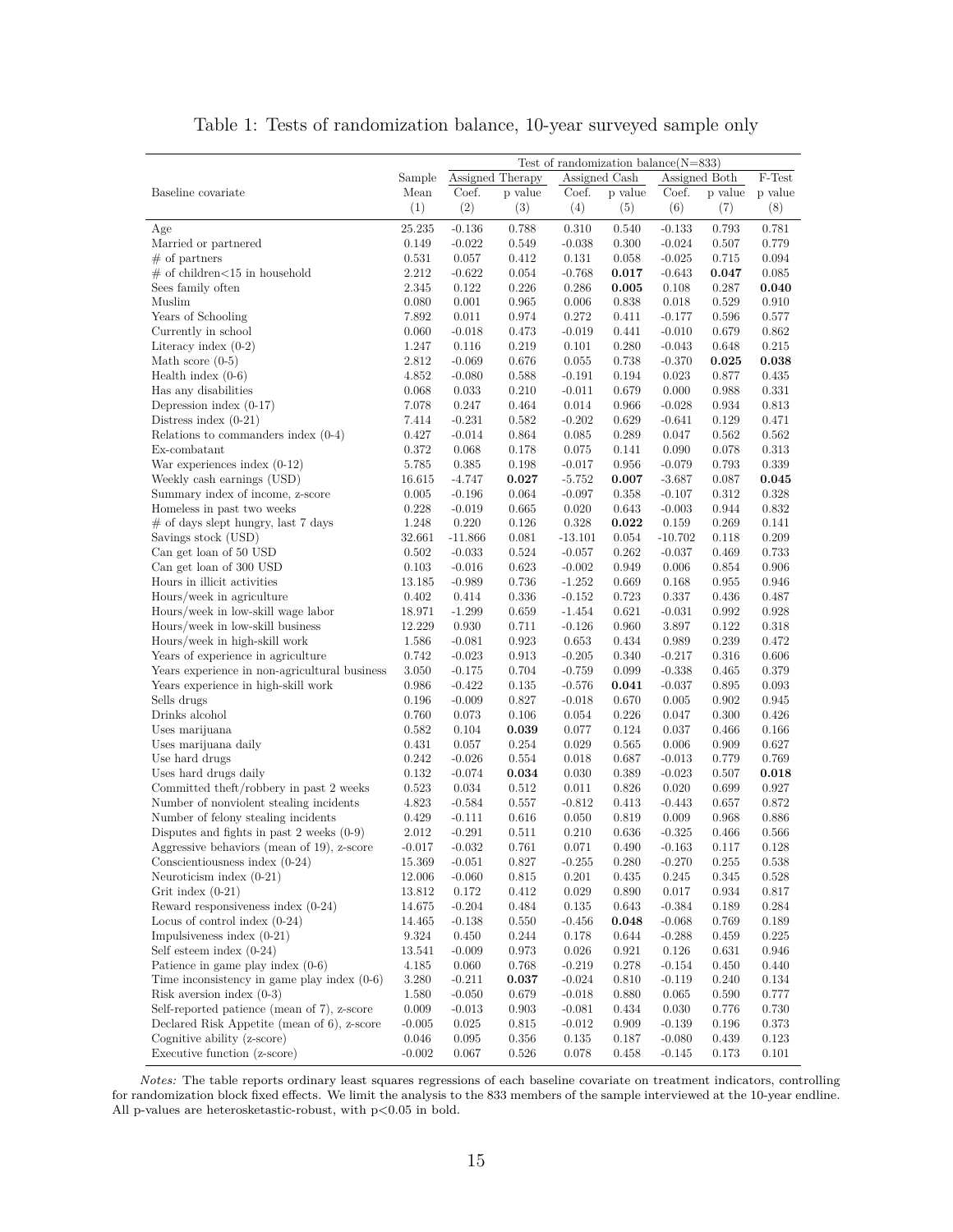indexes, such as the index of antisocial behaviors. Given that we specified only one primary outcome, we do not adjust p-values for multiple hypotheses.

There are two potential threats to causal identification. One is measurement error correlated with treatment, which we discuss below. The second is interference between units in dense urban networks. As we noted above, our recruiting strategy—working in large neighborhoods, recruiting less than 1% of adult men in those areas—was designed to minimize general equilibrium effects (such as a change in the local returns to crime). We also recruited 1 in every 7–10 subjects identified on the street to reduce the chances that subjects interact, causing treatment to spillover from treatment to control subjects (potentially leading us to understate therapy's impacts). We could not eliminate either risk, however and do not have social network data to assess equilibrium responses and potential spillovers.

## **3 Data and attrition**

As one of the poorer and more fragile countries in the world, Liberia does not have administrative data on arrests, crimes, or other forms of violent behavior. Thus, we use self-reported outcomes from surveys to measure outcomes. The main advantage of this strategy is unusually rich data on outcomes, especially a wide range of antisocial behaviors and mechanisms. A potential drawback comes from concerns of bias in self-reported data. We address these concerns in Section [4.5](#page-33-0) below.

We attempted to survey each subject 7 times: (i) at baseline; (ii & iii) 2 and 5 weeks after the grants; (iv & v) 12 and 13 months after grants, and roughly (vi & vii) 114 and 115 months after grants.<sup>[10](#page-17-0)</sup> We ran pairs of surveys to reduce noise in outcomes with potentially low autocorrelation, such as earnings or criminal activity. We average these pairs into "1 month", "1-year", and "10-year" outcomes.

<span id="page-17-0"></span>Each survey round was roughly 90 minutes long and delivered verbally by enumerators in

 $10$ We conducted the 10-year survey round roughly 123 months after the completion of Phase 1 treatment, 117 months after Phase 2 treatment, and 109 months after Phase 3. The weighted average gives us a roughly 9.5-year follow-up, which we round to 10 years.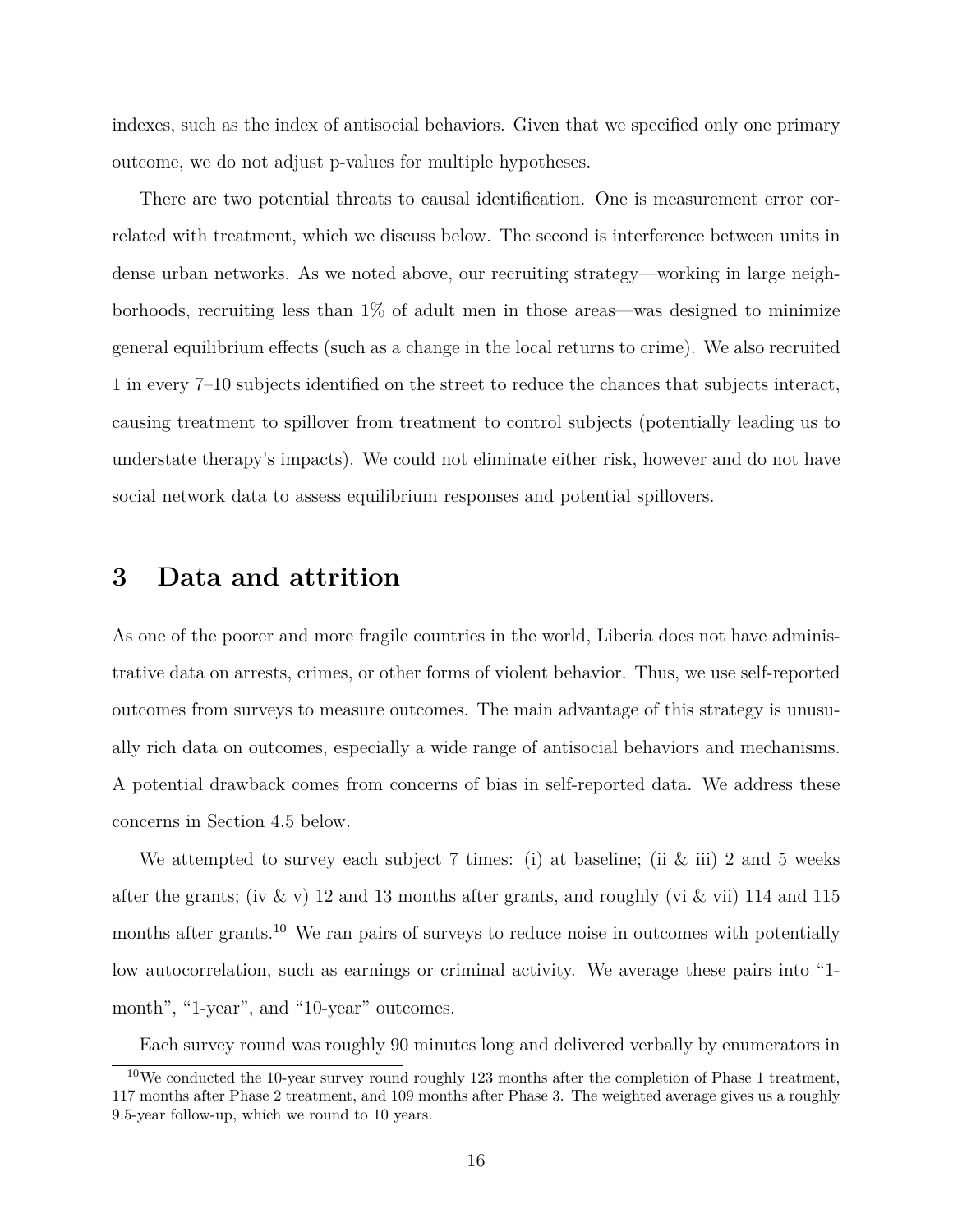Liberian English on handheld tablets. To measure time and risk preferences the respondents also conducted 45 minutes of incentivized games and tests.

Subjects typically had no fixed address, often went by many aliases, or lived clandestinely. By collecting extensive social network and contact information, and through long and intensive tracking, we located most surviving respondents. Of the 999 members of the original sample, 103 died before this round of surveys. Of the remaining sample, 33 could not be surveyed: 7 were in prison at the time of the survey; 17 refused or were unable to respond; and 6 were unreachable because we were unable to find any information on their whereabouts (or survival). Therefore we have survey data on 833 (83%) of the original sample, including 93% of known survivors.

Response rates varied slightly by treatment group. Table [2](#page-19-0) reports the correlates of attrition from a multivariate regression including indicators for each treatment arm and a selection of baseline covariates. Looking at all sources of attrition, in column 2, we see roughly 4 percentage point higher rates of attrition in Therapy Only arm due primarily to excess mortality (not statistically significant). We see 4 percentage point lower attrition in the Therapy and Cash arm (also not significant). This lower attrition was due to somewhat better success rate at finding survivors (also significant at the 10% level, in column 5). Below we will show how our treatment effects are robust to various selective attrition scenarios. Otherwise, attrition is not particularly systematic. Looking at Column 2 Table [2,](#page-19-0) for instance, few covariates have large or statistically significant effects on attrition.

## **4 Impacts on antisocial behaviors**

Our family index of antisocial behaviors averages 7 measures of disruptive or harmful acts towards others: drug selling; stealing; interpersonal fighting; carrying a weapon; arrests; hostile attitudes; and domestic abuse. Figure [1](#page-21-0) displays levels of this index and average treatment effects, adjusted to have zero mean at baseline and unit standard deviation over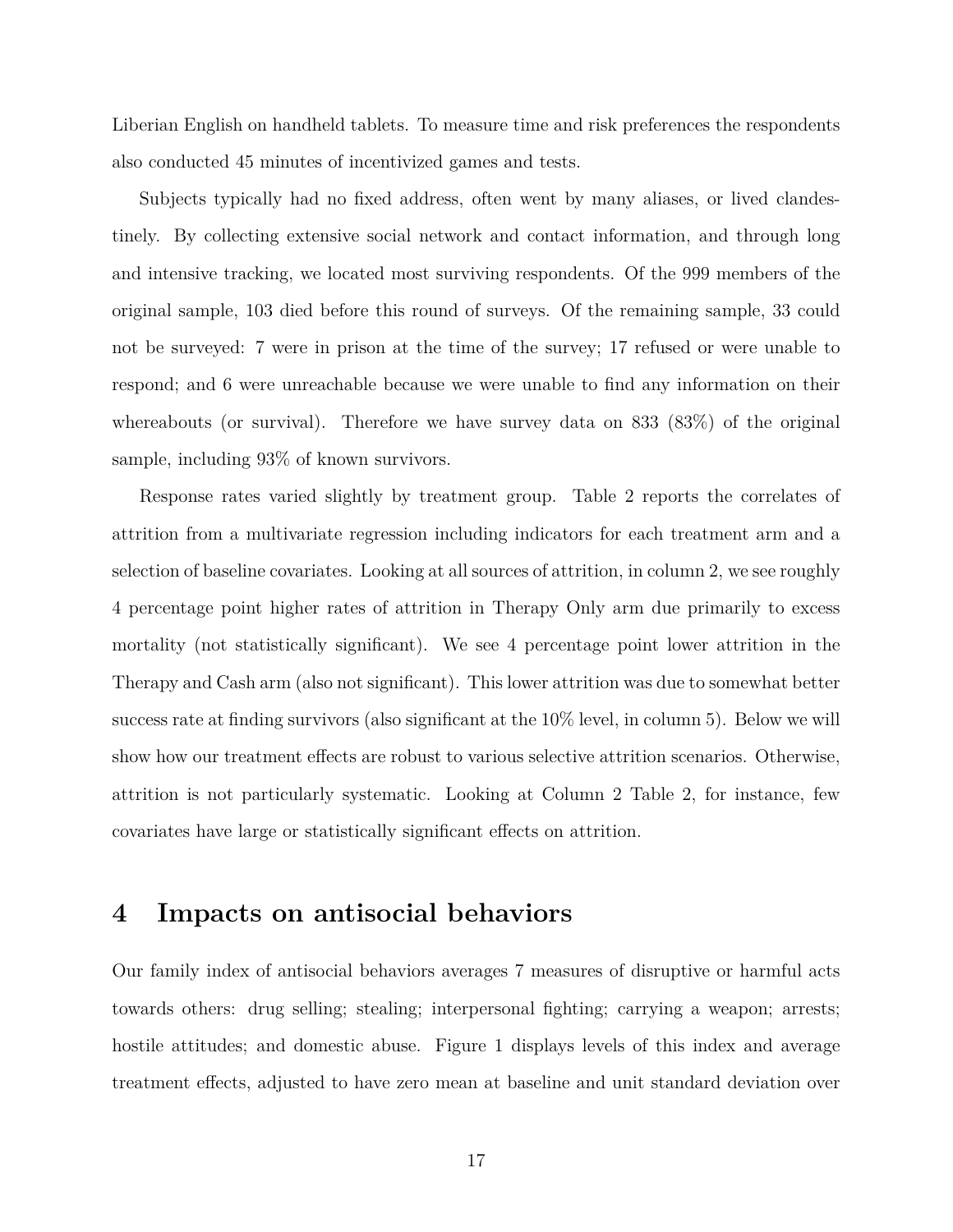<span id="page-19-0"></span>

|                                        |                     | Did not survey   | Deceased         | Imprisoned       | Did not survey<br>(Excl. deceased<br>& imprisoned) |
|----------------------------------------|---------------------|------------------|------------------|------------------|----------------------------------------------------|
|                                        | Sample Mean<br>(SD) | Estimate<br>(SE) | Estimate<br>(SE) | Estimate<br>(SE) | Estimate<br>(SE)                                   |
|                                        | (1)                 | (2)              | (3)              | (4)              | (5)                                                |
| Therapy Only                           | 0.280               | 0.044            | 0.040            | 0.003            | 0.001                                              |
|                                        | (0.449)             | (0.035)          | (0.029)          | (0.008)          | (0.022)                                            |
| Cash Only                              | 0.250               | $-0.017$         | 0.018            | $-0.009$         | $-0.027$                                           |
|                                        | (0.433)             | (0.035)          | (0.029)          | (0.008)          | (0.022)                                            |
| $The$ rapy + $Cash$                    | 0.249               | $-0.039$         | $-0.004$         | 0.002            | $-0.038*$                                          |
|                                        | (0.433)             | (0.036)          | (0.030)          | (0.008)          | (0.022)                                            |
| Age                                    | 25.400              | $0.005*$         | $0.007***$       | 0.000            | $-0.001$                                           |
|                                        | (4.858)             | (0.003)          | (0.002)          | (0.001)          | (0.002)                                            |
| Married or partnered, binary           | 0.158               | 0.011            | 0.011            | $-0.001$         | 0.001                                              |
|                                        | (0.365)             | (0.037)          | (0.030)          | (0.008)          | (0.023)                                            |
| $\#$ of children<15 in household       | 2.209               | $-0.002$         | 0.003            | $-0.001$         | $-0.004$                                           |
|                                        | (3.174)             | (0.004)          | (0.003)          | (0.001)          | (0.003)                                            |
| Years of schooling                     | 7.719               | $-0.009*$        | $-0.005$         | $-0.001$         | $-0.003$                                           |
|                                        | (3.287)             | (0.005)          | (0.004)          | (0.001)          | (0.003)                                            |
| Cognitive skill index, z-score         | 0.000               | $-0.006$         | $-0.010$         | 0.002            | 0.002                                              |
|                                        | (1.000)             | (0.015)          | (0.012)          | (0.003)          | (0.009)                                            |
| Health index, z-score                  | $-0.004$            | 0.002            | $-0.003$         | 0.002            | 0.003                                              |
|                                        | (1.002)             | (0.012)          | (0.010)          | (0.003)          | (0.008)                                            |
| Depression and distress index, std.    | 0.000               | $-0.007$         | $-0.008$         | 0.001            | $-0.000$                                           |
|                                        | (1.000)             | (0.013)          | (0.011)          | (0.003)          | (0.008)                                            |
| War experiences index $(0-12)$         | 5.859               | 0.002            | $0.007*$         | 0.000            | $-0.005*$                                          |
|                                        | (2.873)             | (0.005)          | (0.004)          | (0.001)          | (0.003)                                            |
| Index of economic success, z-score     | $-0.003$            | 0.009            | 0.003            | 0.000            | 0.006                                              |
|                                        | (0.999)             | (0.013)          | (0.011)          | (0.003)          | (0.008)                                            |
| Savings stock (USD)                    | 33.753              | 0.000            | 0.000            | 0.000            | 0.000                                              |
|                                        | (67.388)            | (0.000)          | (0.000)          | (0.000)          | (0.000)                                            |
| Hours/week in illicit activities       | 13.557              | 0.001            | $0.001**$        | $0.000**$        | $-0.001$                                           |
|                                        | (27.253)            | (0.001)          | (0.000)          | (0.000)          | (0.000)                                            |
| Hours/week working                     | 45.974              | $-0.001*$        | $-0.001**$       | $-0.000$         | $-0.000$                                           |
|                                        | (43.231)            | (0.000)          | (0.000)          | (0.000)          | (0.000)                                            |
| Index of antisocial behaviors, z-score | 0.001               | 0.016            | 0.002            | $-0.001$         | 0.014                                              |
|                                        | (1.003)             | (0.016)          | (0.013)          | (0.004)          | (0.010)                                            |
| Index of personality measures, z-score | 0.000               | $-0.004$         | $-0.004$         | $-0.002$         | 0.003                                              |
|                                        | (0.949)             | (0.014)          | (0.012)          | (0.003)          | (0.009)                                            |
| Index of patience, z-score             | $-0.004$            | $-0.034***$      | $-0.031***$      | $-0.000$         | $-0.003$                                           |
|                                        | (1.002)             | (0.012)          | (0.010)          | (0.003)          | (0.008)                                            |
| Dep. var. mean<br>$\boldsymbol{N}$     |                     | 0.166<br>999     | 0.103<br>999     | 0.007<br>999     | 0.056<br>999                                       |

#### Table 2: Attrition balance by treatment arm and baseline covariates

*Notes:* This table regresses different attrition outcomes (not surveyed, deceased, imprisoned, adjusted not surveyed) on the different treatment arms and a subset of the baseline variables.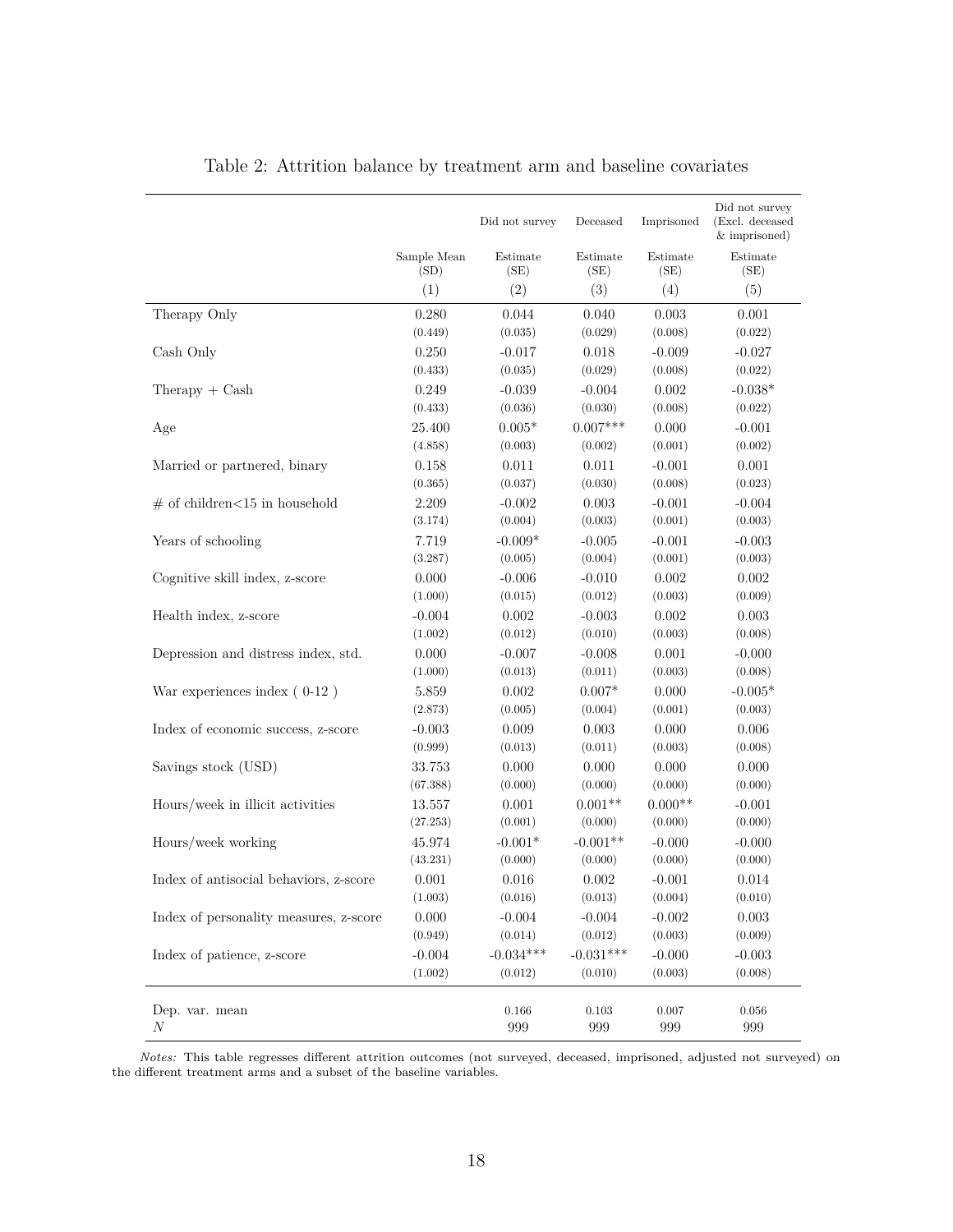all survey rounds. Table [3](#page-22-0) reports means and average treatment effects for the overall index and each component in the 10-year survey round only.<sup>[11](#page-20-0)</sup>

The first thing to note from Figure [1,](#page-21-0) panel (a) is that antisocial behaviors fall steeply in all treatment arms in the first year after randomization, even in the control arm. Levels are relatively stable thereafter, on average. There are at least two potential reasons for this. One is mean reversion. If the program is successful at recruiting people at their most violent, criminal, or desperate point, we would expect a degree of regression to lower levels of antisocial behavior over time. The second is life cycle effects. In many countries, crime rates peak in the late teens and early twenties, and decrease thereafter. In this instance, however, the fact that we do not see a steady decline in antisocial behaviors between the 1 and 10-year surveys suggests that life cycle effects may be weak for this population, and the decline is due principally to mean reversion.

While crime and violence decrease across all arms, these declines are steepest and most sustained in the two therapy treatment arms. We can see these treatment effects in panels (b) to (d) of Figure [1,](#page-21-0) as well as in Table [3.](#page-22-0) After 10 years, Therapy Only reduces the index of all 7 antisocial behaviors by 0.20 standard deviations ( $p = 0.055$ ), and Therapy+Cash reduces it by 0.25 standard deviations ( $p = 0.016$ ). Although the Therapy+Cash estimate is larger and more robust, we cannot reject that it is equivalent to the effects of Therapy Only  $(p = 0.61)$ . Cash Only is associated with a small and not statistically significant decrease in antisocial behaviors, which we can distinguish from the effect Therapy+Cash with some confidence  $(p = 0.079)$ .

These 10-year impacts are remarkably similar to the 1-year impacts. In the Therapy+Cash arm, antisocial behaviors declined 0.308, 0.242, and 0.251 standard deviations after 1 month, 1 year, and 10 years. In the Therapy Only arm, they declined 0.249, 0.074,

<span id="page-20-0"></span><sup>11</sup>With just one primary outcome, we do not adjust standard errors for multiple comparisons. Note that the 1-year study specified two primary outcomes: antisocial behaviors and economic performance (reflecting an interest in the effects of cash transfers alone). Since the cash grants showed no impact on poverty after one year, we focus on antisocial behaviors for the long run evaluation of Therapy Only and Therapy+Cash. Our results, if adjusted for two hypotheses, would not substantively change our conclusions.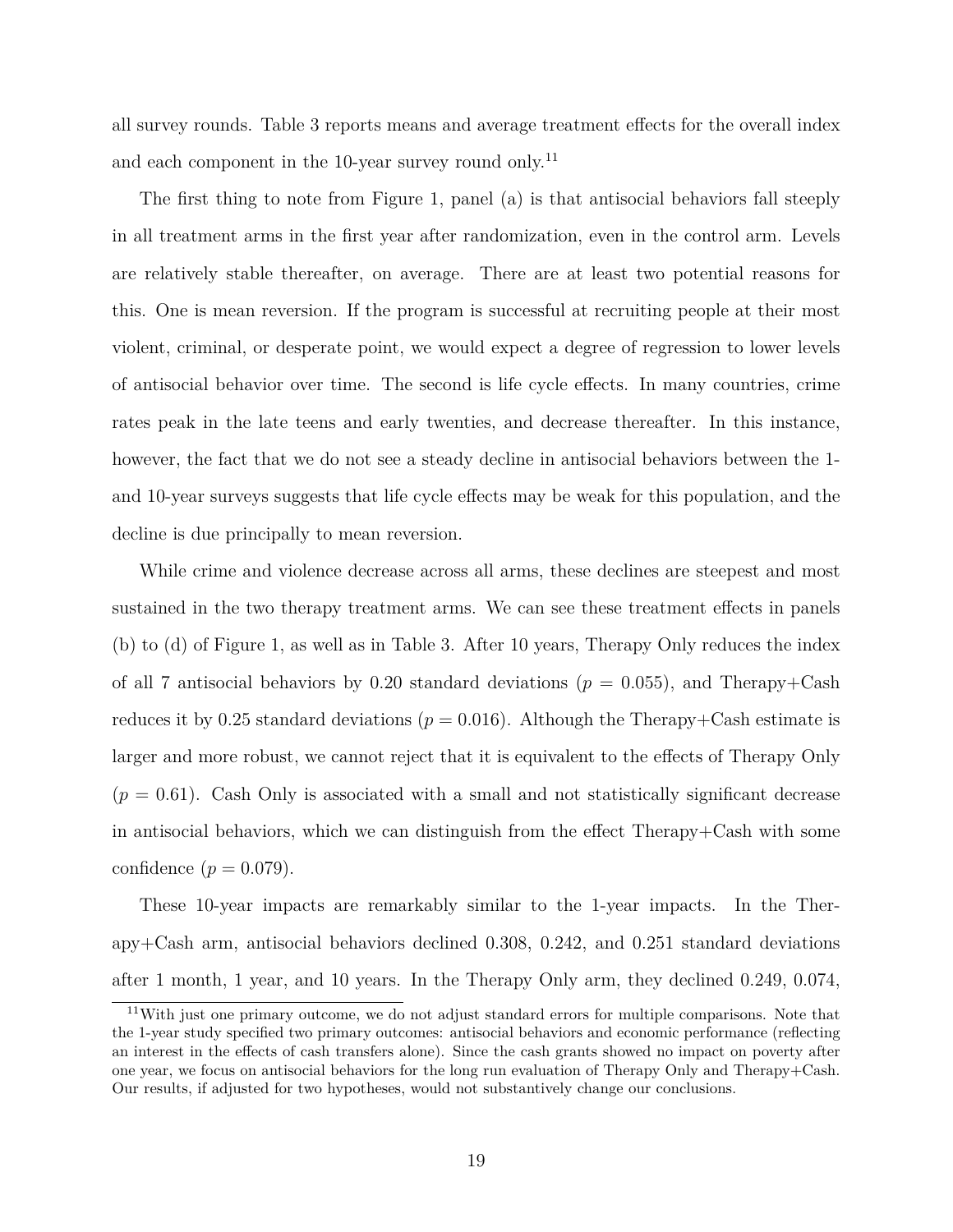<span id="page-21-0"></span>Figure 1: Program impacts on a standardized index of antisocial behaviors over time — Levels and average treatment effects (ATEs)



*Notes:* The estimates control for baseline covariates and randomization block fixed effects. The antisocial behaviors index is a composite of underlying survey variables, and here the index is standardized to have zero mean at baseline, and unit standard deviation across all survey rounds. The 95% confidence intervals use heterosketastic-robust standard errors.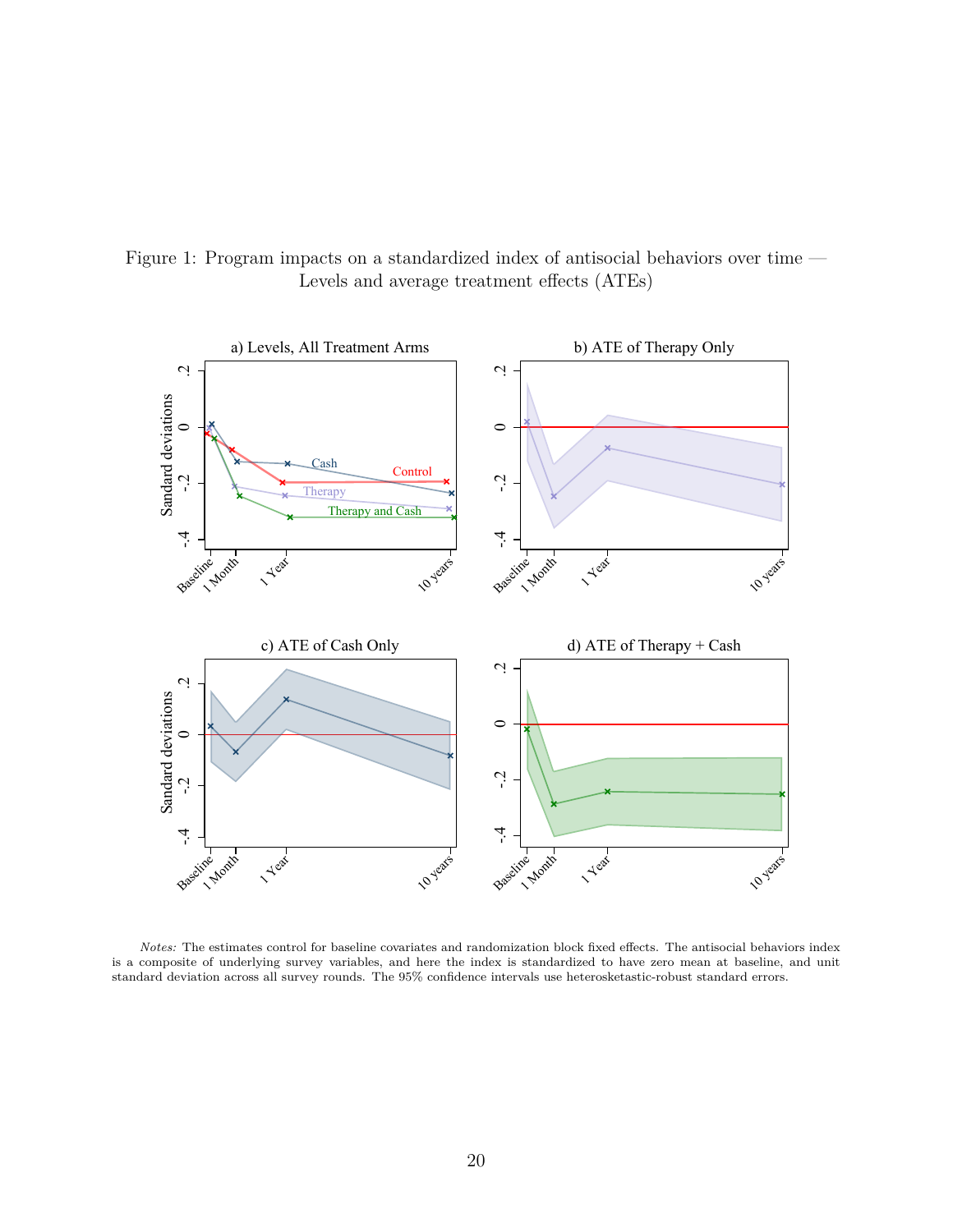<span id="page-22-0"></span>

|                                                     |                 |                               | Average Treatment Effects     |                               | Differences               |                       |
|-----------------------------------------------------|-----------------|-------------------------------|-------------------------------|-------------------------------|---------------------------|-----------------------|
|                                                     | Control<br>Mean | Therapy<br>Only               | $\operatorname{Cash}$<br>Only | ${\it Both}$                  | Therapy Only<br>$vs$ Both | Cash Only<br>vs Both  |
|                                                     |                 | Estimate<br>(SE)<br>[p-value] | Estimate<br>(SE)<br>[p-value] | Estimate<br>(SE)<br>[p-value] | Estimate<br>[p-value]     | Estimate<br>[p-value] |
|                                                     | (1)             | (2)                           | (3)                           | (4)                           | (5)                       | (6)                   |
| Antisocial Behaviors (z-score)                      | 0.122           | $-0.204*$                     | $-0.082$                      | $-0.251**$                    | $-0.048$                  | $-0.170*$             |
|                                                     | (1.156)         | (0.106)<br>[0.055]            | (0.104)<br>[0.431]            | (0.104)<br>[0.016]            | (0.614)                   | (0.079)               |
| Usually sells drugs (indicator)                     | 0.102           | $-0.016$                      | $-0.024$                      | $-0.046*$                     | $-0.029$                  | $-0.022$              |
|                                                     | (0.267)         | (0.027)<br>[0.542]            | (0.028)<br>[0.390]            | (0.027)<br>[0.092]            | (0.171)                   | (0.357)               |
| $\#$ of the fts/robberies in past two weeks (count) | 2.275           | $-1.346**$                    | $-0.457$                      | $-1.266**$                    | 0.080                     | $-0.809**$            |
|                                                     | (9.062)         | (0.609)                       | (0.545)                       | (0.645)                       | (0.817)                   | (0.047)               |
|                                                     |                 | [0.027]                       | [0.402]                       | [0.050]                       |                           |                       |
| Disputes and fights in past two weeks, (z-score)    | $-0.025$        | $-0.136*$                     | 0.017                         | $-0.131*$                     | 0.004                     | $-0.149*$             |
|                                                     | (0.871)         | (0.076)                       | (0.086)                       | (0.067)                       | (0.941)                   | (0.052)               |
|                                                     |                 | [0.073]                       | [0.842]                       | [0.051]                       |                           |                       |
| Carries a weapon on body (indicator)                | 0.132           | $-0.075**$                    | $-0.006$                      | $-0.044$                      | 0.031                     | $-0.039$              |
|                                                     | (0.339)         | (0.033)                       | (0.036)                       | (0.035)                       | (0.329)                   | (0.282)               |
|                                                     |                 | [0.024]                       | [0.878]                       | [0.205]                       |                           |                       |
| Arrested in past two weeks (indicator)              | 0.082           | $-0.012$                      | $-0.013$                      | $-0.029$                      | $-0.017$                  | $-0.016$              |
|                                                     | (0.238)         | (0.024)                       | (0.022)                       | (0.023)                       | (0.454)                   | (0.442)               |
|                                                     |                 | [0.610]                       | [0.563]                       | [0.217]                       |                           |                       |
| Aggresive behaviors (z-score)                       | 0.027           | $-0.060$                      | $-0.029$                      | $-0.062$                      | $-0.002$                  | $-0.033$              |
|                                                     | (0.579)         | (0.058)                       | (0.057)                       | (0.062)                       | (0.978)                   | (0.568)               |
|                                                     |                 | [0.301]                       | [0.611]                       | [0.316]                       |                           |                       |
| Verbal/physical abuse of partner (z-score)          | $-0.019$        | $\,0.032\,$                   | $-0.043$                      | $-0.082$                      | $-0.114$                  | $-0.039$              |
|                                                     | (0.931)         | (0.109)                       | (0.106)                       | (0.109)                       | (0.289)                   | (0.708)               |
|                                                     |                 | [0.767]                       | [0.685]                       | [0.453]                       |                           |                       |

Table 3: 10-year impacts on antisocial behaviors

 $\overline{a}$ 

*Notes:* The table reports intent-to-treat estimates of each treatment arm after 10 years, controlling for baseline covariates and block fixed effects, as in Equation [1.](#page-15-0) Indexes are standardized to have zero mean and unit standard deviation. We re-scale all indexes to have mean zero for this 10-year round (rather than normalize to baseline, as in Figure [1.](#page-21-0)) Heterosketastic-robust standard errors are reported in parentheses and p-values in brackets.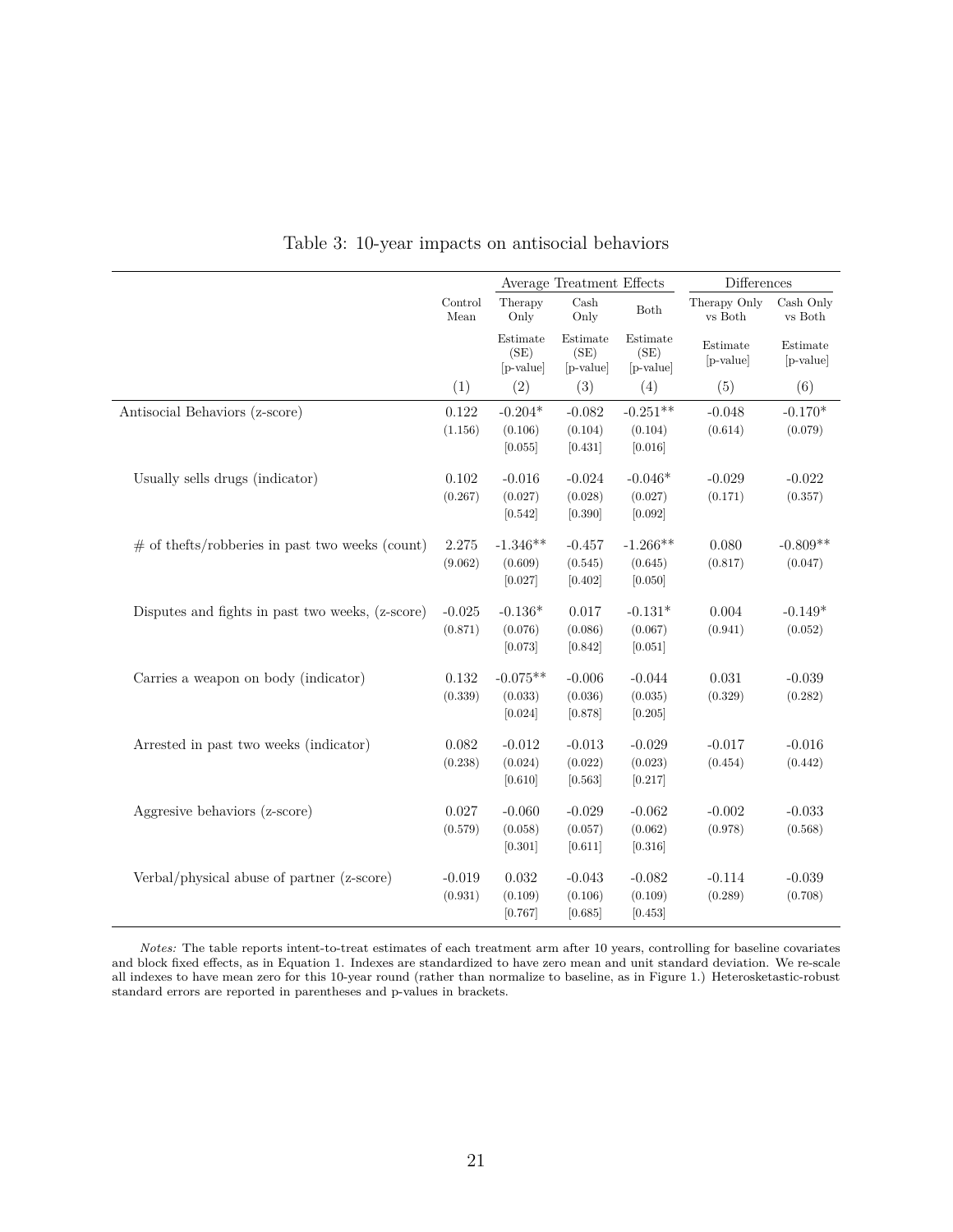and 0.204 standard deviations after 1 month, 1 year, and 10 years. None of the differences between these rounds are statistically significant (see Table [8](#page-35-0) below).

#### **4.1 Index components**

Next we turn to the components of the antisocial behavior index, in both Table [3](#page-22-0) and Figure [2.](#page-24-0) We focus principally on the effects of Therapy Only and Therapy+Cash. In general, both are associated with substantively large declines in almost all components. While many of these component treatment effects are substantively large, however, not all are statistically significant. Moreover, examining the components increases the number of hypotheses, so we have to treat them with caution, as exploratory analysis. To give a sense of what is likely to be driving the overall index, the following discussion focuses on the magnitudes rather than the significance of the component treatment effects.

**Drug Selling** At baseline, 17% of the control group reported selling drugs often, falling to 13.5% after 1 year and 10.2% after 10. This decline is steeper in the therapy arms. After 10 years, drug selling is 1.6 percentage points lower with Therapy Only (a -16% change relative to the 10-year control mean  $p = 0.542$  and 4.6 percentage points lower with Therapy+Cash  $(-45\%, p = 0.092)$ .

**Thefts and robberies** We asked men the number of times they committed a crime in the previous 2 weeks. (We asked about 8 kinds of crime, from pick-pocketing to armed robbery.) In the control group, the total fell from 5.8 acts at baseline to 1.9 after a year and 2.3 after 10 years. After 10 years, men receiving Therapy Only reported 1.4 fewer crimes (-61%,  $p = 0.027$ ) than the control group. Those receiving Therapy+Cash reported a decrease of 1.3 crimes  $(-57\%, p = 0.050)$ .

**Disputes and fights** We also asked about 9 types of verbal and physical altercations in the prior 2 weeks, including the frequency and severity of disputes with peers, neighbors,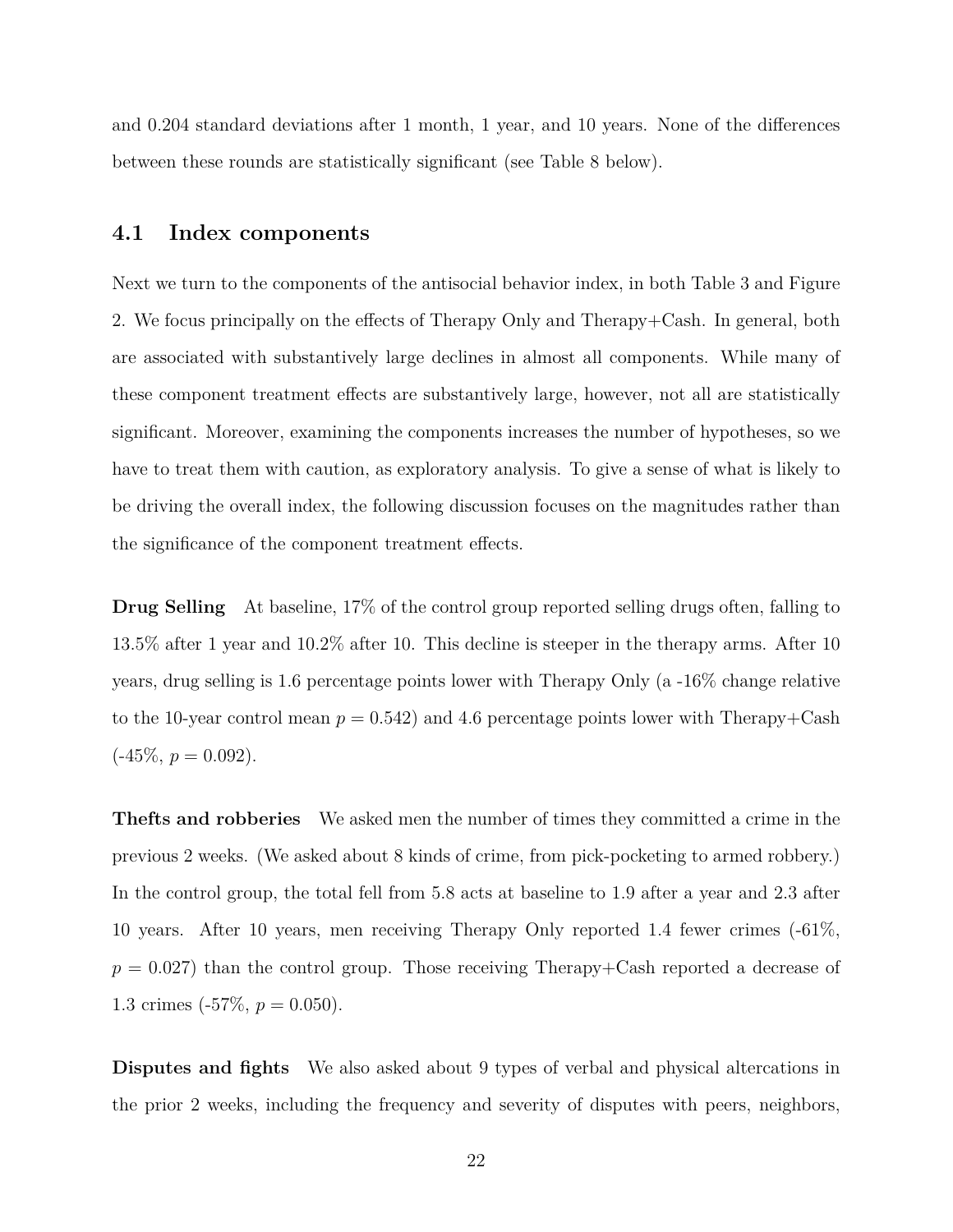#### <span id="page-24-0"></span>Figure 2: Average treatment effects on the components of the antisocial behavior index over time



*Notes:* The figures display intent-to-treat estimates for each component of the antisocial behaviors family index at baseline as well as 1-month, 1-year, and 10-years following treatment. All measures are composites of underlying survey variables. Indexes are standardized to have zero mean at baseline and unit standard deviation over all rounds.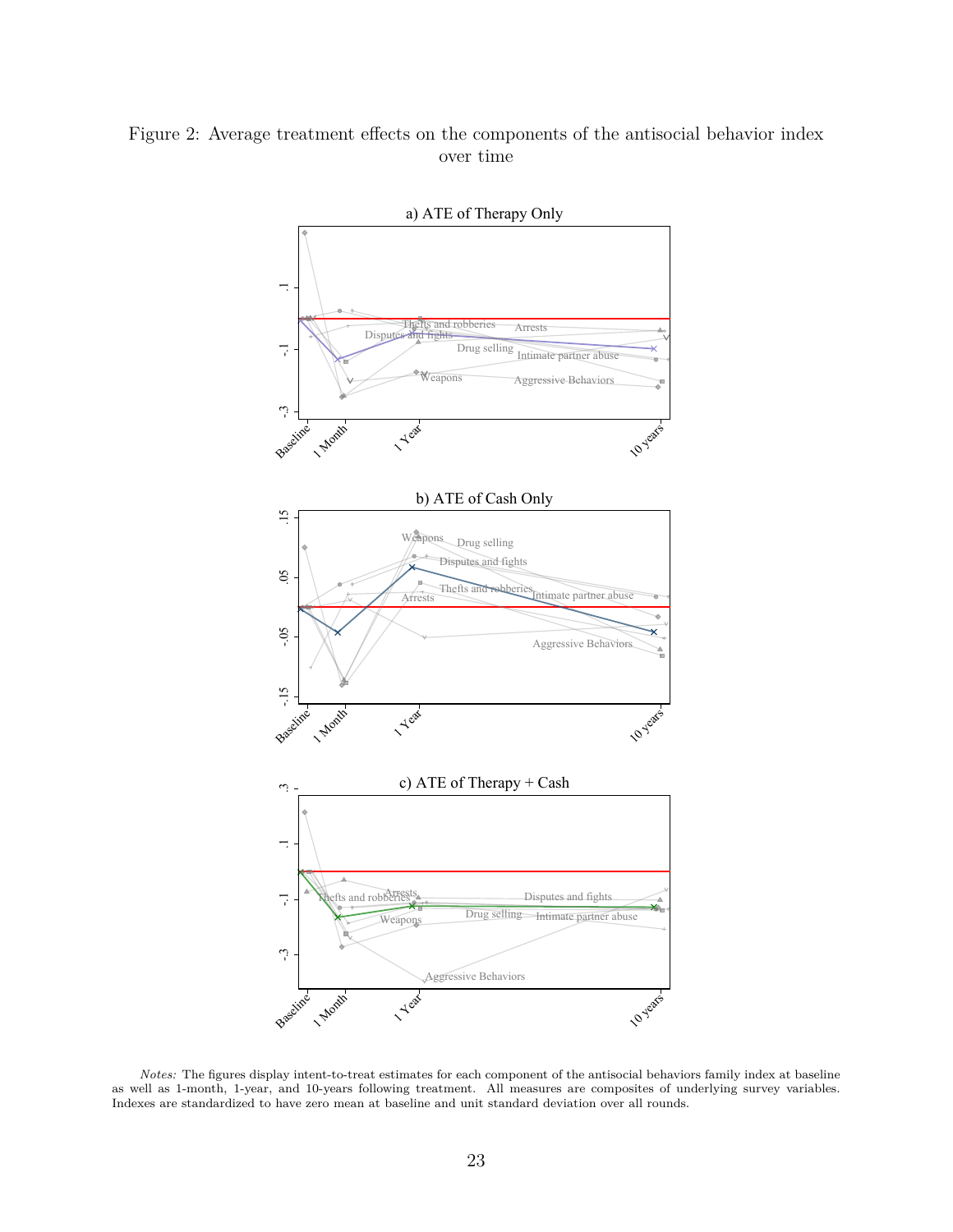leaders, or police. For instance, the control group reported 2 physical fights at baseline, compared to 0.78 after a year and 0.76 after 10. After 10 years, a standardized index of these disputes was 0.14 standard deviations lower with Therapy Only ( $p = 0.073$ ) than the control group and 0.13 standard deviations lower with Therapy+Cash  $(p = 0.051)$ .

**Weapons** At baseline, about 16% of the control group said they carried a weapon on their body, falling to 15% after a year, and 13.2% after 10. (Typically this was a knife, as guns are rare.) After 10 years, weapons-carrying was 7.5 percentage points lower with Therapy Only  $(-57\%, p = 0.024)$  and 4.4 percentage points lower with Therapy+Cash  $(-33\%, p = 0.205)$ .

**Arrests** 14% of the control group reported an arrest in the 2 weeks before the 1-month survey, 12% before the 1-year survey, and 8% before the 10-year survey. This fell with therapy. After 10 years this was 1.2 percentage points lower in the Therapy Only arm (-15%,  $p = 0.610$ ) and 2.9 percentage points lower in the Therapy+Cash arm  $(-36\%, p = 0.217)$ .

**Aggressive behaviors** We asked 19 questions about reactive and proactive aggression, such as the frequency with which the subjects yell, curse, bully others, cheat, or lose their tempers. After 10 years, a standardized index declines: a fall of 0.060 standard deviations with Therapy Only  $(p = 0.301)$  and a decline of 0.062 with Therapy+Cash  $(p = 0.316)$ .

**Intimate partner abuse** Finally, we have a crude measure of intimate partner abuse among those with a partner—3 questions on verbal abuse and one on physical abuse in the past two weeks. A standardized index shows almost no improvement from Therapy Only  $(0.032$  standard deviation increase,  $p = 0.767$  and a moderate decrease of 0.082 standard deviations from Therapy+Cash  $(p = 0.453)$ .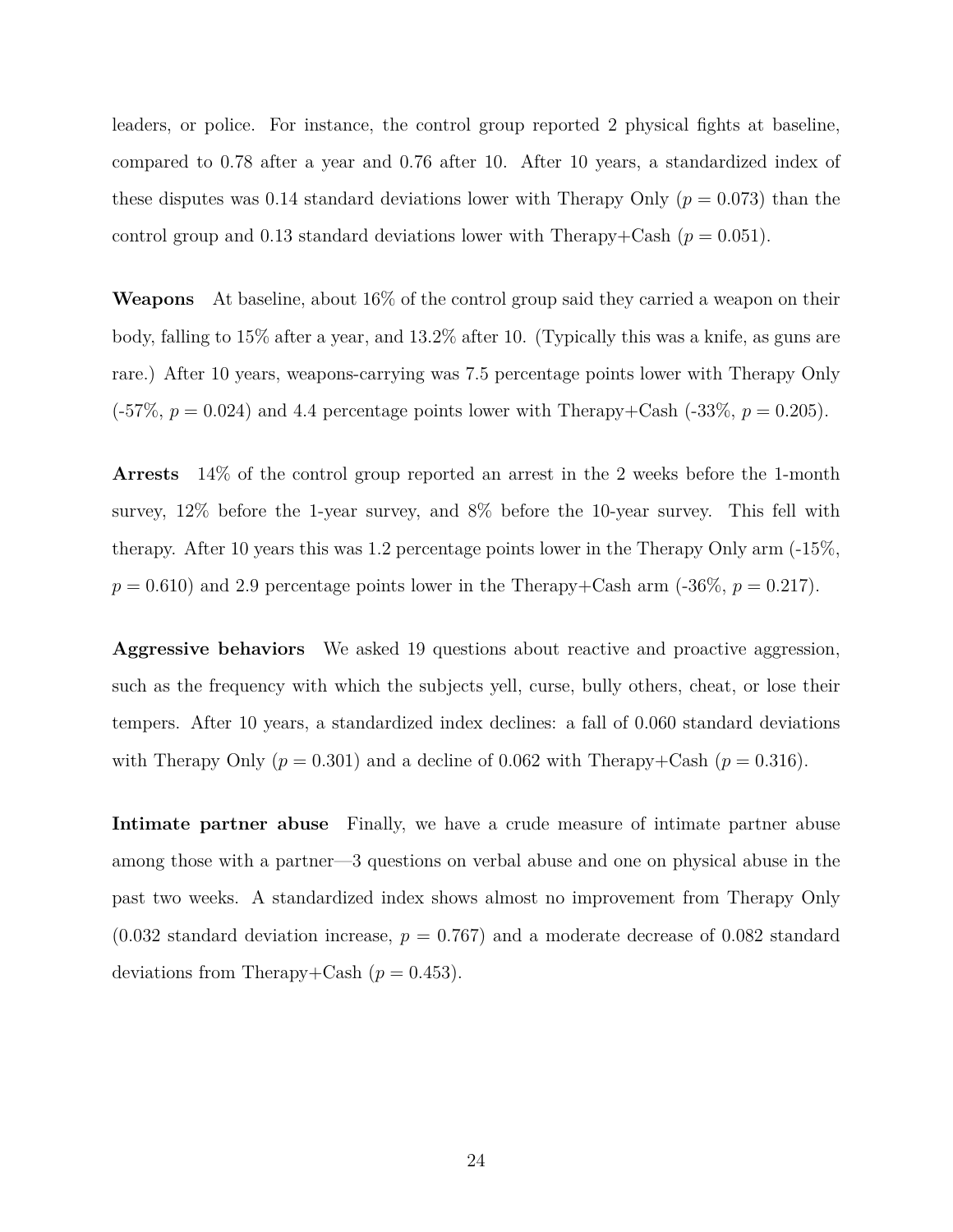#### **4.2 Heterogeneity analysis**

Mechanically, we should expect the most opportunity for improvement among the men with the highest initial engagement in crime and violence. In line with our analysis of 1-year results, we analyze heterogeneity in treatment effects by baseline antisocial behavior. We find that the average treatment effect seems to be driven entirely by the most antisocial subset of this sample.

Table [4](#page-27-0) estimates treatment effects with an interaction between each treatment arm and a continuous measure of baseline antisocial behavior (with zero mean and unit standard deviation). The coefficients on each of the interaction terms are large, negative, and statistically significant, indicating again that treatment effects are greatest in those who reported higher initial levels of crime and violence.

There are indications that treatment effects are concentrated in the most anti-social subset of this already relatively antisocial sample. Figure [3](#page-28-0) plots average treatment effects on antisocial behavior for two subgroups: those above and below the 75th percentile of baseline crime and violence. In this highest quartile group, Therapy Only and Therapy+Cash reduce 10-year antisocial behavior by 0.710 and 0.819 standard deviations, *p <* 0*.*01. Effects in the lower three quartiles are close to zero, however. This was not our pre-specified split, however, and so this is merely suggestive.<sup>[12](#page-26-0)</sup>

#### **4.3 Impacts on violent death**

None of these reductions in criminal and violent behavior translate into reduced chance of death, however. As we saw in Table [2](#page-19-0) above, the Therapy+Cash arm had similar levels of mortality as the control arm, and the Therapy Only arm had slightly elevated levels of mortality (though not statistically significant).

<span id="page-26-0"></span>To determine cause of death we interviewed two friends or relatives of every respondent

 $12$ We test this formally in Appendix Table [A.4.](#page-50-0) We report heterogeneity for all outcomes with a continuous measure of baseline anti-social behavior in Appendix Table [A.3.](#page-49-0)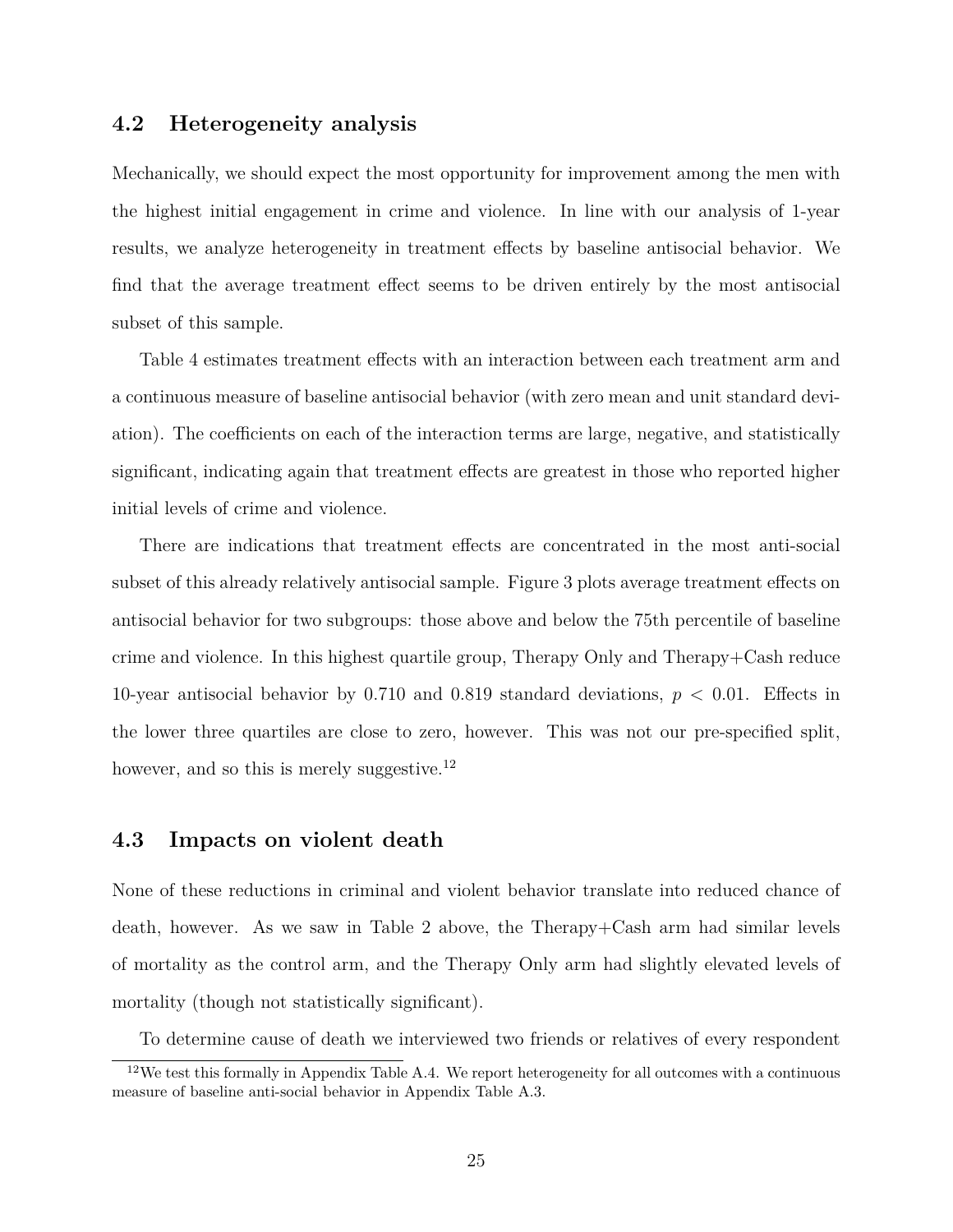|                                      |                     | Antisocial<br>behavior        |
|--------------------------------------|---------------------|-------------------------------|
|                                      | Sample Mean<br>(SD) | Estimate<br>(SE)<br>[p-value] |
|                                      | (1)                 | (2)                           |
| Therapy Only                         | 0.266               | $-0.181*$                     |
|                                      | (0.442)             | (0.099)                       |
|                                      |                     | [0.068]                       |
| Cash Only                            | 0.251               | $-0.076$                      |
|                                      | (0.434)             | (0.099)                       |
|                                      |                     | [0.440]                       |
| $The$ rapy + $Cash$                  | 0.264               | $-0.267***$                   |
|                                      | (0.441)             | (0.099)                       |
|                                      |                     | [0.007]                       |
| Therapy Only $\times$ Baseline ASB   | $-0.008$            | $-0.353***$                   |
|                                      | (0.476)             | (0.101)                       |
|                                      |                     | [0.001]                       |
| Cash Only $\times$ Baseline ASB      | $-0.003$            | $-0.165*$                     |
|                                      | (0.506)             | (0.097)                       |
|                                      |                     | [0.090]                       |
| Therapy + Cash $\times$ Baseline ASB | $-0.010$            | $-0.408***$                   |
|                                      | (0.499)             | (0.098)                       |
|                                      |                     | [0.000]                       |
| <b>Baseline ASB</b>                  | $-0.024$            | $0.477***$                    |
|                                      | (0.975)             | (0.075)                       |
|                                      |                     | [0.000]                       |
| <b>Baseline Controls</b>             |                     |                               |
| Strata FE                            |                     |                               |

<span id="page-27-0"></span>Table 4: Heterogeneity in program impacts by baseline antisocial behavior

*Notes:* The table reports the same intent-to-treat estimates of each treatment arm after 10 years as in Table [3,](#page-22-0) interacting each treatment indicator with baseline antisocial behavior (ASB). Heteroskedastic-robust standard errors are reported in parentheses and p-values in brackets.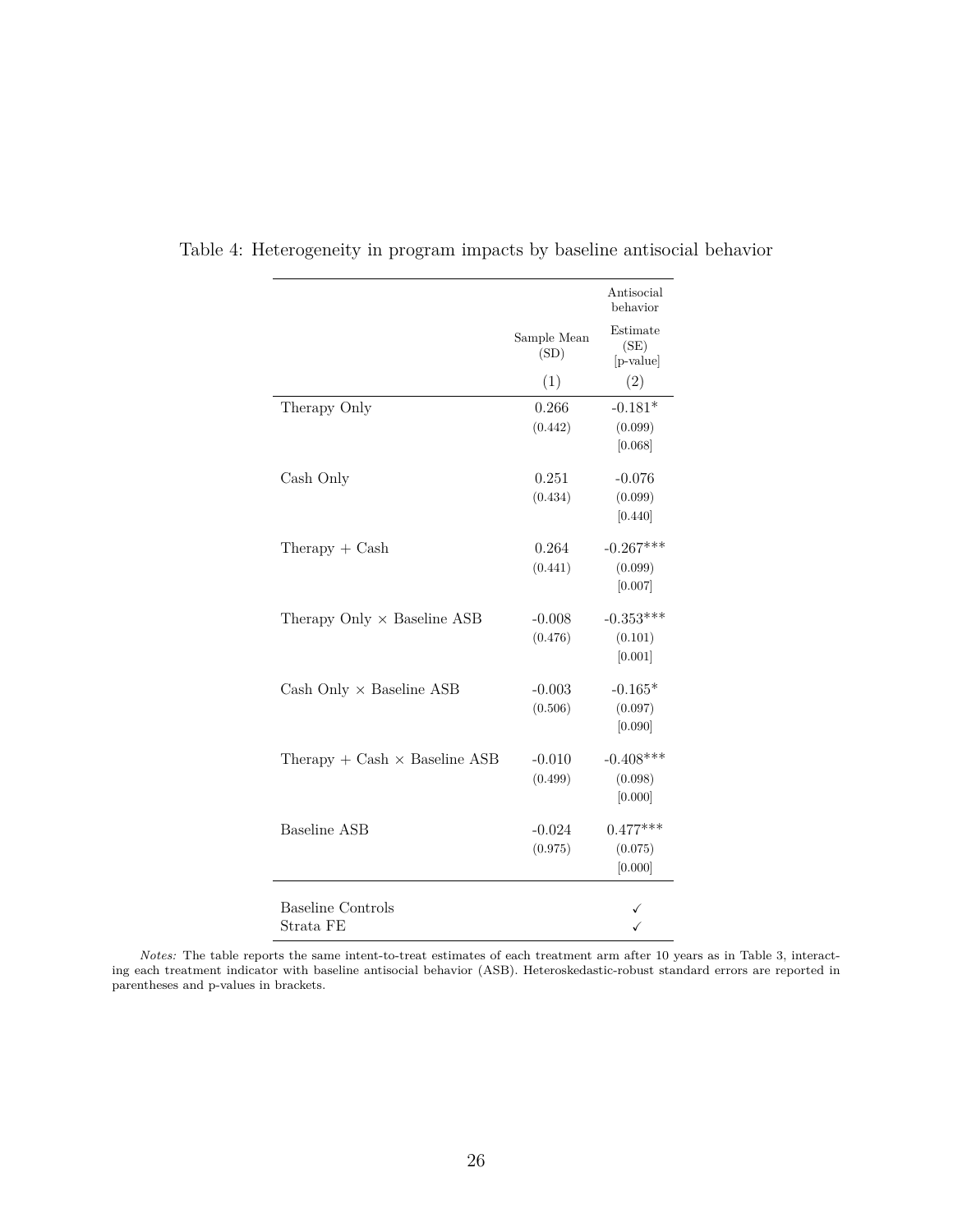

<span id="page-28-0"></span>Figure 3: Heterogeneity in program impacts by baseline antisocial behavior

*Notes:* The figure reports intent-to-treat estimates of each treatment arm after 10 years for two subgroups: those with baseline antisocial behavior above the 75th percentile (high ASB) and those below it (Low ASB). See Appendix Table [A.4](#page-50-0) for regression results.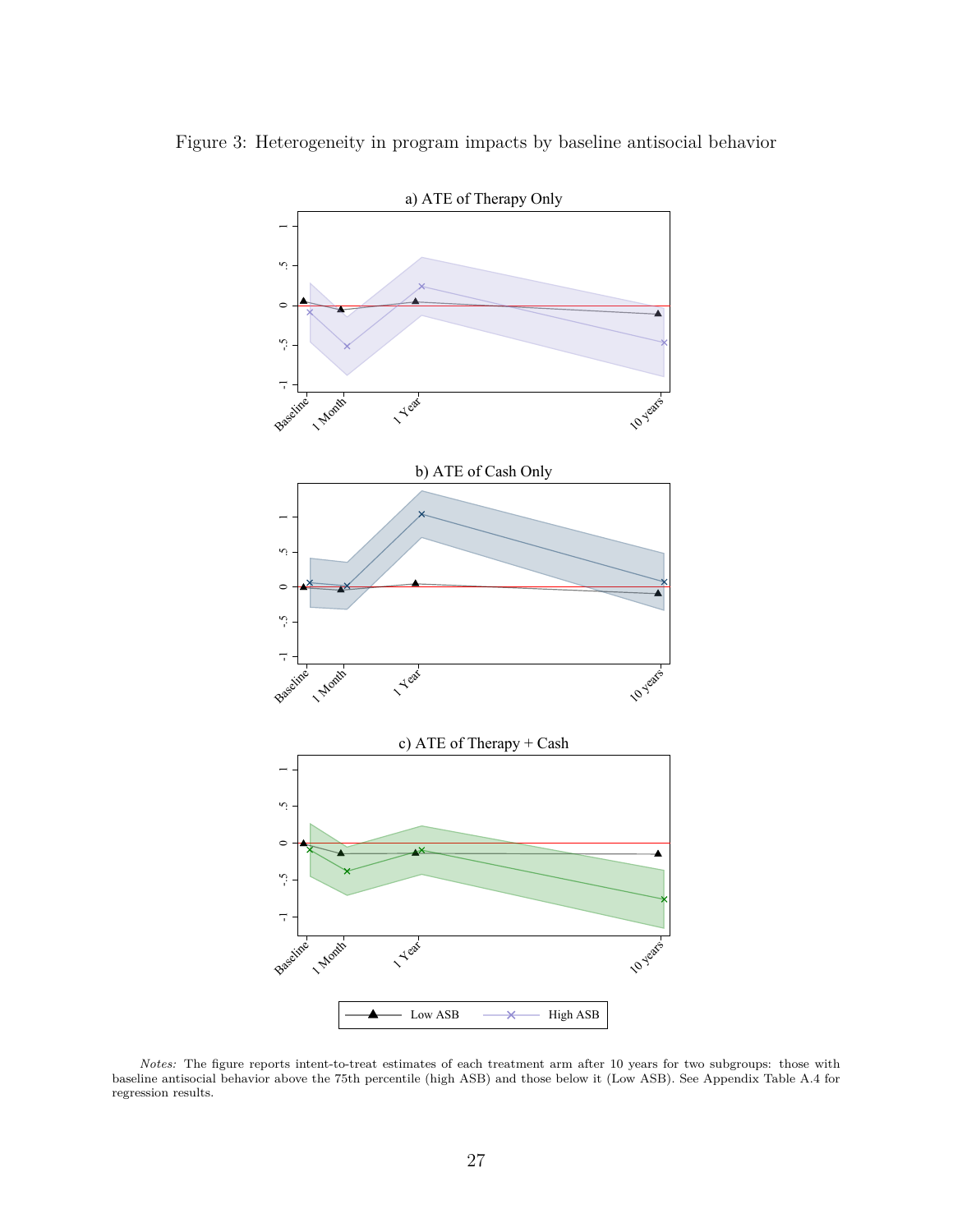reported as having died. We collected quantitative and lengthy qualitative explanations on the circumstances around the death, related events, and so on. If there were serious disagreements we sought out additional sources, but in practice this was rare.

The city, which sits in swampy terrain, has endemic malaria among other tropical diseases. Diseases like tuberculosis are also commonplace. The health system is rudimentary, even by regional standards, and the country has one of the lowest human development indexes in the world. Tragically, the city also experienced a major Ebola outbreak in the years between the 1- and 10-year surveys. Changes in antisocial behavior may not be protective under these extreme circumstances.

Table [5](#page-30-0) reports counts of death by reported cause. The total number of deaths is 109—6 greater than described in the attrition analysis above—because tragically there were 6 new deaths in the sample reported after the 10-year endline surveys.[13](#page-29-0) In all, 60% of the deaths are due to illnesses and other health problems—including Ebola, tuberculosis, and a variety of sudden deaths and unexplained illnesses that could be due to any number of (usually) undiagnosed conditions or diseases. In an additional 6% of cases, our informants suggested that drug use aggravated the illness, for a total of about two-thirds dying from illnesses. We had no reports of death by overdose—perhaps this population is seldom able to obtain or afford a sufficiently large and pure dose to overconsume. We see no statistically significant differences across treatment arms (see Table [6\)](#page-30-1).

We identified 26 violent deaths. Most of these are associated with mob violence—the lynching and killing of a robber by the community. There were roughly equal numbers (4 to 5) in the control, Cash Only and Therapy+Cash arms—equal to about 1.5% of the population of the treatment arm. The highest number of deaths is in the Therapy Only group, with 13 violent deaths. None of these differences across arms are statistically significant, however (Table [6\)](#page-30-1). The higher number of violent deaths in the Therapy Only group partly parallels the higher number of deaths in that treatment arm across most causes, including illness.

<span id="page-29-0"></span><sup>&</sup>lt;sup>13</sup>The analysis below is qualitatively the same if we focus only on the 103.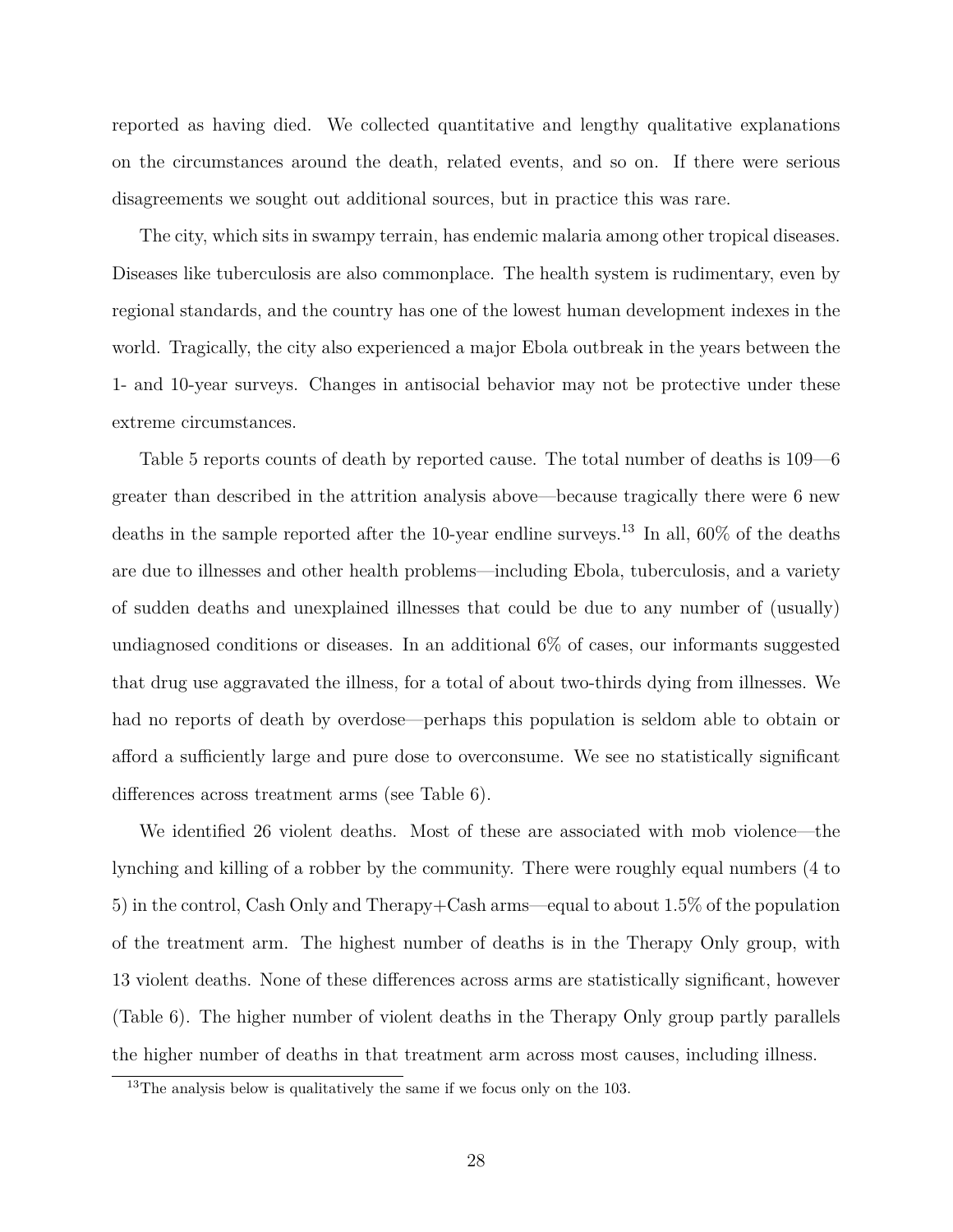<span id="page-30-0"></span>

| Death type                                |    |    |    | Control Therapy Cash $TP + Cash$ | Total |
|-------------------------------------------|----|----|----|----------------------------------|-------|
| Accidental death                          |    |    |    |                                  | G,    |
| Health complications, drug aggravated     |    | 3  |    |                                  | 6     |
| Health complications, not drug aggravated | 13 | 21 | 19 | 12                               | 65    |
| Violent death                             |    | 13 |    | $\mathfrak{h}$                   | 26    |
| Other                                     |    |    | റ  |                                  | 7     |
| Total $#$ of deaths                       | 19 |    | 29 | 20                               | 109   |

Table 5: Death type by treatment arm

<span id="page-30-1"></span>*Notes:* Simple tabulation of deaths over treatment arms. Note that the number of deaths is higher than the number of attrition cases due to death since 6 deaths were recorded after completing one or two surveys in this wave.

|                  |                     | Violent Death     | Health complications | Health complications:<br>aggravated by drugs |
|------------------|---------------------|-------------------|----------------------|----------------------------------------------|
|                  | Sample Mean<br>(SD) | Estimate<br>(SE)  | Estimate<br>(SE)     | Estimate<br>(SE)                             |
|                  | (1)                 | $\left( 2\right)$ | (3)                  | $\left( 4\right)$                            |
| Therapy Only     | 0.280               | 0.024             | 0.018                | 0.006                                        |
|                  | (0.449)             | (0.015)           | (0.025)              | (0.007)                                      |
| Cash Only        | 0.250               | $-0.005$          | $-0.001$             | $-0.005$                                     |
|                  | (0.433)             | (0.015)           | (0.025)              | (0.007)                                      |
| $The ray + Cash$ | 0.249               | 0.000             | $-0.004$             | 0.003                                        |
|                  | (0.433)             | (0.016)           | (0.025)              | (0.008)                                      |
| Dep. var. mean   |                     | 0.026             | 0.071                | 0.006                                        |
| N                |                     | 999               | 999                  | 999                                          |

Table 6: Treatment effects on death types

*Notes:* The table reports the same intent-to-treat estimates of each treatment arm after 10 years as in Table [3.](#page-22-0) Heterosketastic-robust standard errors are reported in parentheses and p-values in brackets. Each column comes from a separate regressions which also include the main regression controls.

Could excess attrition in the Therapy Only arm lead us to overstate the effects of the treatment, by only assessing the behavior of survivors? This is part of a more general concern that selective attrition could influence our results. Sensitivity analysis in the next section suggests that this is not likely to drive our main results.

### **4.4 Sensitivity of results to extreme attrition scenarios**

Our treatment effect estimates are robust to several conservative attrition scenarios. Even though attrition appears to have been relatively unsystematic, mortality and other attrition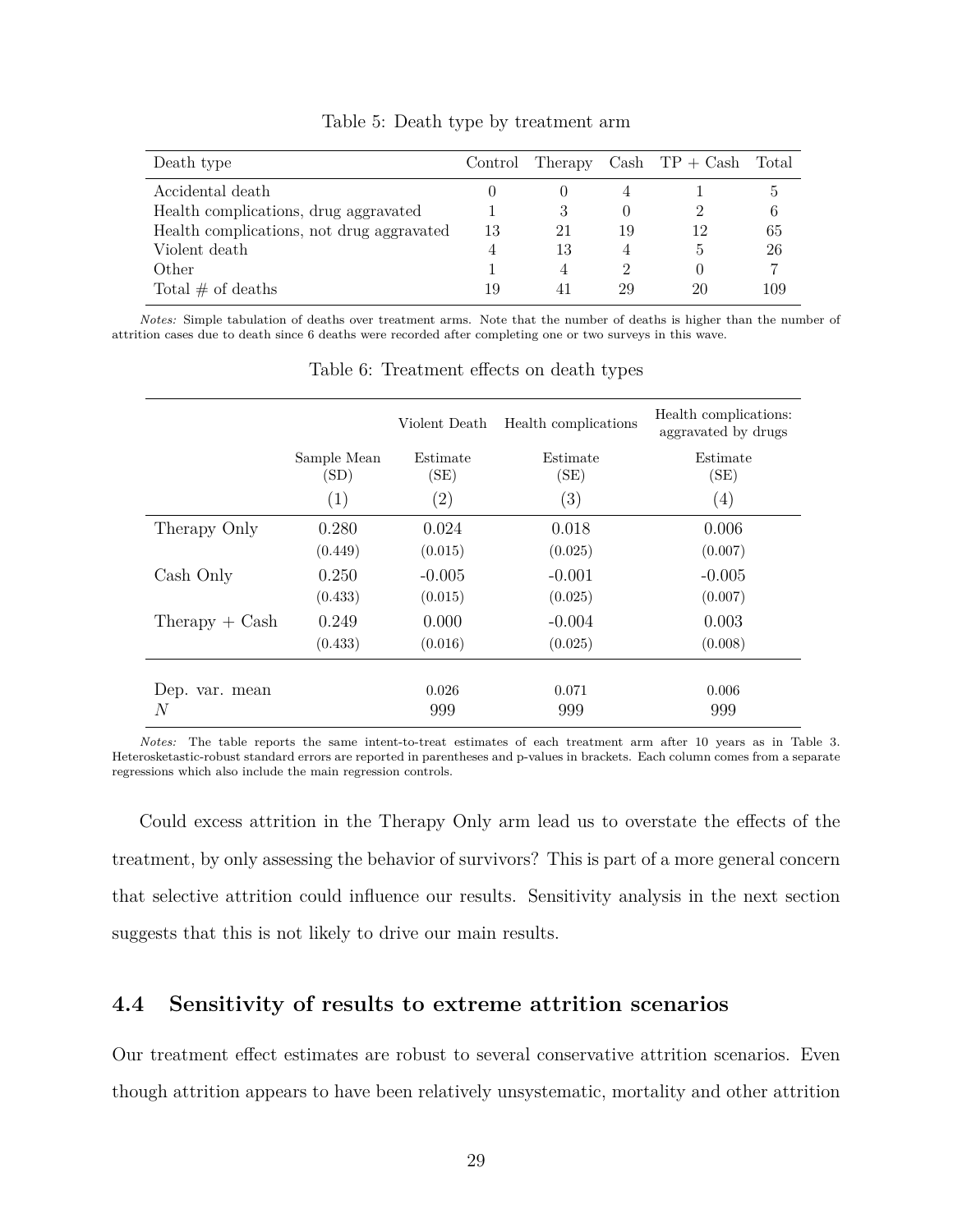is large enough that unobserved selection could influence our conclusions. For example, recall that we are slightly more likely to find men in the Therapy+Cash arm at endline. If the men who died or whom we were unable to find had systematically lower rates of antisocial behavior than the ones we found, then our estimated treatment effects would overestimate the effects of Therapy+Cash.

Table [7](#page-32-0) reproduces our main result in Column 2 and models three selective attrition scenarios in Columns 3 through 5. In Columns 3 and 4 we impute extreme values for missing subjects. That is, we impute systematically "good" outcomes for unfound control group members and "bad" outcomes for unfound treatment group members. For missing control group members, we impute the mean observed outcome plus a 0.1 or 0.2 standard deviation improvement. We do the opposite for missing treatment group members. Thus, we reestimate treatment effects on the full baseline sample of 999, rather than the observed sample of 833. This is a rather extreme test, as it mechanically creates a 0.2 or 0.4 standard deviation gap in performance between missing treatment and control group members, attenuating our treatment effect estimates by construction.

For Therapy+Cash, we can see that the estimated treatment effect on antisocial behavior survives a gap of 0.4 (And indeed larger). This goes to show the extreme level of systematic attrition that would have to be present to change our conclusions. Impacts on the Therapy Only arm, however, are more sensitive to these attrition scenarios, partly because of the lower effect size but mostly because of the higher levels of attrition in that arm.

Finally, we report a trimming exercise in Column 4. This approach recalculates treatment effects after dropping (rather than adding and imputing) observations, to equalize imbalance across arms. For instance, the Therapy+Cash arm has roughly 4 percentage points higher response rates than the control arm. The trimming exercise drops the highest-performing members of the Therapy+Cash arm until the two arms have equivalent attrition levels, then recalculates treatment effects.[14](#page-31-0)

<span id="page-31-0"></span> $14$ Because we have more than one treatment, and because we have different levels of attrition in each arm (sometimes in opposite directions) we calculate the estimates in this column from three separate regressions.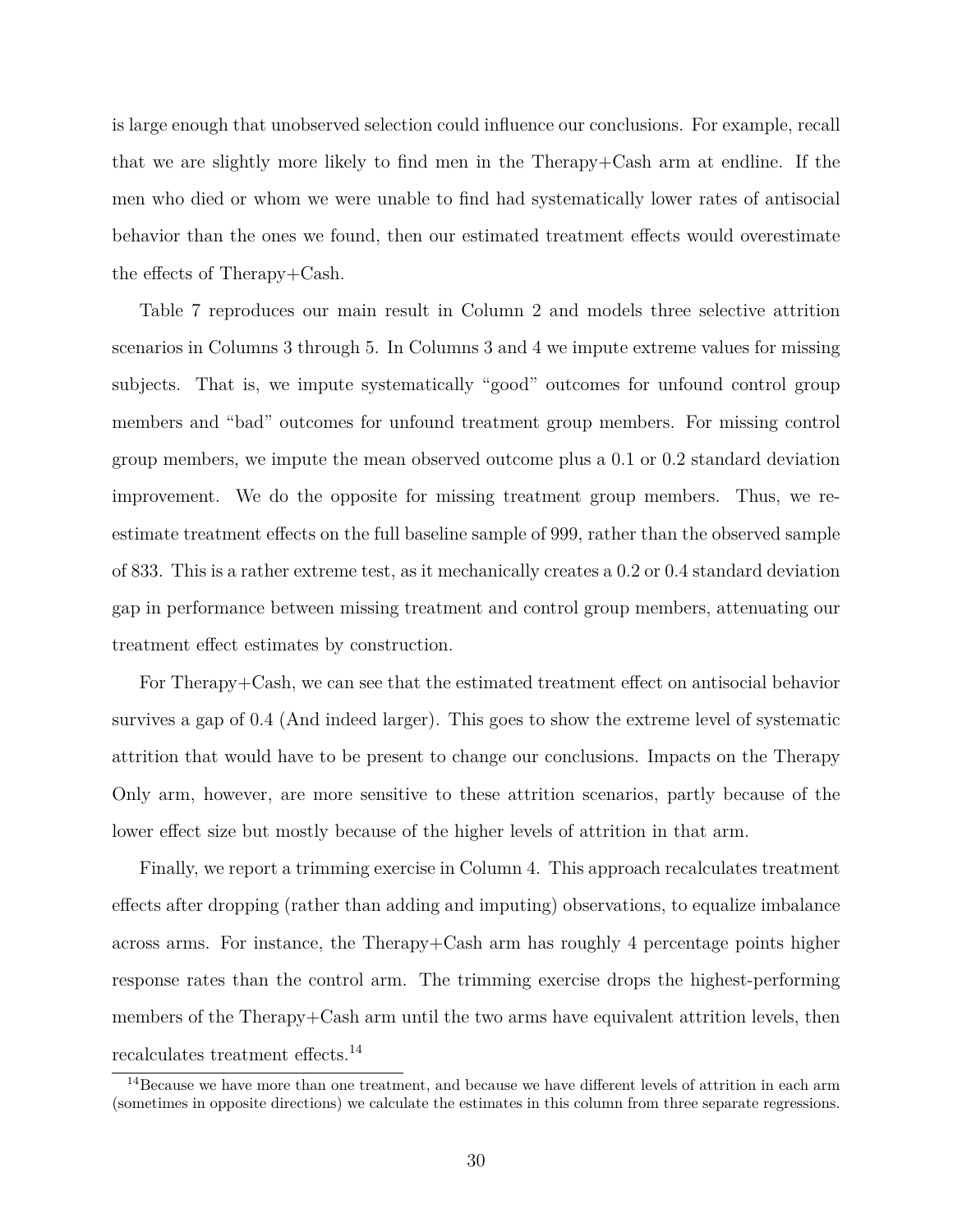<span id="page-32-0"></span>

|                          |                     | Main reg<br>$(N=833)$         | Impute .1 SD<br>$(N=999)$     | Impute .2 SD<br>$(N=999)$     | Trim<br>$(N = 393, 384, 383)$ |
|--------------------------|---------------------|-------------------------------|-------------------------------|-------------------------------|-------------------------------|
|                          | Sample Mean<br>(SD) | Estimate<br>(SE)<br>[p-value] | Estimate<br>(SE)<br>[p-value] | Estimate<br>(SE)<br>[p-value] | Estimate<br>(SE)<br>[p-value] |
|                          | (1)                 | (2)                           | (3)                           | (4)                           | (5)                           |
| Therapy Only             | 0.280               | $-0.204**$                    | $-0.156*$                     | $-0.120$                      | 0.027                         |
|                          | (0.450)             | (0.100)                       | (0.084)                       | (0.084)                       | (0.092)                       |
|                          |                     | [0.043]                       | [0.063]                       | [0.154]                       | [0.772]                       |
| Cash Only                | 0.250               | $-0.082$                      | $-0.055$                      | $-0.021$                      | $-0.054$                      |
|                          | (0.433)             | (0.101)                       | (0.084)                       | (0.084)                       | (0.120)                       |
|                          |                     | [0.419]                       | [0.516]                       | [0.800]                       | [0.652]                       |
| $Therapy + Cash$         | 0.249               | $-0.251**$                    | $-0.210**$                    | $-0.185**$                    | $-0.243**$                    |
|                          | (0.433)             | (0.100)                       | (0.086)                       | (0.086)                       | (0.122)                       |
|                          |                     | [0.013]                       | [0.015]                       | [0.031]                       | [0.049]                       |
|                          |                     |                               |                               |                               |                               |
| <b>Baseline Controls</b> |                     |                               |                               |                               |                               |
| Strata FE                |                     |                               |                               |                               |                               |

Table 7: Attrition bound estimates for antisocial behaviors

*Notes:* The table reports the ITT estimates on antisocial behaviors for each treatment arm when using different sensitivity analyses to model systematic attrition. Column (2) displays the main results, column (3) shows a regression where the mean + 0.1 standard deviations (SD) is imputed for each missing outcome value in the control group, while a value equal to mean - 0.1 SD is imputed for the other arms. Column (4) repeats this process with a value of +/- 0.2 SD instead. Finally, column (5) trims (drops) values as to artificially reduce the imbalance in missing values relative to the control group. The column summarizes the estimates from 3 different regressions.

Our analysis echoes the extreme values result: the Therapy+Cash impacts are highly robust to dropping the most anti-social members of that arm (to bring attrition to the same levels as the control arm) but the Therapy Only arm is not at all robust to dropping the least antisocial members of the control arm (to bring attrition levels to equal levels).

**Other robustness checks** Other approaches to estimation or index construction generally leave our conclusions unchanged. For example, recall that we survey each subject twice at each survey round. If, instead of taking the average response, we treat each response as a separate observation, with standard errors clustered by individual, our estimates are similar

In each regression, we restrict the analysis to the control group and the treatment arm in question (i.e., about half the sample), in each case trimming the arm with lower attrition in the direction that would diminish treatment effects.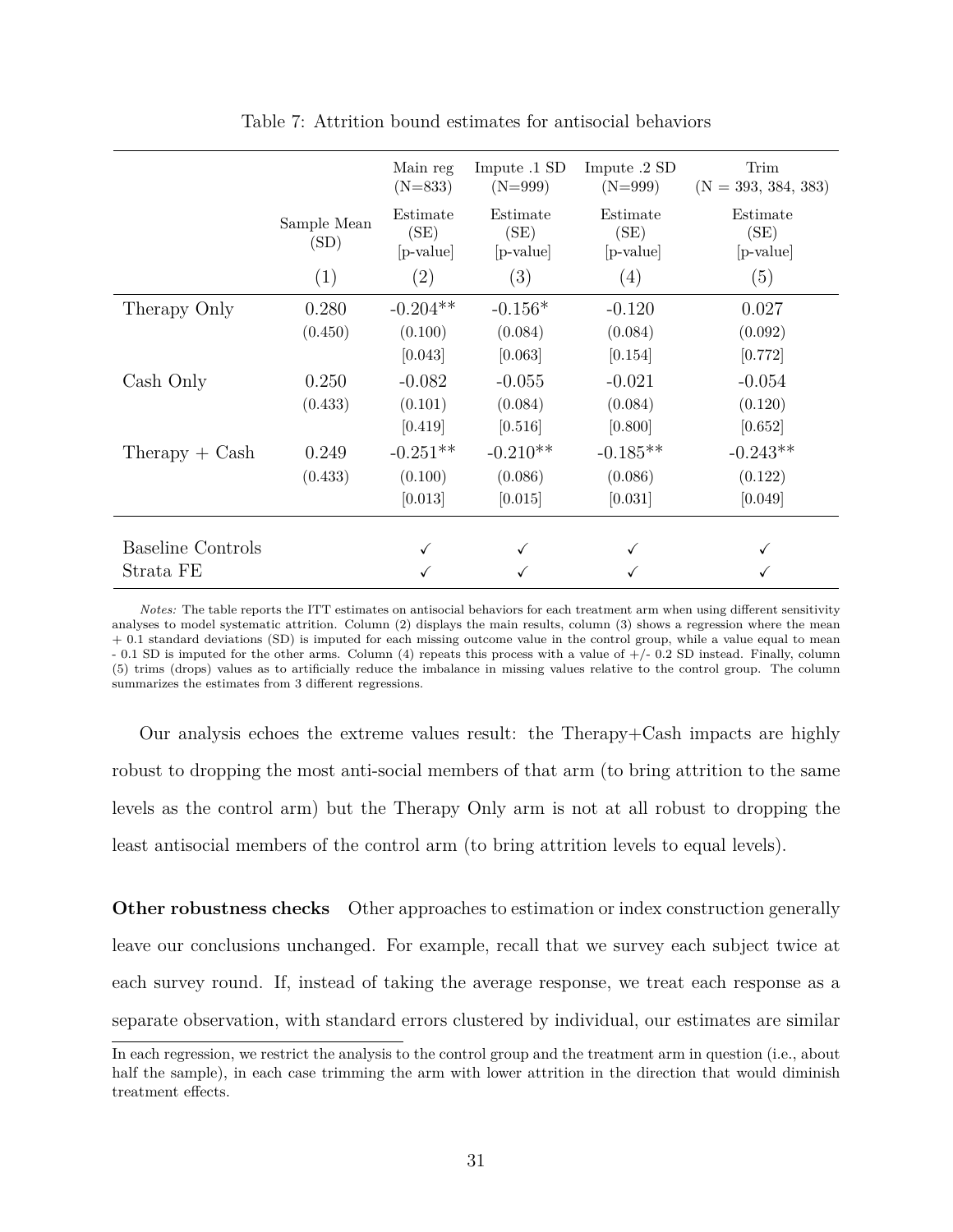but statistical significance increases. Alternatively, if each family index is the average of all underlying survey questions, rather than the average of component indexes, our results are unchanged. Our results are also unchanged if these indexes are covariance-weighted rather than simple averages of the component indexes. Appendix Table [A.12](#page-52-0) reports these results.

#### <span id="page-33-0"></span>**4.5 Measurement error concerns**

Our data comes from self-reported surveys. An advantage of this is that it allows us to analyze direct evidence on outcomes and mechanisms that are not typically available in administrative data. At the same time, self-reported data raises concerns of experimenter demand. In particular, we would be concerned if treated subjects were less likely to report antisocial behaviors. There are several reasons, however, to suggest that experimenter demand is minimal.

First, note that some of our measures, especially measures of time preferences, are based on incentivized games where subjects are playing for real money, and our treatment effects are strong and persistent in these outcomes.

Second, we do not see large or significant treatment effects in some of the outcomes most directly relevant to the STYL therapy, including self-control skills, anti-criminal identity and values, and substance abuse. While each of these indexes moves in the expected direction, they are smaller and less statistically significant than many of our other outcomes. If men were simply repeating back their lessons to enumerators, we might expect these treatment effects to be larger than average.

Third, we attempted to validate a subset of questions using intensive qualitative observation. One year after treatment, we selected 7% of the endline surveys for qualitative validation. A Liberian qualitative researcher visited each of these respondents several times over several days shortly after the survey, interviewing them, building trust, and observing their behavior. Through this, the qualitative researcher assessed the answers to four potentially sensitive behaviors—marijuana use, thievery, gambling, and homelessness. A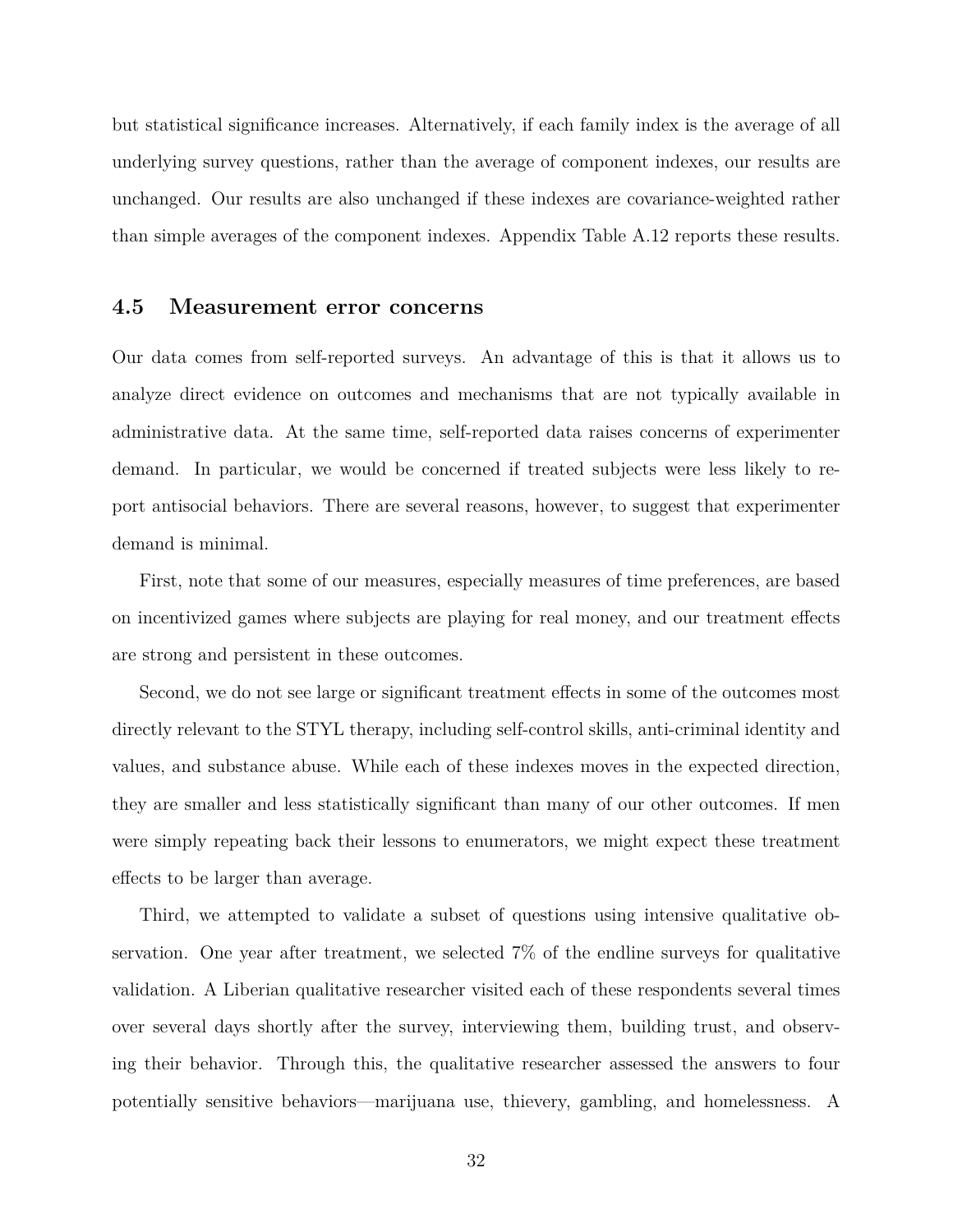comparison of these responses to the survey questions finds no evidence of under-reporting correlated with treatment. Rather, the patterns suggest that, if anything, the control group *under-reported* sensitive behaviors such as stealing. If so, the treatment effects may actually underestimate therapy's impacts. (See [Blattman et al.](#page-42-8) [\(2016\)](#page-42-8) and Appendix [B](#page-53-0) for details.)

Our qualitative work suggests two explanations. The men have been members of a subculture where drugs, crime, and gambling are commonplace, and admitting to the behaviors in a survey carries little stigma. Speculatively, therapy may have accustomed men to talking about these behaviors or reduced stigma. Another possibility is that, especially at a point one year after the program, members of the control group could have believed that reporting 'good' behavior would make them more likely to receive future treatment such as cash.

## **5 Impacts on secondary outcomes and potential mechanisms**

We registered 7 mechanisms as secondary outcomes. Table [8](#page-35-0) reports 1- and 10-year pro-gram impacts on the family indexes for each mechanism.<sup>[15](#page-34-0)</sup> Most  $p$ -value adjustments for 7 secondary outcomes would reduce statistical significance below conventional levels, and so we should take these mechanism estimates with caution, again as largely exploratory. Nonetheless, consistent with the 1-year results, we see evidence that therapy (especially Therapy+Cash) is also associated with a host of positive changes in forward-looking and prosocial behaviors.

**Time preferences** The STYL curriculum focused on fostering forward-looking behavior and skills of self control. This includes short-term abilities to regulate emotions and to be resistant to impulse, as well as more sustained abilities to be planful, persevering, and patient. Becoming more self controlled and forward-looking are central components of many

<span id="page-34-0"></span><sup>&</sup>lt;sup>15</sup>Appendix Tables [A.11](#page-52-1) to [A.10](#page-52-2) report for treatment effects on the components of each family index.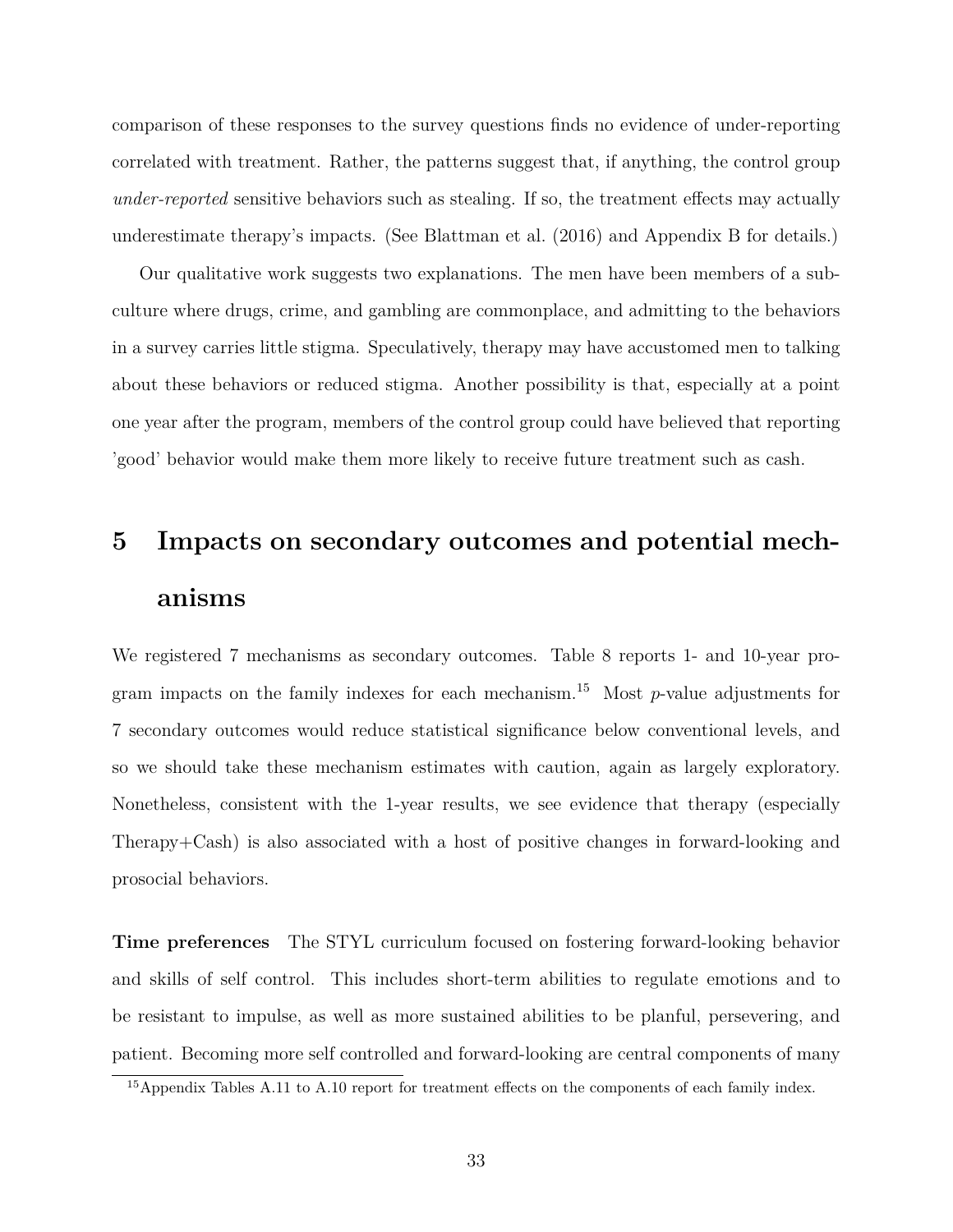|                                    |                 | 1- year      |             |                 | $10$ - year                   |            | 1- vs 10-year difference |                               |          |  |
|------------------------------------|-----------------|--------------|-------------|-----------------|-------------------------------|------------|--------------------------|-------------------------------|----------|--|
|                                    | Therapy<br>Only | Cash<br>Only | Both        | Therapy<br>Only | $\operatorname{Cash}$<br>Only | Both       | Therapy<br>Only          | $\operatorname{Cash}$<br>Only | Both     |  |
|                                    | (1)             | (2)          | (3)         | (4)             | (5)                           | (6)        | (7)                      | (8)                           | (9)      |  |
| Antisocial Behaviors               | $-0.074$        | 0.138        | $-0.242***$ | $-0.204*$       | $-0.082$                      | $-0.251**$ | $-0.111$                 | $-0.204$                      | 0.012    |  |
|                                    | (0.093)         | (0.097)      | (0.088)     | (0.106)         | (0.104)                       | (0.104)    | (0.121)                  | (0.128)                       | (0.119)  |  |
|                                    | [0.428]         | [0.153]      | [0.006]     | [0.055]         | [0.431]                       | [0.016]    | [0.358]                  | [0.112]                       | [0.919]  |  |
| Economic performance               | 0.073           | 0.002        | 0.057       | 0.083           | 0.024                         | $0.213*$   | $-0.044$                 | 0.003                         | 0.168    |  |
|                                    | (0.104)         | (0.099)      | (0.095)     | (0.113)         | (0.113)                       | (0.110)    | (0.134)                  | (0.138)                       | (0.133)  |  |
|                                    | [0.487]         | [0.985]      | [0.551]     | [0.464]         | [0.835]                       | [0.052]    | [0.742]                  | [0.984]                       | [0.206]  |  |
| Forward-looking time preferences   | 0.141           | 0.099        | $0.199**$   | 0.131           | 0.013                         | $0.247***$ | 0.029                    | $-0.017$                      | 0.061    |  |
|                                    | (0.095)         | (0.095)      | (0.098)     | (0.096)         | (0.097)                       | (0.093)    | (0.124)                  | (0.124)                       | (0.124)  |  |
|                                    | [0.139]         | [0.297]      | [0.043]     | [0.172]         | [0.895]                       | [0.008]    | [0.812]                  | [0.894]                       | [0.624]  |  |
| Self-control skills                | $0.159*$        | $-0.025$     | $0.244**$   | $0.178*$        | 0.049                         | 0.119      | 0.056                    | 0.100                         | $-0.077$ |  |
|                                    | (0.090)         | (0.095)      | (0.095)     | (0.103)         | (0.103)                       | (0.100)    | (0.123)                  | (0.126)                       | (0.121)  |  |
|                                    | [0.080]         | [0.794]      | [0.011]     | [0.086]         | [0.634]                       | [0.235]    | [0.646]                  | [0.427]                       | [0.527]  |  |
| Anticriminal identity & values     | 0.028           | $-0.084$     | 0.099       | $-0.037$        | $-0.102$                      | 0.100      | $-0.070$                 | $-0.008$                      | $-0.002$ |  |
|                                    | (0.093)         | (0.092)      | (0.092)     | (0.101)         | (0.099)                       | (0.099)    | (0.125)                  | (0.123)                       | (0.120)  |  |
|                                    | [0.767]         | [0.362]      | [0.278]     | [0.719]         | [0.301]                       | [0.312]    | [0.574]                  | [0.947]                       | [0.985]  |  |
| Positive self-regard/mental health | 0.022           | $-0.024$     | $0.227**$   | 0.088           | $-0.031$                      | $0.207**$  | 0.112                    | $-0.006$                      | $-0.020$ |  |
|                                    | (0.091)         | (0.091)      | (0.090)     | (0.104)         | (0.102)                       | (0.101)    | (0.125)                  | (0.126)                       | (0.124)  |  |
|                                    | [0.808]         | [0.792]      | [0.012]     | [0.398]         | [0.759]                       | [0.041]    | [0.371]                  | [0.962]                       | [0.874]  |  |
| Substance abuse                    | $-0.091$        | 0.083        | $-0.073$    | $-0.058$        | $-0.046$                      | $-0.102$   | 0.016                    | $-0.097$                      | 0.002    |  |
|                                    | (0.081)         | (0.082)      | (0.079)     | (0.096)         | (0.094)                       | (0.096)    | (0.111)                  | (0.112)                       | (0.111)  |  |
|                                    | [0.262]         | [0.310]      | [0.359]     | [0.542]         | [0.629]                       | [0.288]    | [0.882]                  | [0.386]                       | [0.988]  |  |
| Quality of social networks         | 0.035           | $-0.048$     | $-0.006$    | $-0.010$        | $-0.033$                      | 0.103      | $-0.101$                 | $-0.060$                      | 0.046    |  |
|                                    | (0.096)         | (0.097)      | (0.097)     | (0.115)         | (0.114)                       | (0.106)    | (0.132)                  | (0.133)                       | (0.129)  |  |
|                                    | [0.717]         | [0.624]      | [0.952]     | [0.934]         | [0.773]                       | [0.332]    | [0.443]                  | [0.653]                       | [0.724]  |  |

#### <span id="page-35-0"></span>Table 8: 1- versus 10-year impacts on antisocial behaviors and secondary outcomes (in standard deviations)

*Notes:* The table reports intent-to-treat estimates of each treatment arm after 1 and 10 years, controlling for baseline covariates and block fixed effects, as in Equation [1.](#page-15-0) All indexes are standardized to have zero mean and unit standard deviation. Heterosketastic-robust standard errors are reported in parentheses and p-values in brackets.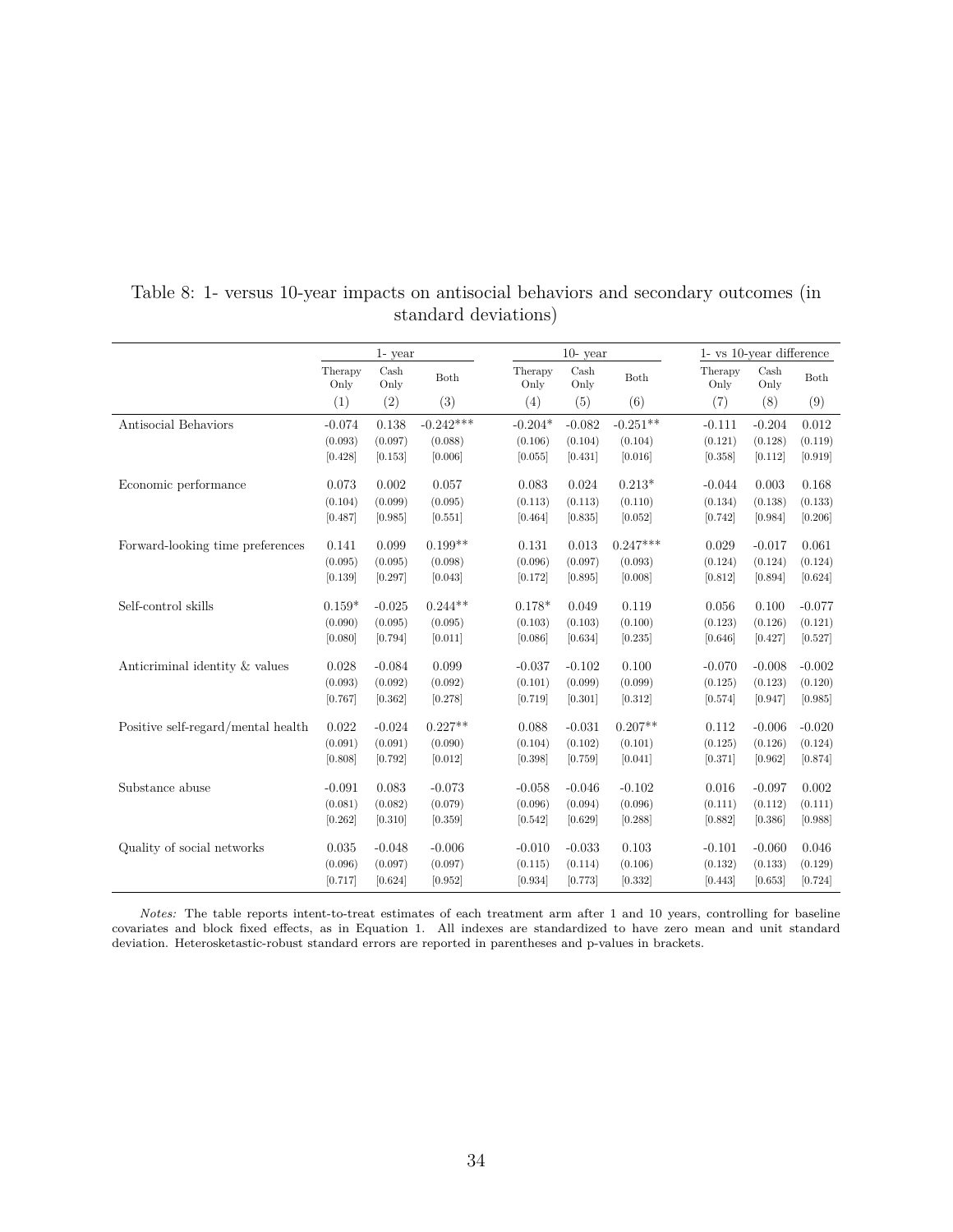behavior change programs [\(Almlund et al., 2011;](#page-42-9) [Borghans et al., 2008\)](#page-43-4).

We first try to capture this through a family index of time preferences. This is an index of 4 measures of patience and 4 of present-biasedness.[16](#page-36-0) Both therapy arms are associated with more forward-looking time preferences. Therapy Only increases the index by  $0.141$ standard deviations after 1 year ( $p = 0.139$ ) and 0.131 after 10 years ( $p = 0.172$ ), but these estimates are not statistically significant. Therapy+Cash is associated with larger and more significant increases: 0.199 standard deviations after 1 year  $(p = 0.043)$  and 0.247 after 10 years  $(p = 0.008)$ . Looking within the family index, point estimates are larger and more precise for patience than present-biasedness (see Appendix Table [A.5\)](#page-50-1).

**Self control skills** Related to the above, we also measured skills of self control using standard psychometric questionnaires for four constructs that psychologists associate with less impulsive and more planful behavior: impulsiveness (the inability to control thoughts and actions); conscientiousness (the tendency to be self-disciplined and purposeful); grit (the ability to press on in the face of difficulty); and reward responsiveness (whether people are motivated by immediate, typically emotional rewards).<sup>[17](#page-36-1)</sup> We see some evidence of short-run improvements, but this diminishes in the long run. Specifically, after a year, Therapy Only and Therapy+Cash are associated with increased self control of 0.159 and 0.244 standard deviations  $(p = 0.08$  and 0.011). After 10 years, Therapy Only and Therapy+Cash are associated with increased self control of 0.178 and 0.119 standard deviations (*p* = 0*.*086 and 0.235). This is consistent with the absence of evident program impacts on present-biasedness, above.

<span id="page-36-0"></span><sup>&</sup>lt;sup>16</sup>Specifically, we first measured a set of incentivized tradeoffs between modest amounts of money now versus in two weeks, and again in two versus four weeks, that allow us to place men in seven ordered bins of patience and time-inconsistency (for an average payout of \$3, about a day's wages). Note that time inconsistency or present bias captures the desire for immediate satisfaction. We also include a hypothetical (non-incentivized) version of the same tradeoffs, with higher stakes tradeoffs. We also collected a range of self-reported assessments of time preferences.

<span id="page-36-1"></span><sup>&</sup>lt;sup>17</sup>We adapted the scales and questions to the context and Liberian English. Appendix Table [A.6](#page-51-0) lists all components.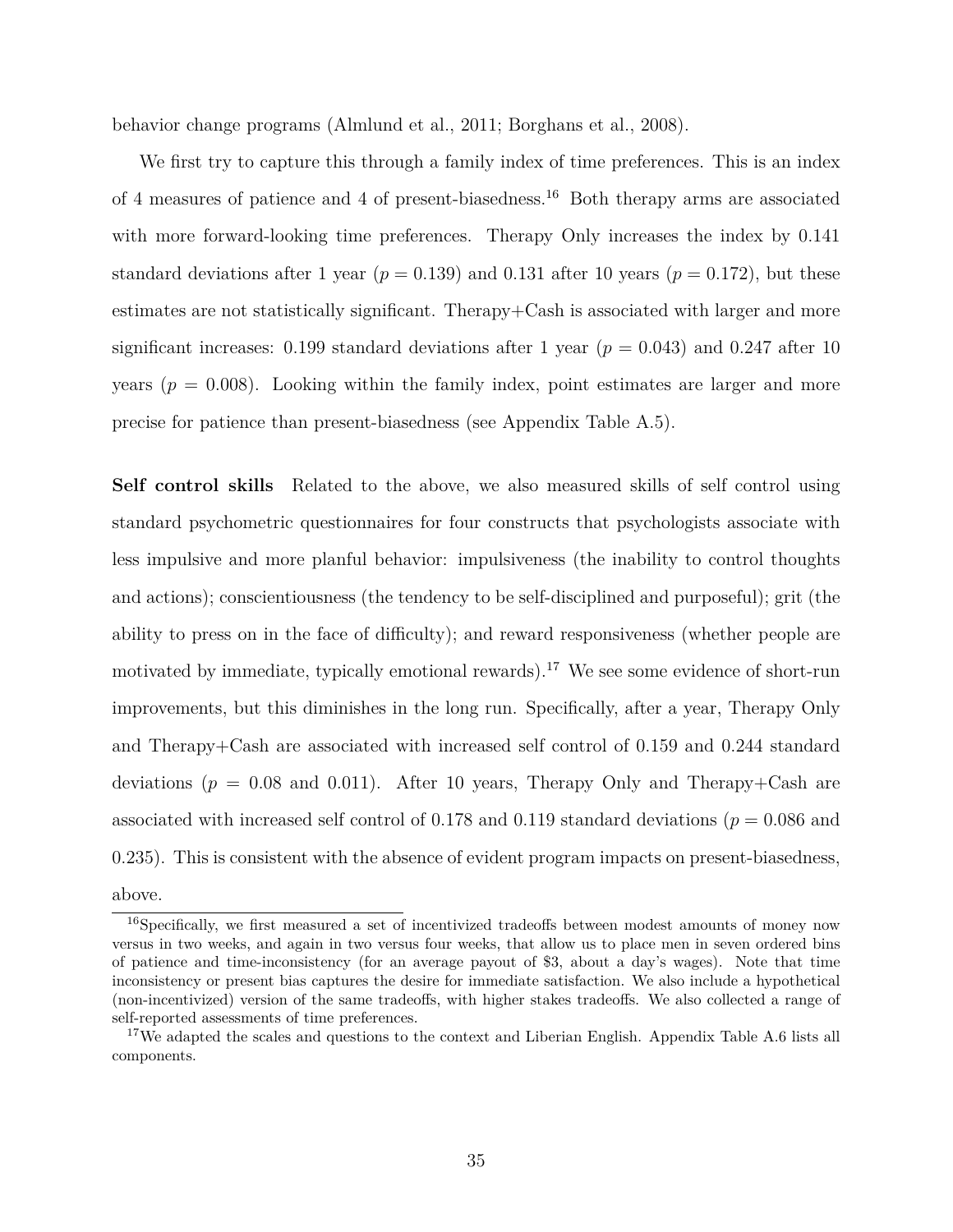**Anticriminal identity and values** The therapy also tried to foster a change in the men's identity and associated norms and values. Research in both psychology and economics supports the idea that groups have well-defined norms of behavior, and that people receive emotional benefits from acting in accordance with the norms of their perceived group [\(Alm](#page-42-9)[lund et al., 2011;](#page-42-9) [Shayo, 2020\)](#page-44-7). To some extent people may also be able to change their perceived social category, and with it values that reward and penalize certain behaviors [\(Ak](#page-42-10)[erlof and Kranton, 2000\)](#page-42-10). Relatedly, criminologists sometimes refer to a similar process of "knifing off" from old social rules and behaviors, and associate these changes with significant turning points in life, such as marriage, a move, or a life-threatening experience.[\(Maruna](#page-44-8) [and Roy, 2007\)](#page-44-8) This literature ties successful knifing off to having a new "script" for the future. The STYL program is intended to be that script.<sup>[18](#page-37-0)</sup>

To assess this, we first attempted to measure values directly, using a set of 33 selfreported attitudes towards the appropriate use of crime and violence in the men's own lives—indicators of the degree to which they had internalized mainstream social norms. Second, we measured a range of prosocial behaviors, including group memberships, group and community leadership, and contributions to local public goods. Finally, the therapy encouraged men to change their appearance as part of the identity change, and we asked survey enumerators to record their subjective impressions: quality of dress, shoes, cleanliness, and smell. We see some evidence of long run increases in these values, but not significantly so. Therapy Only is associated with a  $0.037$  standard deviation decrease ( $p = 0.719$ ) and Therapy+Cash with a 0.100 standard deviation increase  $(p = 0.312)$ .

**Positive self-regard / mental health** This family groups a set of 6 mental health-related outcomes in the interests of minimizing the number of families. Three are measures of positive self-regard: neuroticism, self-esteem, and locus of control. Another is a classic happiness

<span id="page-37-0"></span><sup>&</sup>lt;sup>18</sup>There are also parallels between STYL and socialization into military groups, street culture, gangs and armed groups. Such groups use similar techniques (appearance change, practice, modeling) to shape young men's social identity and behavior [\(Vigil, 2003;](#page-45-1) [Wood, 2008;](#page-45-2) [Maruna and Roy, 2007\)](#page-44-8). NEPI designed STYL to reverse this process.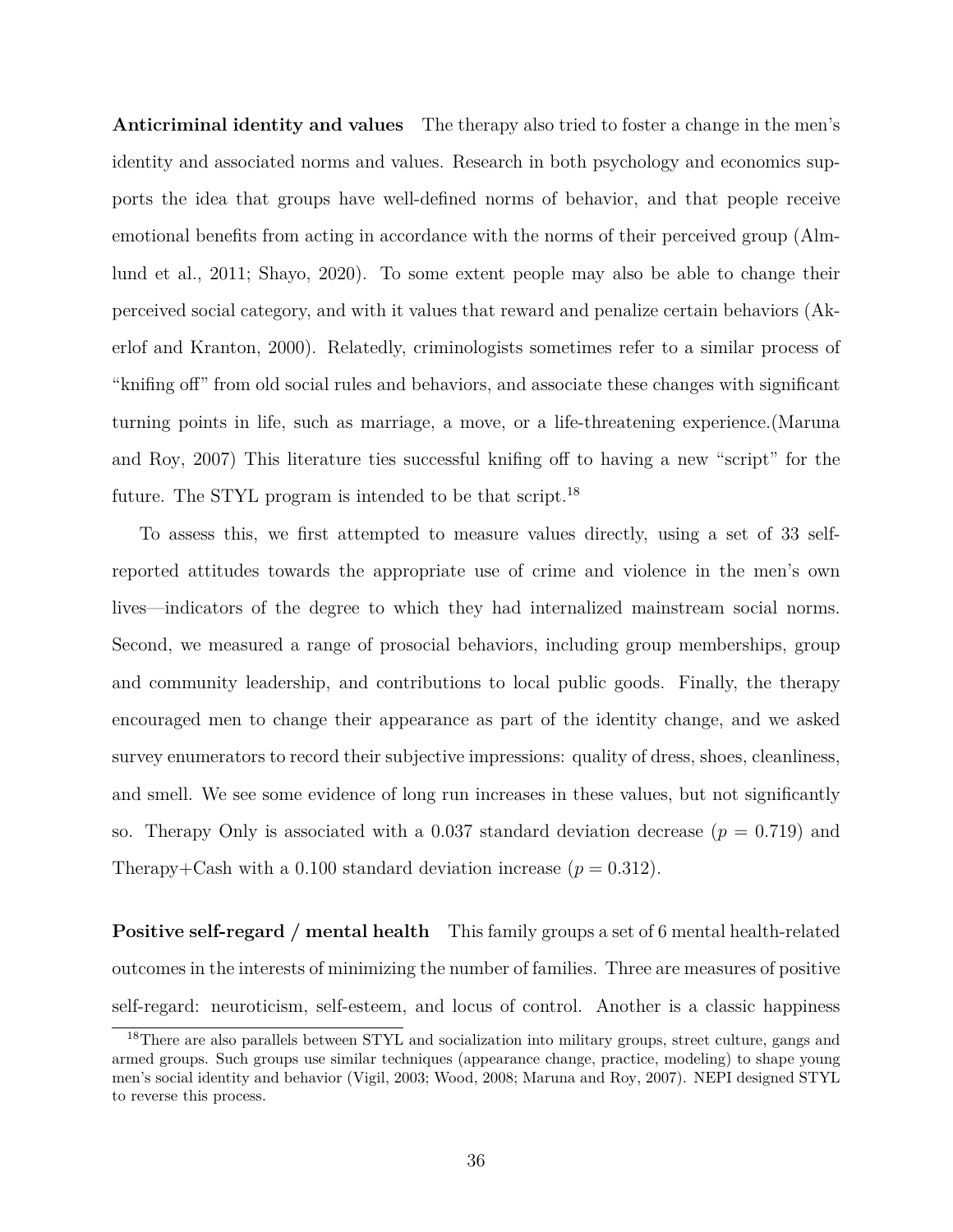measures, asking men to rank their subjective well being in absolute terms and relative to others in their community. Finally we assess symptoms of two disorders: depression and distress.<sup>[19](#page-38-0)</sup> Looking at the overall index, after 10 years we see a small and not significant effect of Therapy Only (0.088 standard deviations,  $p = .398$ ) and a larger and significant increase in mental health from Therapy+Cash  $(0.207$  standard deviations,  $p = 0.041$ ). The largest driver of this appears to be the subjective well-being and self esteem components, although we see meaningful improvements in other components, such as symptoms of depression (see Appendix Table [A.7\)](#page-51-1).

**Substance abuse** Although it was not a major focus of STYL, the therapy tried to equip participants with strategies to cut back substance abuse in order to achieve their goals of identity change and reducing antisocial behaviors. Generally, we do not see any significant effect of the intervention on the three components of the index: self-reported use of alcohol, marijuana, or hard drugs. An index declines 0.058 standard deviations with Therapy Only  $(p = 0.542)$  and 0.102 standard deviations with Therapy+Cash  $(p = 0.288)$ .

**Quality of social networks** Finally, we also assessed risky social networks. We measured the traits, positive and negative, of men's five closest peers.<sup>[20](#page-38-1)</sup> We also asked about closeness to and support received from family members, former rebel commanders, and "big men" (intended to connote a criminal boss). A family index of positive social networks exhibits little change after 1 year. After 10 years, there is little significant change from either Therapy Only  $(-0.010$  standard deviations,  $p = 0.934$  or Therapy+Cash  $(0.103$  standard deviations,  $p = 0.332$ .

**Economic Performance** Finally, therapy could also affect antisocial behaviors through income. Skills such as improved emotional regulation, planning, and conscientiousness could

<span id="page-38-0"></span><sup>19</sup>We assessed 6 symptoms of depression and 12 symptoms of post traumatic stress, based on a locally adapted instrument.

<span id="page-38-1"></span> $20$ We ask men who their five closest peers are, by name, and then ask whether they hold any of 20 qualities ranging from positive (they work hard, save, go to school) or negative (the steal, do drugs, get in fights).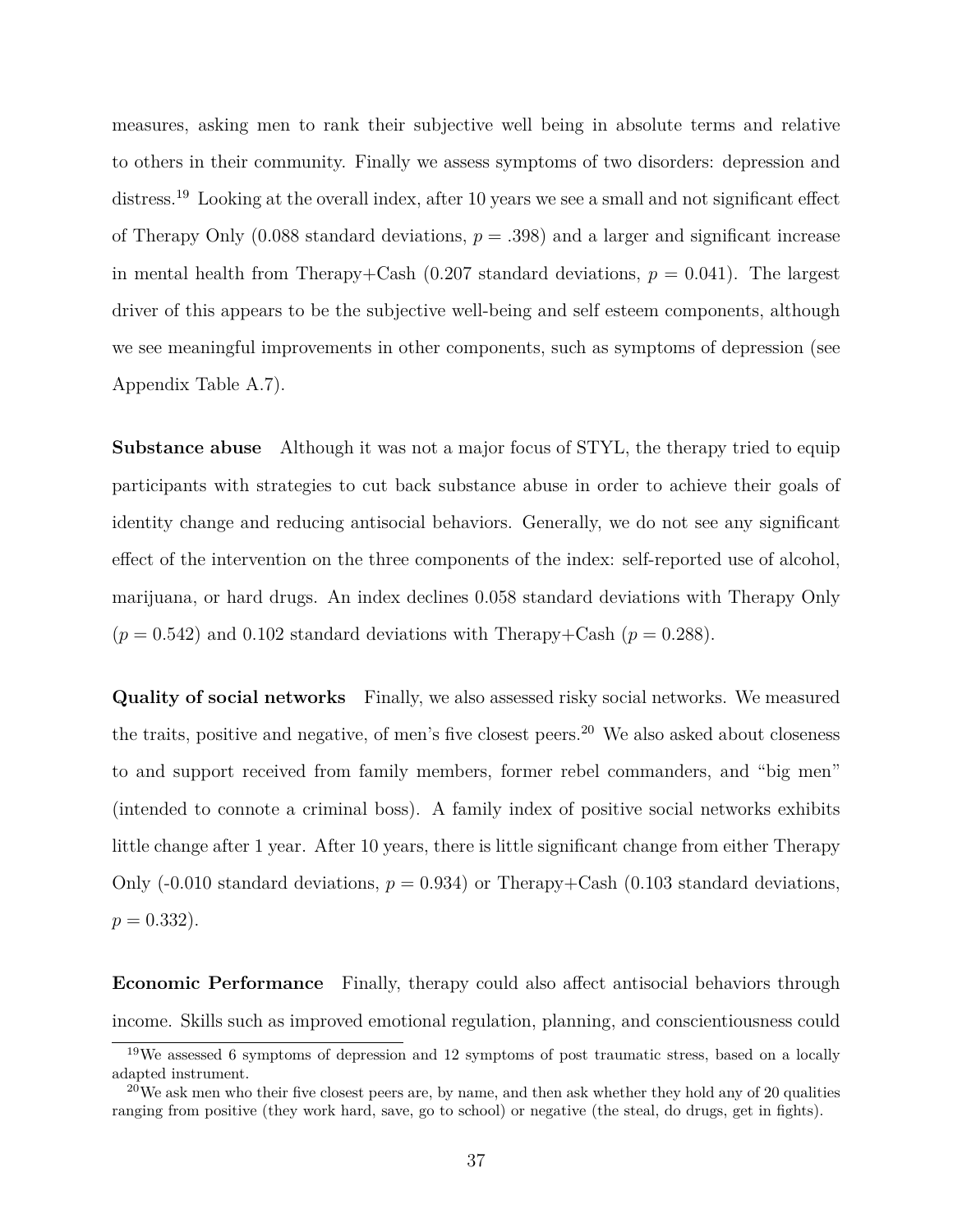improve productivity and earning potential, raising the returns to legitimate work and increasing the opportunity cost of criminal behavior. In [Blattman et al.](#page-42-1) [\(2017\)](#page-42-1), we developed a theoretical model of occupational choice between criminal and non-criminal careers that illustrated how each of these channels could affect criminal behavior in the short and long run.

To assess this, we create an index of economic performance from several measures: earnings, consumption, homelessness, savings, investment, and employment levels. There are some indications that that the therapy arms increased long run earnings and employment. Therapy Only is weakly associated with a 0.083 standard deviation increase in economic performance  $(p = 0.464)$  and Therapy+Cash with a larger and more significant 0.213 standard deviation improvement  $(p = 0.052)$ . Looking within the index, most components (earnings, savings, assets, and hours of employment) have similar treatment effects, but are not individually statistically significant (Appendix Table [A.11\)](#page-52-1). Altogether, this suggests that the program's investment in non-cognitive skill development had moderate long term economic returns, even when it channelled individuals out of criminal occupations.

One note: thus far this discussion has focused on the therapy arms, and potential mechanisms for the long run impacts on antisocial behavior. At the outset of the study, however, we hypothesized direct effects of the cash arms on economic performance as well.

As discussed above, however, the reason the direct effects of Cash Only was not a focus of the 10-year study, however, is simple: after 1 year, neither cash treatment had a significant impact on economic performance. Specifically, in [Blattman et al.](#page-42-1) [\(2017\)](#page-42-1), we found that employment and incomes rose in the first month following the cash grant, as the men started small legal enterprises (such as market trading or shoe-shining). After one year, however, these impacts had dissipated, and men in the Cash and Therapy+Cash arms had similar employment and incomes as the control group. Our qualitative and quantitative investigations suggested that, in the year following their investments, most of the enterprises failed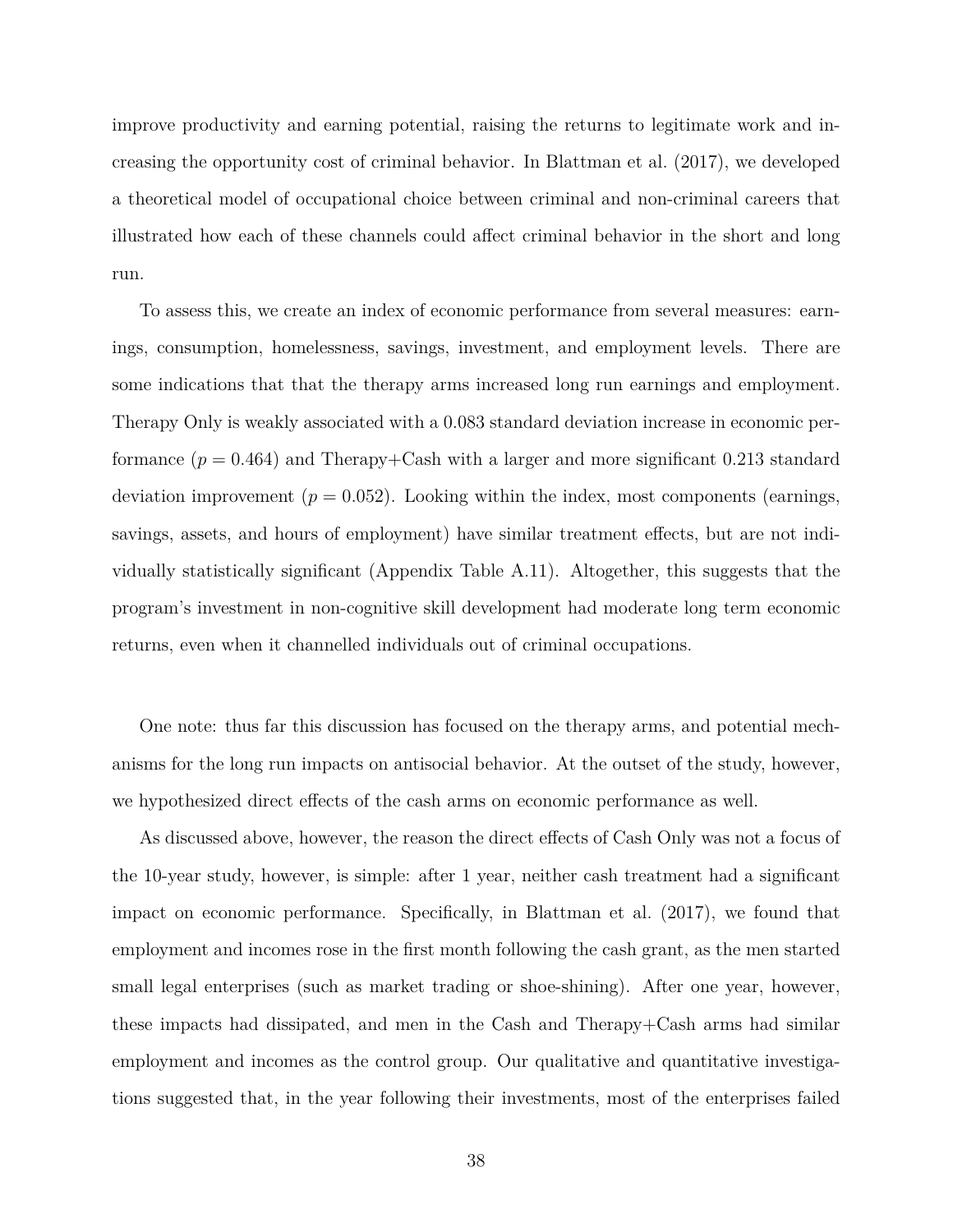due to theft, seizure by authorities, or adverse shocks such as weather or illness.

In line with this, 10 years after the grants, we continue to see no effect of Cash Only on economic performance  $(0.024$  standard deviation increase,  $p = 0.835$ ). Therefore, in general, this paper does not dwell on the long term direct effects of cash, except to the extent that the temporary income and employment boost seems to have interacted with therapy to make the Therapy+Cash arm more impactful than Therapy Only. We will return to this theme in the discussion, below.

## **6 Discussion and conclusions**

Cognitive behavioral therapy-informed programs have emerged as one of the most promising alternatives to policing and incarceration. What has been been unclear, however, is whether the effects of therapy are lasting, especially therapy alone, without any other assistance transitioning to a new non-criminal lifestyle and career. The existing literature, which looks mostly over horizons of a few months to a year or two, has suggested the benefits of therapy alone dissipate within that time frame. CBT programs might still pass a cost-benefit test if this is the case, due to the costly crime and violence they temporarily deter, but this would still be a disappointing result for policymakers and practitioners looking for alternatives to incarceration.

The 10-year results from Liberia suggest instead that behavior changes can be lasting, especially when therapy is combined with even temporary economic assistance. The results also suggest that there are high returns to targeting the most violent and antisocial young men, at least among those who are willing to consider participating in any such program in the first place. Program impacts were almost entirely concentrated in the quarter of our sample most involved in crime and violence at baseline, and not purely for mechanical reasons. Finding ways to better identify and engage these youth is an important area for investment and experimentation.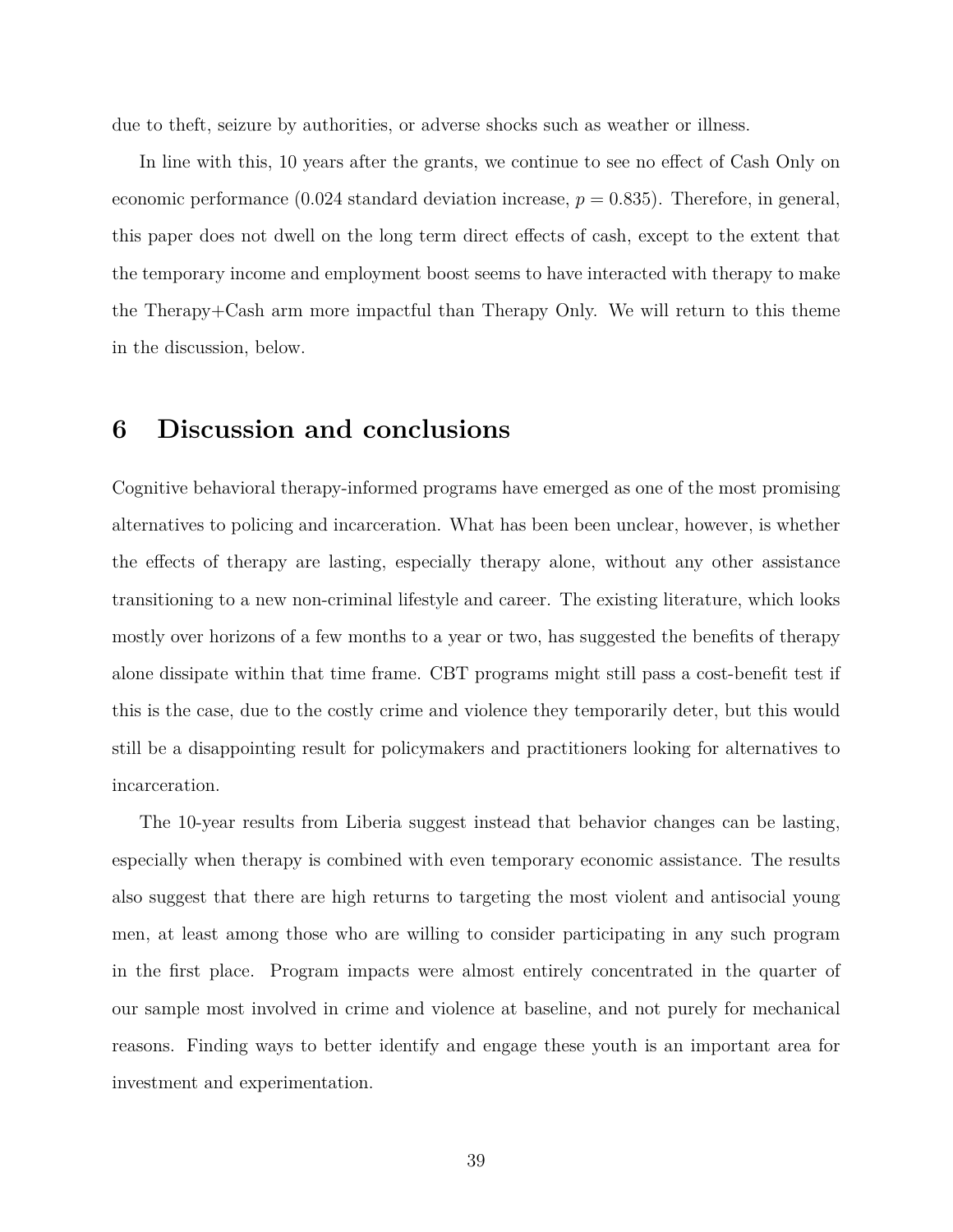Why do we see slightly larger, more statistically significant, and less sensitive impacts among those who received both the STYL therapy as well as cash? Recall that cash by itself only raised employment and incomes for a few weeks or months, before the businesses collapsed, and so the cash arm did not alter the opportunity cost of engaging in crime at either our 1- or 10-year endlines.

The psychological theory underlying CBT suggests a plausible hypothesis: receiving cash was akin to an extension of therapy, in that it provided more time for the men to practice independently and to reinforce their changed skills, identity, and behaviors. The therapy helped participants change their intentions, identity and behavior, and provided almost daily commitment and reinforcement. After eight weeks of therapy the grant provided some men with the cash they needed to maintain their new identity—to avoid homelessness, to feed themselves, and to continue to dress decently. Thus they had no immediate financial need to return to crime. The men could also do something consistent with their new identity and skills: execute plans for a business. This was a source of practice and reinforcement of their new skills and identity.

In this way, the grant may have parallels to "booster sessions" commonly used in therapy. A small body of experimental research on CBT for aggression or substance abuse indicates that follow-up therapy sessions weeks or months after the intervention improve 12- to 13 month outcomes (e.g. [Lochman, 1992\)](#page-44-9).

This is an important hypothesis for future research. In particular, a comparison of extended therapy to shorter therapy plus cash would offer a more direct test of these approaches, as would a test of booster sessions.

This approach has promise beyond West Africa, and cities around the world have already begun to mimic STYL and the therapy—cash combination. STYL was adapted from U.S. based CBT programs, suggesting that adaptability to even more contexts is feasible. More long term evidence from other settings and interventions is essential, however, to better understand what can lead CBT-induced behavior change to endure.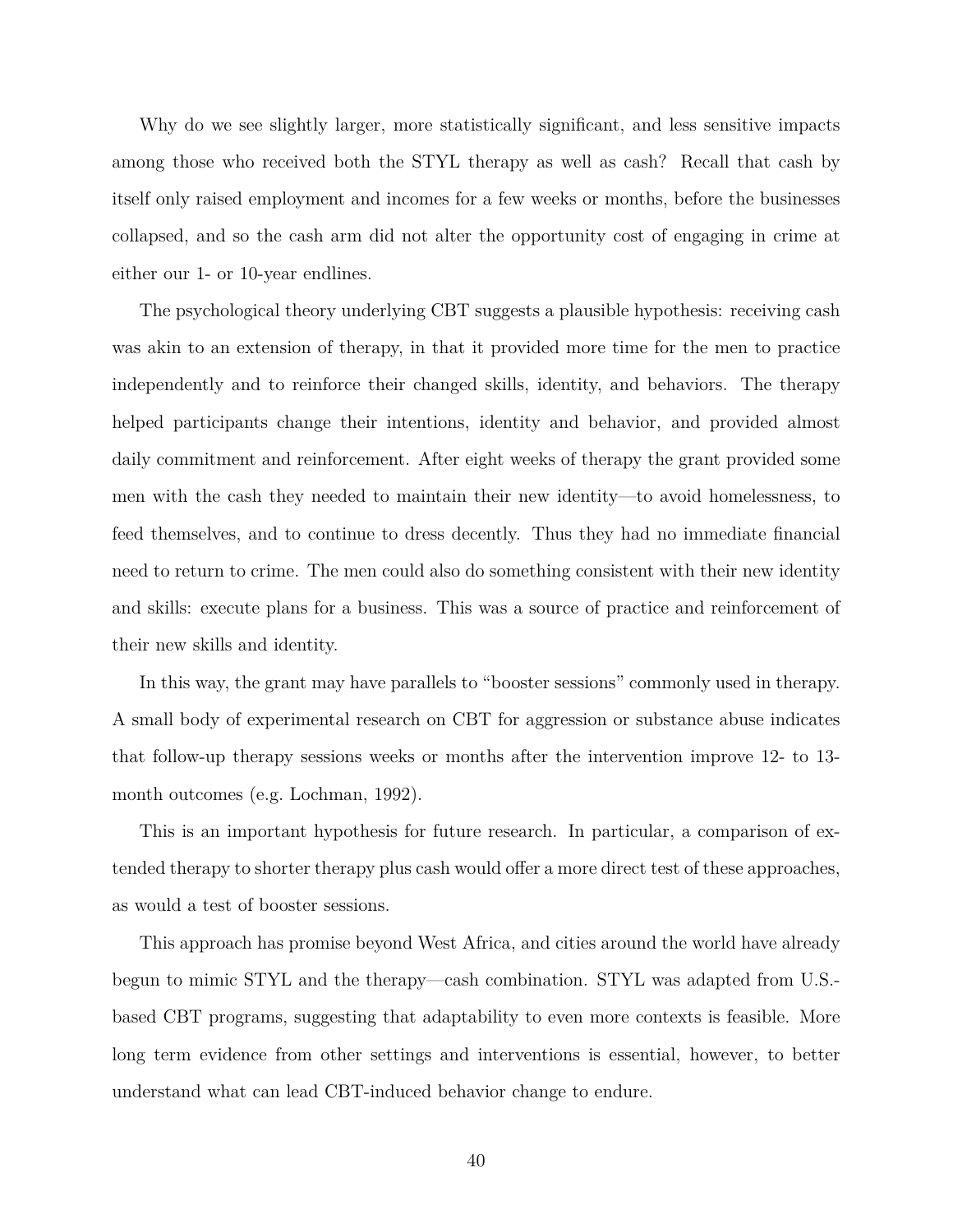## **References**

- <span id="page-42-0"></span>Abt, T. (2019). *Bleeding Out: The Devastating Consequences of Urban Violence–and a Bold New Plan for Peace in the Streets*. Basic Books.
- <span id="page-42-10"></span>Akerlof, G. A. and R. E. Kranton (2000). Economics and Identity. *Quarterly Journal of Economics 115* (3), 715–753.
- <span id="page-42-9"></span>Almlund, M., A. L. Duckworth, J. Heckman, and T. Kautz (2011). Personality Psychology and Economics. In *Handbook of the economics of education*, Volume 4(1), pp. 1–181. Elsevier.
- <span id="page-42-4"></span><span id="page-42-3"></span>Beck, A. T. (1979). *Cognitive therapy and the emotional disorders*. Plume.
- Beck, J. S. (2011). *Cognitive Behavior Therapy: Basics and Beyond*. New York: Guilford Press.
- <span id="page-42-6"></span>Becker, G. S. (1968). Crime and Punishment: An Economic Approach. *Journal of Political Economy 76* (2), 169–217.
- <span id="page-42-2"></span>Blattman, C. and J. Annan (2016). Can Employment Reduce Lawlessness and Rebellion? A Field Experiment with High-risk Men in a Fragile State. *American Political Science Review 110* (1), 1–17.
- <span id="page-42-5"></span>Blattman, C., N. Fiala, and S. Martinez (2020). The Long-Term Impacts of Grants on Poverty: Nine-Year Evidence from Uganda's Youth Opportunities Program. *American Economic Review: Insights 2* (3), 287–304.
- <span id="page-42-8"></span>Blattman, C., J. Jamison, T. Koroknay-Palicz, K. Rodrigues, and M. Sheridan (2016). Measuring the Measurement Error: A Method to Qualitatively Validate Survey Data. *Journal of Development Economics 120*, 99–112.
- <span id="page-42-1"></span>Blattman, C., J. Jamison, and M. Sheridan (2017). Reducing crime and violence: Experimental evidence on adult noncognitive investments in Liberia. *American Economic Review 107* (4), 1165–206.
- <span id="page-42-7"></span>Blattman, C. and L. Ralston (2015). Generating employment in poor and fragile states: A review of the evidence from labor market and entrepreneurship programs. *SSRN Working*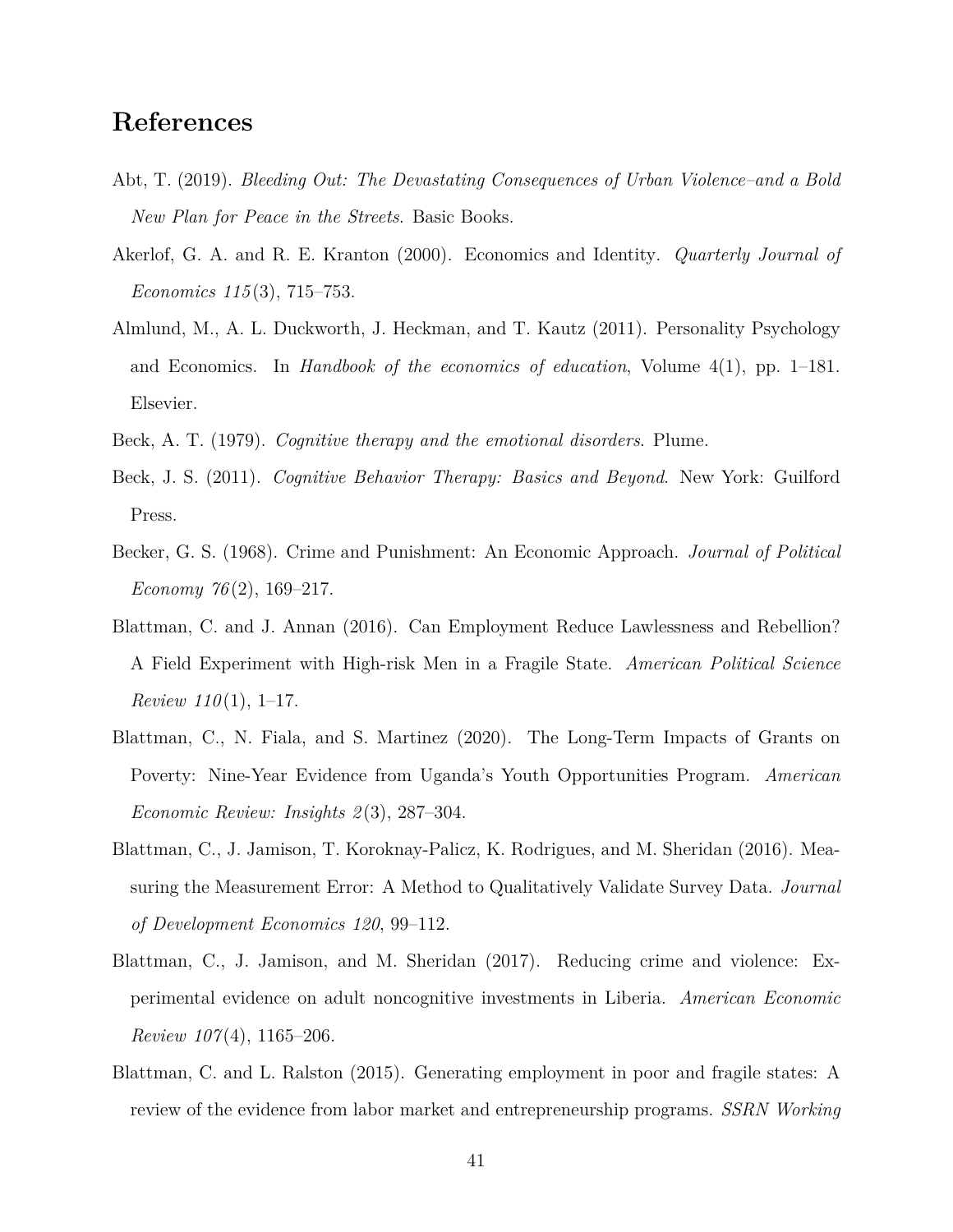*Paper*.

- <span id="page-43-4"></span>Borghans, L., A. L. Duckworth, J. J. Heckman, and B. t. Weel (2008, September). The Economics and Psychology of Personality Traits. *Journal of Human Resources 43* (4), 972–1059.
- <span id="page-43-8"></span>Christensen, M. M. and M. Utas (2008). Mercenaries of Democracy: the 'Politricks' of Remobilized Combatants in the 2007 General Elections, Sierra Leone. *African Affairs 107* (429), 1–25.
- <span id="page-43-1"></span>Clark, P. (2010). *Preventing future crime with cognitive behavioral therapy*. National Institute of Justice District of columbia.
- <span id="page-43-5"></span>Cunha, F., J. J. Heckman, and S. M. Schennach (2010). Estimating the Technology of Cognitive and Noncognitive Skill Formation. *Econometrica 78* (3), 883–931.
- <span id="page-43-9"></span>Del Vecchio, T. and K. D. O'Leary (2004). Effectiveness of Anger Treatments for Specific Anger Problems: A Meta-analytic Review. *Clinical Psychology Review 24* (1), 15–34.
- <span id="page-43-2"></span>Feucht, T. and T. Holt (2016). Does Cognitive Behavioral Therapy Work in Criminal Justice? A New Analysis From CrimeSolutions. *Annotation*.
- <span id="page-43-7"></span>Ghosal, S., S. Jana, A. Mani, S. Mitra, and S. Roy (2020). Sex workers, stigma and selfimage: Evidence from Kolkata brothels. *The Review of Economics and Statistics*, 1–45.
- <span id="page-43-10"></span>Haushofer, J. and J. Shapiro (2018). The Long-Term Impact of Unconditional Cash Transfers: Experimental Evidence from Kenya. *Working paper*.
- <span id="page-43-6"></span>Heckman, J. J. and T. Kautz (2014). Fostering and measuring skills: Interventions that improve character and cognition. *The Myth of Achievement Tests: The GED and the Role of Character in the American Life*, 293–317.
- <span id="page-43-3"></span>Heckman, J. J., J. Stixrud, and S. Urzua (2006). The effects of cognitive and noncognitive abilities on labor market outcomes and social behavior. *Journal of Labor Economics 24*, 411–482.
- <span id="page-43-0"></span>Heller, S. B., A. K. Shah, J. Guryan, J. Ludwig, S. Mullainathan, and H. A. Pollack (2017). Thinking, fast and slow? Some field experiments to reduce crime and dropout in Chicago.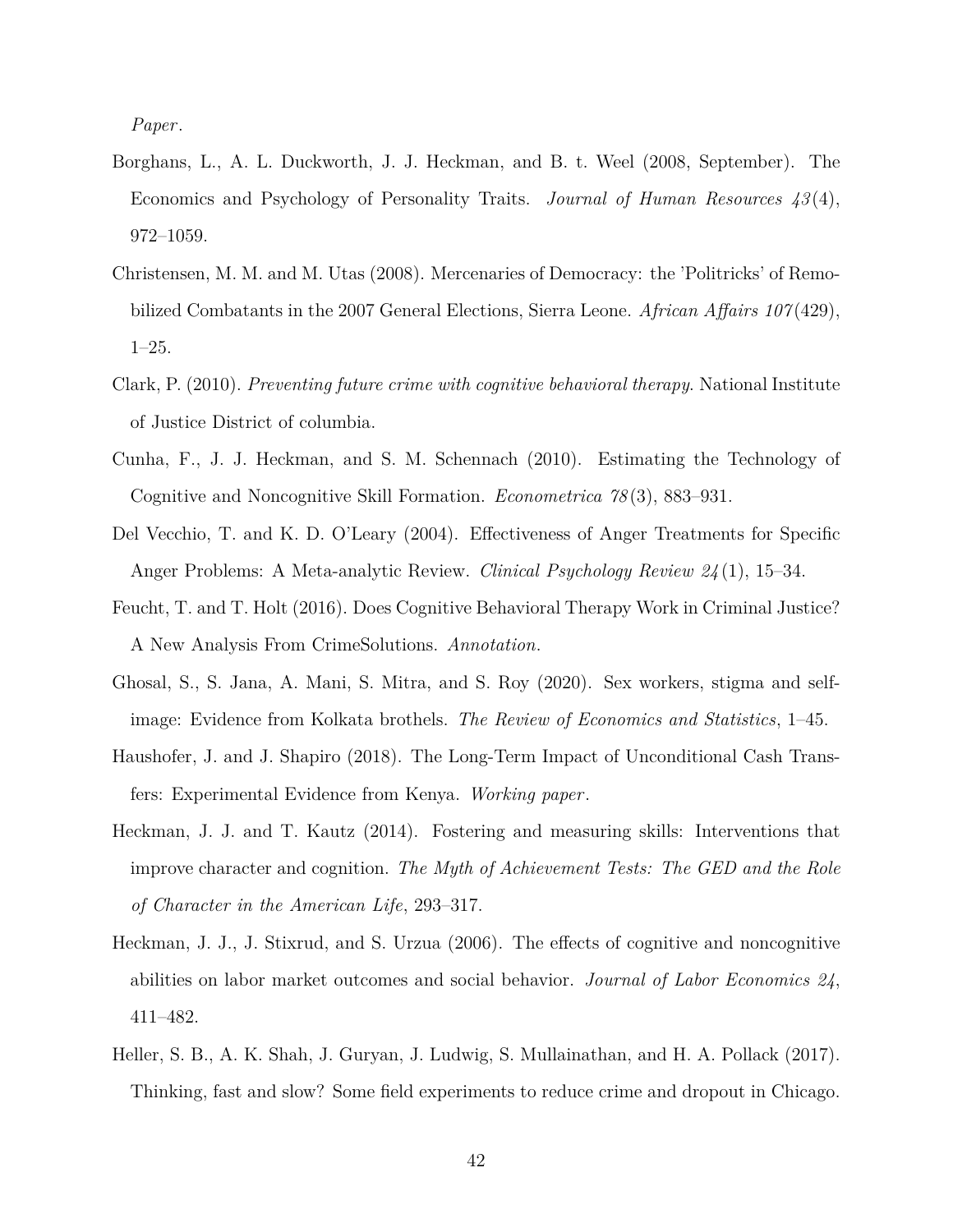*Quarterly Journal of Economics 132* (1), 1–54.

- <span id="page-44-3"></span>Hill, P. L., B. W. Roberts, J. T. Grogger, J. Guryan, and K. Sixkiller (2011). Decreasing Delinquency, Criminal Behavior, and Recidivism by Intervening on Psychological Factors Other than Cognitive Ability: A Review of the Intervention Literature. *NBER Working Paper 16698*.
- <span id="page-44-4"></span>Hoffman, D. (2011). *The war machines: young men and violence in Sierra Leone and Liberia*. Duke University Press.
- <span id="page-44-0"></span>Lipsey, M., N. A. Landenberger, and S. J. Wilson (2007). Effects of Cognitive-Behavioral Programs for Criminal Offenders: A Systematic Review. *Campbell Systematic Reviews 3* (6).
- <span id="page-44-9"></span>Lochman, J. E. (1992). Cognitive-behavioral Intervention With Aggressive Boys: Three-year Follow-up and Preventive Effects. *Journal of Consulting and Clinical Psychology 60* (3), 426–432.
- <span id="page-44-8"></span>Maruna, S. and K. Roy (2007, February). Amputation or Reconstruction? Notes on the Concept of "Knifing Off" and Desistance From Crime. *Journal of Contemporary Criminal Justice 23* (1), 104–124.
- <span id="page-44-2"></span>Nagin, D. S. and G. Pogarsky (2004). Time and punishment: Delayed consequences and criminal behavior. *Journal of Quantitative Criminology 20* (4), 295–317.
- <span id="page-44-6"></span>Pearson, F. S., D. S. Lipton, C. M. Cleland, and D. S. Yee (2002). The Effects of Behavioral/Cognitive-Behavioral Programs on Recidivism. *Crime & Delinquency 48* (3), 476–496.
- <span id="page-44-5"></span>Saini, M. (2009). A Meta-analysis of the Psychological Treatment of Anger: Developing Guidelines for Evidence-based Practice. *The Journal of the American Academy of Psychiatry and the Law 37* (4), 473–488.
- <span id="page-44-7"></span>Shayo, M. (2020). Social identity and economic policy. *Annual Review of Economics 12*, 355–389.
- <span id="page-44-1"></span>The Economist (2019, May). Monrovia on Lake Michigan: Applying lessons from wartorn Africa to Chicago. https://www.economist.com/united-states/2019/05/04/applying-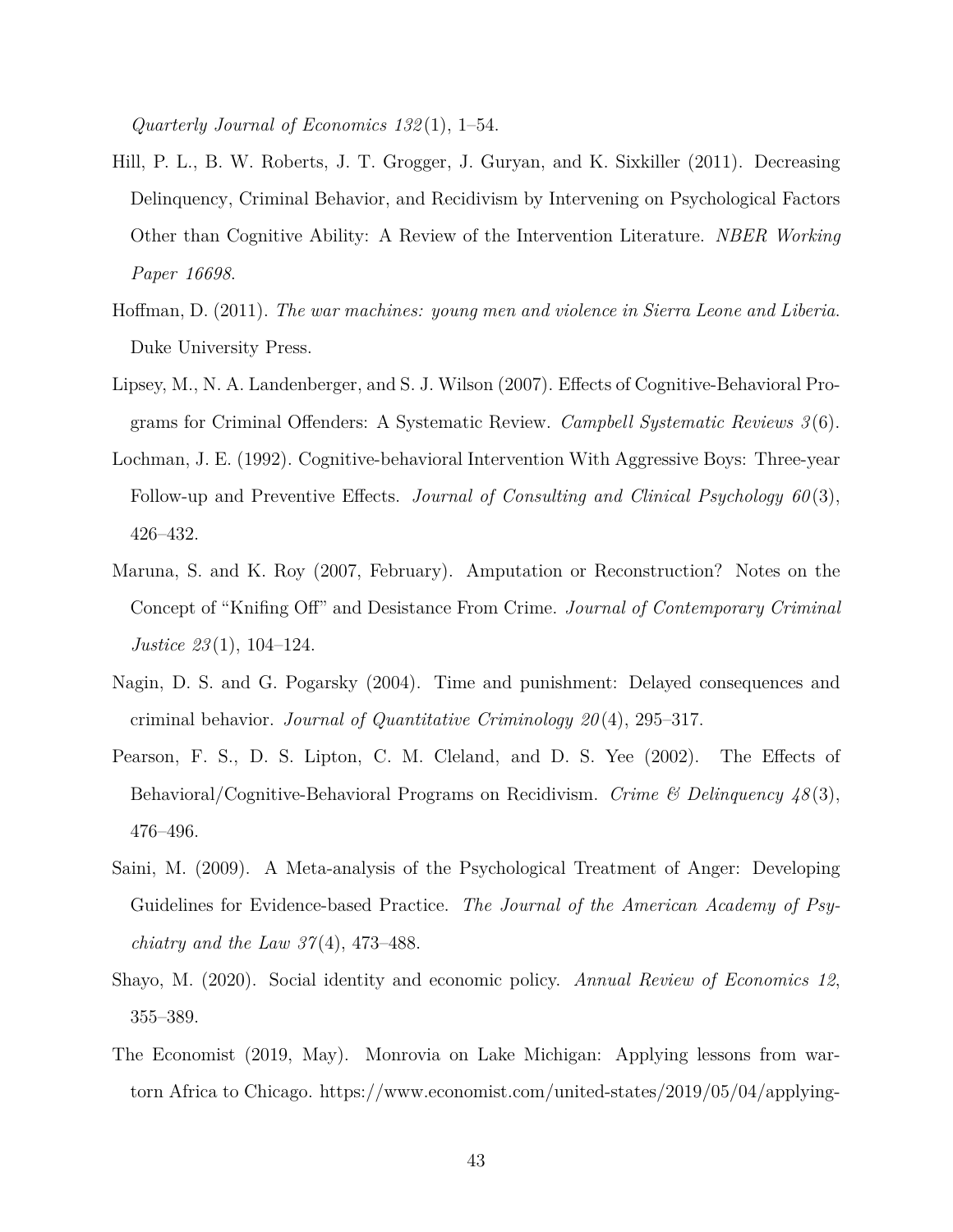lessons-from-war-torn-africa-to-chicago.

- <span id="page-45-1"></span>Vigil, J. D. (2003). Urban violence and street gangs. *Annual Review of Anthropology 32*, 225–242.
- <span id="page-45-0"></span>Wilson, D. B., L. A. Bouffard, and D. L. Mackenzie (2005). A Quantitative Review of Structured, Group-Oriented, Cognitive-Behavioral Programs for Offenders. *Criminal Justice and Behavior 32* (2), 172–204.
- <span id="page-45-2"></span>Wood, E. J. (2008). The Social Processes of Civil War: The Wartime Transformation of Social Networks. *Annual Review of Political Science 11*, 539–561.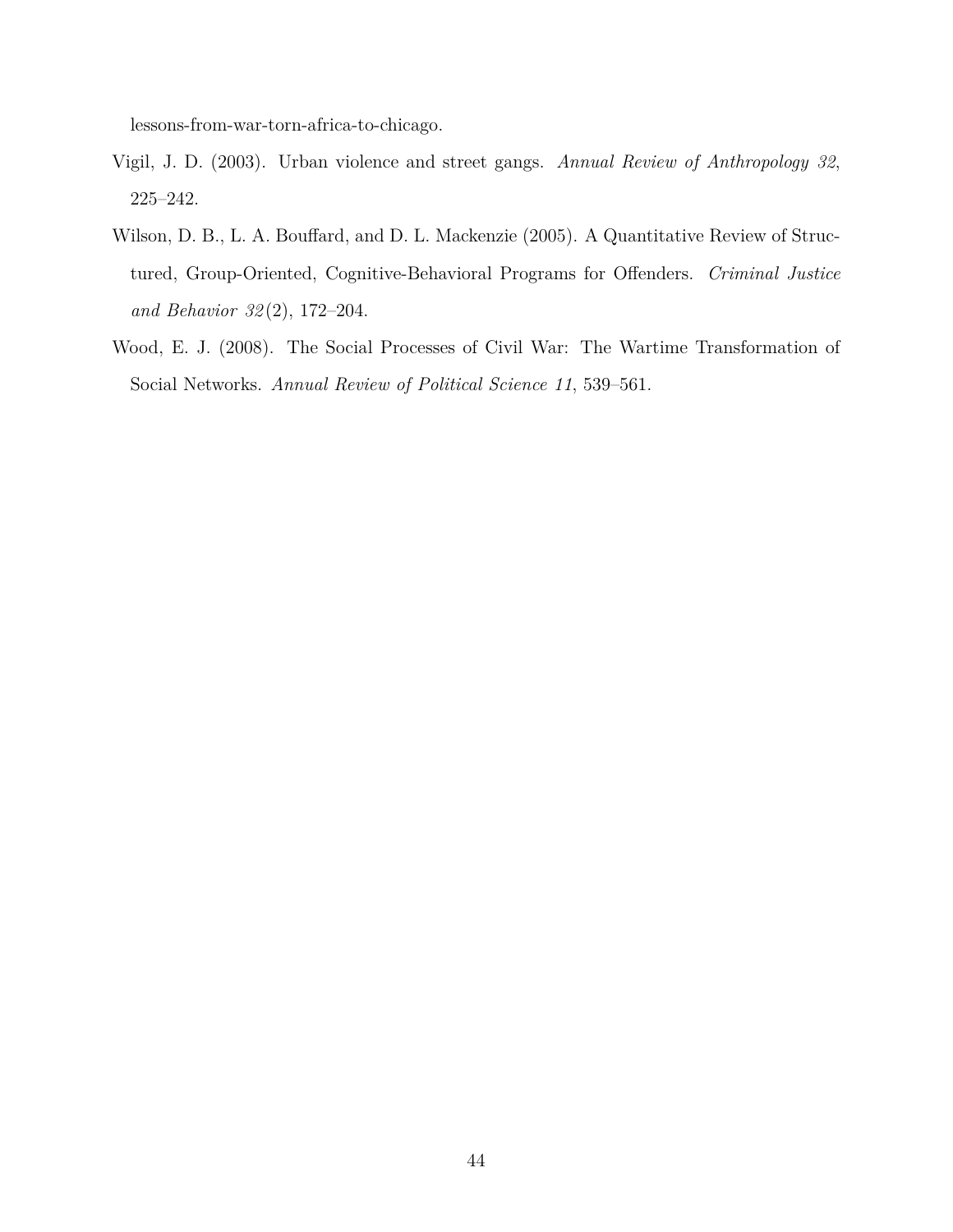# **Online Appendix**

## **A Additional results**

This section includes supplementary tables referred to in the main body of the paper.

<span id="page-46-0"></span>

|                         |     | Round 1        |                           |                        |                |     | Round 7        |             |                        |                |  |  |  |
|-------------------------|-----|----------------|---------------------------|------------------------|----------------|-----|----------------|-------------|------------------------|----------------|--|--|--|
|                         | #   | Therapy $(\%)$ | $\operatorname{Cash}(\%)$ | Therapy<br>cash $(\%)$ | Control $(\%)$ | #   | Therapy $(\%)$ | $Cash (\%)$ | Therapy<br>cash $(\%)$ | Control $(\%)$ |  |  |  |
| Red light               | 100 | 28.0           | 24.0                      | 25.0                   | 23.0           | 72  | 25.0           | 23.6        | 30.6                   | 20.8           |  |  |  |
| Red light, second phase | 219 | 26.9           | 25.1                      | 24.2                   | 23.7           | 182 | 26.4           | 24.2        | 25.8                   | 23.6           |  |  |  |
| Central Monrovia        | 179 | 31.8           | 19.0                      | 31.8                   | 17.3           | 157 | 29.3           | 19.7        | 33.1                   | 17.8           |  |  |  |
| Clara Town              | 175 | 28.6           | 27.4                      | 22.9                   | 21.1           | 140 | 26.4           | 28.6        | 22.1                   | 22.9           |  |  |  |
| Logan Town              | 86  | 26.7           | 29.1                      | 19.8                   | 24.4           | 67  | 23.9           | 28.4        | 22.4                   | 25.4           |  |  |  |
| New Kru Town            | 240 | 26.3           | 26.7                      | 23.8                   | 23.3           | 215 | 26.0           | 27.0        | 25.1                   | 21.9           |  |  |  |

Table A.1: Study sample and treatment assignment by randomization block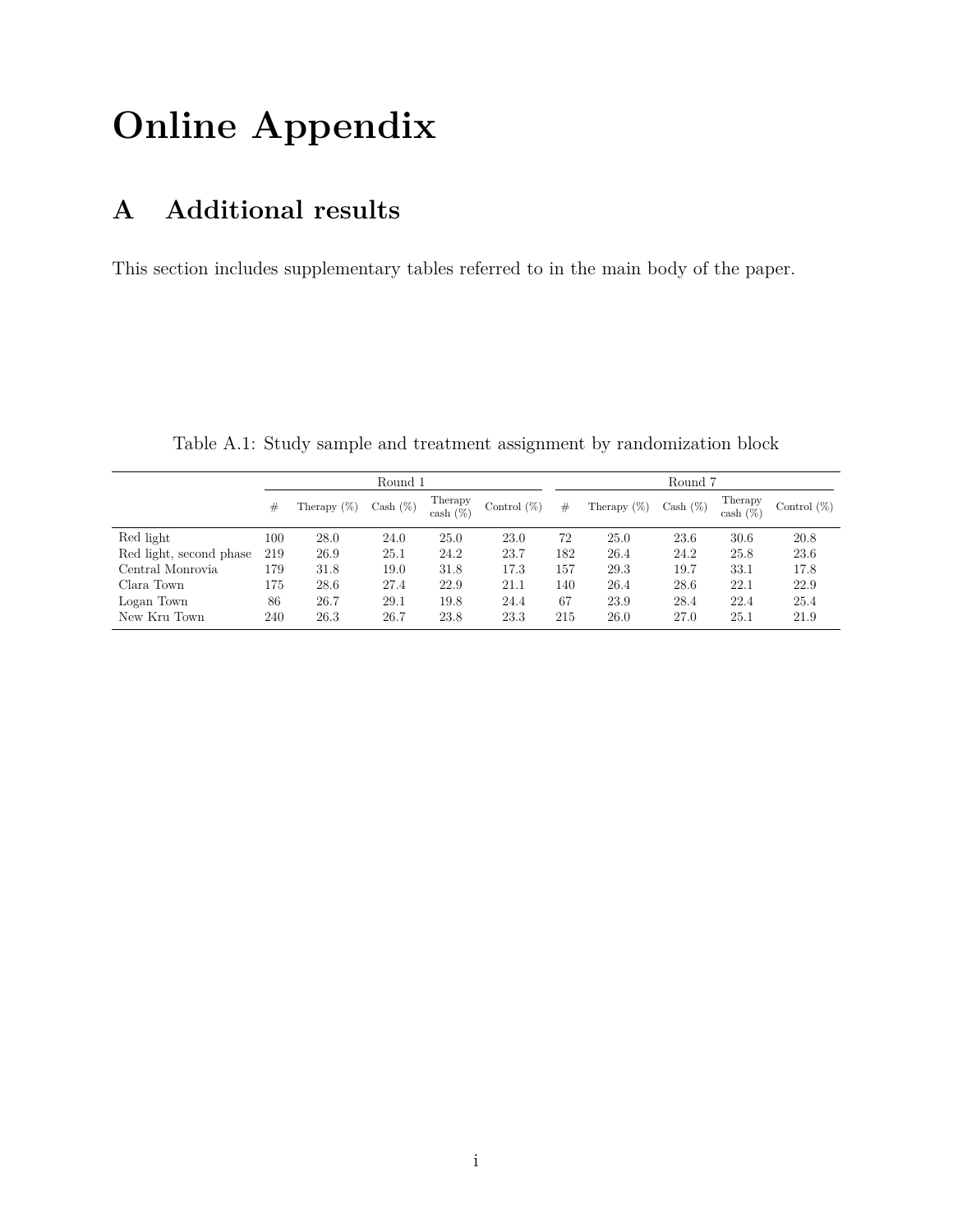<span id="page-47-0"></span>

|                                        | Test of randomization balance $(N=999)$ |            |                  |            |               |          |               |            |  |  |
|----------------------------------------|-----------------------------------------|------------|------------------|------------|---------------|----------|---------------|------------|--|--|
|                                        | Sample                                  |            | Assigned therapy |            | Assigned cash |          | Assigned both | F-Test     |  |  |
| Baseline covariate                     | Mean                                    | Coeff.     | $p$ value        | Coeff.     | $p$ value     | Coeff.   | $p$ value     | $p$ value  |  |  |
|                                        | (1)                                     | (2)        | (3)              | (4)        | (5)           | (6)      | (7)           | (8)        |  |  |
| Age                                    | 25.40                                   | $-0.16$    | $\,0.68\,$       | 0.19       | 0.59          | $-0.18$  | 0.68          | $0.18\,$   |  |  |
| Married or partnered                   | 0.16                                    | $-0.03$    | 0.65             | $-0.04$    | 0.66          | 0.04     | 0.75          | 0.93       |  |  |
| $\#$ of partners                       | 0.53                                    | $\rm 0.05$ | 0.45             | 0.12       | 0.18          | $-0.20$  | 0.12          | 0.11       |  |  |
| $\#$ of children<15 in household       | 2.21                                    | $-0.58$    | 0.07             | $-0.51$    | 0.19          | 0.64     | 0.29          | 0.32       |  |  |
| Sees family often                      | 2.37                                    | 0.12       | 0.00             | 0.24       | 0.01          | $-0.29$  | 0.01          | 0.01       |  |  |
| Muslim                                 | 0.10                                    | $\rm 0.02$ | 0.64             | 0.00       | 0.96          | 0.01     | 0.87          | 0.18       |  |  |
| Years of schooling                     | 7.72                                    | $-0.20$    | 0.68             | $\rm 0.03$ | $\rm 0.95$    | $-0.01$  | 0.99          | $0.55\,$   |  |  |
| Currently in school                    | 0.06                                    | $-0.03$    | 0.08             | $-0.03$    | 0.13          | 0.04     | 0.11          | $0.16\,$   |  |  |
| Literacy index $(0-2)$                 | 1.23                                    | $0.14\,$   | 0.12             | $0.12\,$   | $0.30\,$      | $-0.27$  | 0.08          | 0.13       |  |  |
| Math score $(0-5)$                     | 2.79                                    | $-0.10$    | $\rm 0.25$       | $-0.03$    | $\rm 0.85$    | $-0.15$  | 0.39          | 0.89       |  |  |
| Health index $(0-6)$                   | 4.87                                    | $-0.09$    | 0.11             | $-0.19$    | 0.17          | $0.31\,$ | 0.15          | $0.28\,$   |  |  |
| Has any disabilities                   | 0.08                                    | $0.04\,$   | $\rm 0.29$       | $0.00\,$   | $1.00\,$      | $-0.04$  | 0.48          | $0.19\,$   |  |  |
| Depression index $(0-17)$              | 7.09                                    | 0.18       | $0.41\,$         | $-0.01$    | 0.97          | $-0.11$  | 0.80          | $0.45\,$   |  |  |
| Distress index $(0-21)$                | 7.46                                    | 0.14       | 0.44             | $-0.01$    | 0.98          | $-0.36$  | 0.30          | 0.42       |  |  |
| Relations to commanders index $(0-4)$  | 0.45                                    | $0.00\,$   | $\rm 0.93$       | 0.07       | $0.42\,$      | $-0.06$  | 0.55          | $0.72\,$   |  |  |
| Ex-combatant                           | 0.38                                    | 0.06       | $0.09\,$         | 0.08       | 0.08          | $-0.07$  | 0.11          | $0.12\,$   |  |  |
| War experiences index $(0-12)$         | 5.86                                    | 0.34       | 0.25             | 0.15       | 0.54          | $-0.63$  | 0.13          | $\rm 0.32$ |  |  |
| Weekly cash earnings (USD)             | 17.02                                   | $-1.89$    | 0.03             | $-4.85$    | $\rm 0.03$    | 5.48     | 0.00          | 0.02       |  |  |
| Summary index of income, z-score       | $0.00\,$                                | $-0.22$    | $\rm 0.05$       | $-0.12$    | 0.48          | 0.26     | 0.21          | 0.07       |  |  |
| Homeless in past two weeks             | 0.24                                    | $-0.01$    | $0.80\,$         | 0.00       | 0.93          | $-0.02$  | 0.75          | $0.26\,$   |  |  |
| $\#$ of days slept hungry, last 7 days | 1.26                                    | $\rm 0.25$ | $0.10\,$         | 0.28       | 0.05          | $-0.32$  | 0.09          | 0.14       |  |  |
| Savings stock (USD)                    | 33.75                                   | $-10.08$   | 0.26             | $-12.84$   | 0.31          | 15.69    | 0.31          | 0.53       |  |  |
| Can get loan of 50 USD                 | 0.52                                    | $-0.03$    | 0.59             | $-0.06$    | 0.28          | 0.05     | 0.46          | 0.50       |  |  |
| Can get loan of 300 USD                | 0.11                                    | $-0.03$    | 0.27             | $-0.03$    | 0.33          | 0.06     | 0.07          | 0.13       |  |  |
| Hours in illicit activities            | 13.55                                   | 1.21       | 0.68             | $-0.86$    | 0.67          | 0.06     | 0.99          | 0.14       |  |  |
| Hours/week in agriculture              | 0.36                                    | 0.34       | 0.26             | $-0.10$    | 0.35          | 0.13     | 0.84          | $0.01\,$   |  |  |
| Hours/week in low-skill wage labor     | 19.39                                   | 0.54       | 0.88             | 1.24       | 0.73          | $-0.43$  | 0.90          | 0.94       |  |  |
| Hours/week in low-skill business       | 11.53                                   | $0.16\,$   | $\rm 0.92$       | $-1.53$    | 0.60          | $5.76\,$ | $\rm 0.13$    | $0.50\,$   |  |  |
| Hours/week in high-skill work          | 1.51                                    | $-0.05$    | 0.91             | $\,0.94$   | 0.03          | 0.11     | 0.85          | 0.01       |  |  |
| Years of experience in agriculture     | 0.78                                    | $-0.21$    | 0.29             | $-0.34$    | 0.07          | 0.25     | 0.32          | 0.15       |  |  |
| Years experience in non-agricultural   | 2.96                                    | $-0.35$    | $\rm 0.36$       | $-0.80$    | $\rm 0.05$    | $0.97\,$ | 0.08          | $0.04\,$   |  |  |
| business                               |                                         |            |                  |            |               |          |               |            |  |  |
| Years experience in high-skill work    | 0.96                                    | $-0.29$    | 0.13             | $-0.27$    | 0.41          | 0.62     | 0.12          | 0.02       |  |  |
| Sells drugs                            | 0.20                                    | 0.01       | 0.69             | 0.00       | 0.92          | 0.00     | 0.93          | 0.92       |  |  |
| Drinks alcohol                         | 0.75                                    | 0.08       | 0.19             | 0.07       | 0.23          | $-0.07$  | 0.23          | 0.31       |  |  |
| Uses marijuana                         | 0.59                                    | 0.12       | $\rm 0.02$       | 0.08       | $0.02\,$      | $-0.14$  | 0.01          | 0.01       |  |  |
| Uses marijuana daily                   | 0.44                                    | 0.08       | 0.15             | 0.04       | 0.13          | $-0.09$  | 0.22          | 0.34       |  |  |
| Use hard drugs                         | 0.26                                    | $-0.01$    | 0.81             | 0.02       | 0.58          | $-0.01$  | 0.81          | 0.83       |  |  |
| Uses hard drugs daily                  | $0.15\,$                                | $-0.04$    | $\rm 0.21$       | $\rm 0.02$ | $\rm 0.52$    | $0.01\,$ | 0.90          | $0.37\,$   |  |  |

Table A.2: Baseline statistics and balance test

Continued on following page.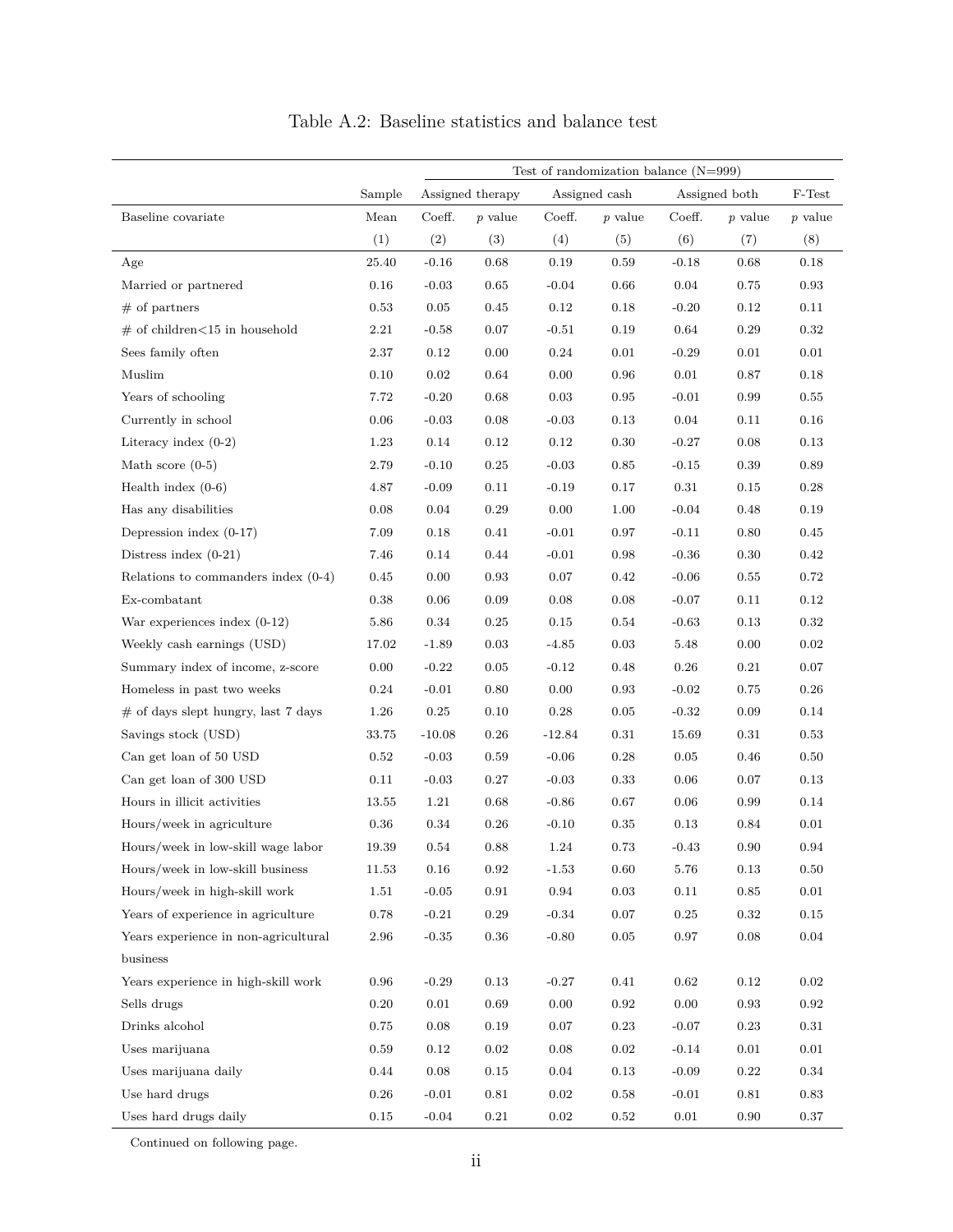|                                     |        | Test of randomization balance $(N=999)$ (continued) |                  |         |               |         |               |           |  |  |
|-------------------------------------|--------|-----------------------------------------------------|------------------|---------|---------------|---------|---------------|-----------|--|--|
|                                     | Sample |                                                     | Assigned therapy |         | Assigned cash |         | Assigned both | F-Test    |  |  |
| Baseline covariate                  | Mean   | Coeff.                                              | $p$ value        | Coeff.  | $p$ value     | Coeff.  | $p$ value     | $p$ value |  |  |
|                                     | (1)    | (2)                                                 | (3)              | (4)     | (5)           | (6)     | (7)           | (8)       |  |  |
| Committed theft/robbery in past 2   | 0.53   | 0.05                                                | 0.51             | 0.01    | 0.61          | $-0.02$ | 0.62          | 0.77      |  |  |
| weeks                               |        |                                                     |                  |         |               |         |               |           |  |  |
| Number of nonviolent stealing       | 5.08   | $-0.36$                                             | 0.58             | $-0.47$ | 0.67          | 0.40    | 0.69          | 0.87      |  |  |
| incidents                           |        |                                                     |                  |         |               |         |               |           |  |  |
| Number of felony stealing incidents | 0.43   | 0.06                                                | 0.77             | 0.17    | 0.60          | $-0.17$ | 0.67          | 0.86      |  |  |
| Disputes and fights in past 2 weeks | 2.16   | 0.14                                                | 0.80             | 0.32    | 0.64          | $-0.66$ | 0.25          | 0.69      |  |  |
| $(0-9)$                             |        |                                                     |                  |         |               |         |               |           |  |  |
| Aggressive behaviors (mean of 19),  | 0.00   | 0.05                                                | 0.66             | 0.13    | 0.22          | $-0.23$ | 0.09          | 0.23      |  |  |
| z-score                             |        |                                                     |                  |         |               |         |               |           |  |  |
| Conscientiousness index $(0-24)$    | 15.33  | $-0.05$                                             | 0.70             | $-0.20$ | 0.30          | 0.00    | 0.99          | 0.09      |  |  |
| Neuroticism index $(0-21)$          | 12.08  | $-0.07$                                             | 0.76             | 0.16    | 0.63          | 0.10    | 0.85          | 0.33      |  |  |
| Grit index $(0-21)$                 | 13.79  | 0.07                                                | 0.54             | $-0.07$ | 0.82          | 0.00    | 0.99          | 0.20      |  |  |
| Reward responsiveness index (0-24)  | 14.67  | $-0.16$                                             | 0.37             | $-0.04$ | 0.92          | $-0.21$ | 0.70          | 0.92      |  |  |
| Locus of control index $(0-24)$     | 14.45  | $-0.09$                                             | 0.77             | $-0.43$ | 0.15          | 0.45    | 0.29          | 0.00      |  |  |
| Impulsiveness index $(0-21)$        | 9.35   | 0.35                                                | 0.39             | 0.16    | 0.65          | $-0.79$ | 0.09          | 0.35      |  |  |
| Self esteem index $(0-24)$          | 13.47  | $-0.08$                                             | 0.78             | $-0.11$ | 0.65          | 0.12    | 0.75          | 0.89      |  |  |
| Patience in game play index $(0-6)$ | 4.12   | 0.05                                                | 0.62             | $-0.08$ | 0.71          | 0.05    | 0.89          | 0.87      |  |  |
| Time inconsistency in game play     | 3.27   | $-0.22$                                             | 0.02             | $-0.05$ | 0.62          | 0.13    | 0.33          | 0.01      |  |  |
| index $(0-6)$                       |        |                                                     |                  |         |               |         |               |           |  |  |
| Risk aversion index $(0-3)$         | 1.57   | $-0.01$                                             | 0.90             | $-0.05$ | 0.60          | 0.10    | 0.41          | 0.64      |  |  |
| Self-reported patience (mean of 7), | 0.00   | $-0.08$                                             | 0.62             | $-0.13$ | 0.25          | 0.15    | 0.42          | 0.33      |  |  |
| z-score                             |        |                                                     |                  |         |               |         |               |           |  |  |
| Declared Risk Appetite (mean of 6), | 0.00   | 0.01                                                | 0.94             | $-0.02$ | 0.88          | $-0.10$ | 0.65          | 0.94      |  |  |
| z-score                             |        |                                                     |                  |         |               |         |               |           |  |  |
| Cognitive ability (z-score)         | 0.00   | 0.15                                                | 0.05             | 0.14    | 0.20          | $-0.29$ | 0.01          | 0.04      |  |  |
| Executive function (z-score)        | 0.00   | 0.07                                                | 0.18             | 0.10    | 0.45          | $-0.25$ | 0.06          | 0.16      |  |  |
| R-Squared                           |        |                                                     | 0.16             | 0.12    |               | 0.35    |               |           |  |  |
| p Value on F-statistics on all      |        |                                                     | 0.50             |         | 0.44          |         | 0.50          |           |  |  |
| covariates                          |        |                                                     |                  |         |               |         |               |           |  |  |

Table [A.2](#page-47-0) (continued): Baseline statistics and balance test

*Notes:* Column (1) reports the sample mean. A small number of missing values are imputed at the median. Columns (2)-(7) report the coefficients and *p* values from ordinary least squares regressions of each baseline covariate on three indicators, one for assignment to each treatment arm, controlling for block fixed effects. Column (8) reports the p value from a joint test of statistical significance of all three treatment indicators.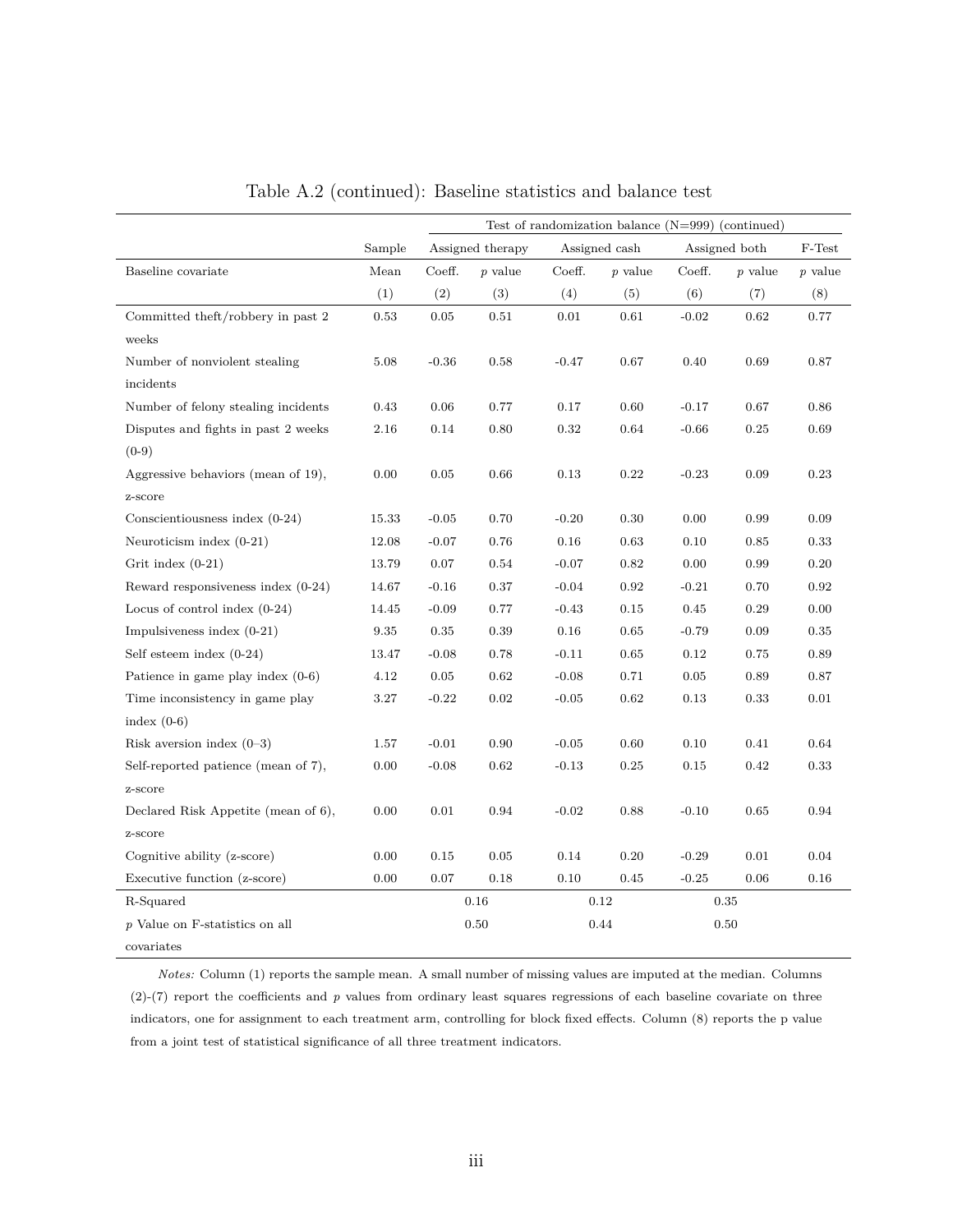|                                      |                     | Antisocial<br>behavior        | Economic<br>variables         | Identity                      | Time<br>prefences             | Self-control<br><b>Skills</b> | Mental<br>health              | Social<br>networks            | Substance<br>abuse            |
|--------------------------------------|---------------------|-------------------------------|-------------------------------|-------------------------------|-------------------------------|-------------------------------|-------------------------------|-------------------------------|-------------------------------|
|                                      | Sample Mean<br>(SD) | Estimate<br>(SE)<br>[p-value] | Estimate<br>(SE)<br>[p-value] | Estimate<br>(SE)<br>[p-value] | Estimate<br>(SE)<br>[p-value] | Estimate<br>(SE)<br>[p-value] | Estimate<br>(SE)<br>[p-value] | Estimate<br>(SE)<br>[p-value] | Estimate<br>(SE)<br>[p-value] |
|                                      | (1)                 | (2)                           | (3)                           | (4)                           | (5)                           | (6)                           | (7)                           | (8)                           | (9)                           |
| Therapy Only                         | 0.266               | $-0.181*$                     | 0.045                         | $-0.037$                      | 0.151                         | 0.134                         | 0.108                         | 0.018                         | 0.004                         |
|                                      | (0.442)             | (0.099)                       | (0.106)                       | (0.098)                       | (0.094)                       | (0.098)                       | (0.100)                       | (0.113)                       | (0.087)                       |
|                                      |                     | [0.068]                       | [0.675]                       | [0.703]                       | [0.109]                       | [0.174]                       | [0.281]                       | [0.872]                       | [0.964]                       |
| Cash Only                            | 0.251               | $-0.076$                      | 0.009                         | $-0.106$                      | 0.015                         | 0.007                         | $-0.069$                      | $-0.002$                      | 0.015                         |
|                                      | (0.434)             | (0.099)                       | (0.106)                       | (0.098)                       | (0.094)                       | (0.098)                       | (0.100)                       | (0.113)                       | (0.087)                       |
|                                      |                     | [0.440]                       | [0.934]                       | [0.282]                       | [0.878]                       | [0.947]                       | [0.493]                       | [0.985]                       | [0.860]                       |
| $Therapy + Cash$                     | 0.264               | $-0.267***$                   | $0.224**$                     | 0.128                         | $0.266***$                    | 0.104                         | $0.211**$                     | 0.122                         | $-0.066$                      |
|                                      | (0.441)             | (0.099)                       | (0.107)                       | (0.099)                       | (0.095)                       | (0.099)                       | (0.101)                       | (0.114)                       | (0.088)                       |
|                                      |                     | [0.007]                       | [0.037]                       | [0.196]                       | [0.005]                       | [0.296]                       | [0.037]                       | [0.284]                       | [0.453]                       |
| Therapy Only $\times$ Baseline ASB   | $-0.008$            | $-0.353***$                   | 0.156                         | $0.452***$                    | $0.294***$                    | 0.154                         | $0.220**$                     | 0.003                         | $-0.143$                      |
|                                      | (0.476)             | (0.101)                       | (0.109)                       | (0.101)                       | (0.097)                       | (0.101)                       | (0.103)                       | (0.116)                       | (0.089)                       |
|                                      |                     | [0.001]                       | [0.152]                       | [0.000]                       | [0.002]                       | [0.128]                       | [0.033]                       | [0.979]                       | [0.110]                       |
| Cash Only $\times$ Baseline ASB      | $-0.003$            | $-0.165*$                     | 0.060                         | $0.211**$                     | $0.219**$                     | $-0.020$                      | 0.034                         | 0.018                         | $-0.151*$                     |
|                                      | (0.506)             | (0.097)                       | (0.104)                       | (0.097)                       | (0.093)                       | (0.097)                       | (0.099)                       | (0.111)                       | (0.086)                       |
|                                      |                     | [0.090]                       | [0.564]                       | [0.029]                       | [0.019]                       | [0.838]                       | [0.730]                       | [0.873]                       | [0.079]                       |
| Therapy + Cash $\times$ Baseline ASB | $-0.010$            | $-0.408***$                   | $0.228**$                     | $0.309***$                    | $0.202**$                     | 0.146                         | $0.212**$                     | 0.122                         | $-0.185**$                    |
|                                      | (0.499)             | (0.098)                       | (0.106)                       | (0.098)                       | (0.094)                       | (0.098)                       | (0.100)                       | (0.112)                       | (0.087)                       |
|                                      |                     | [0.000]                       | [0.031]                       | [0.002]                       | [0.032]                       | [0.136]                       | [0.035]                       | [0.278]                       | [0.034]                       |
| Baseline ASB                         | $-0.024$            | $0.477***$                    | $-0.136*$                     | $-0.409***$                   | $-0.262***$                   | $-0.140*$                     | $-0.177**$                    | $-0.058$                      | $0.250***$                    |
|                                      | (0.975)             | (0.075)                       | (0.081)                       | (0.075)                       | (0.072)                       | (0.075)                       | (0.077)                       | (0.086)                       | (0.067)                       |
|                                      |                     | [0.000]                       | [0.092]                       | [0.000]                       | [0.000]                       | [0.062]                       | [0.021]                       | [0.498]                       | [0.000]                       |
|                                      |                     |                               |                               |                               |                               |                               |                               |                               |                               |
| Baseline Controls                    |                     | ✓                             | ✓                             | $\checkmark$                  | $\checkmark$                  | ✓                             | ✓                             | ✓                             | ✓                             |
| Strata FE                            |                     | ✓                             | ✓                             | ✓                             | ✓                             | $\checkmark$                  | ✓                             | $\checkmark$                  | ✓                             |

<span id="page-49-0"></span>Table A.3: Heterogeneity in program impacts by baseline antisocial behavior (standardized)

*Notes:* The table reports the same intent-to-treat estimates of each treatment arm after 10 years as in Table [3,](#page-22-0) interacting each treatment indicator with a continuous, standardized measure of baseline antisocial behavior (ASB). Heterosketastic-robust standard errors are reported in parentheses and p-values in brackets.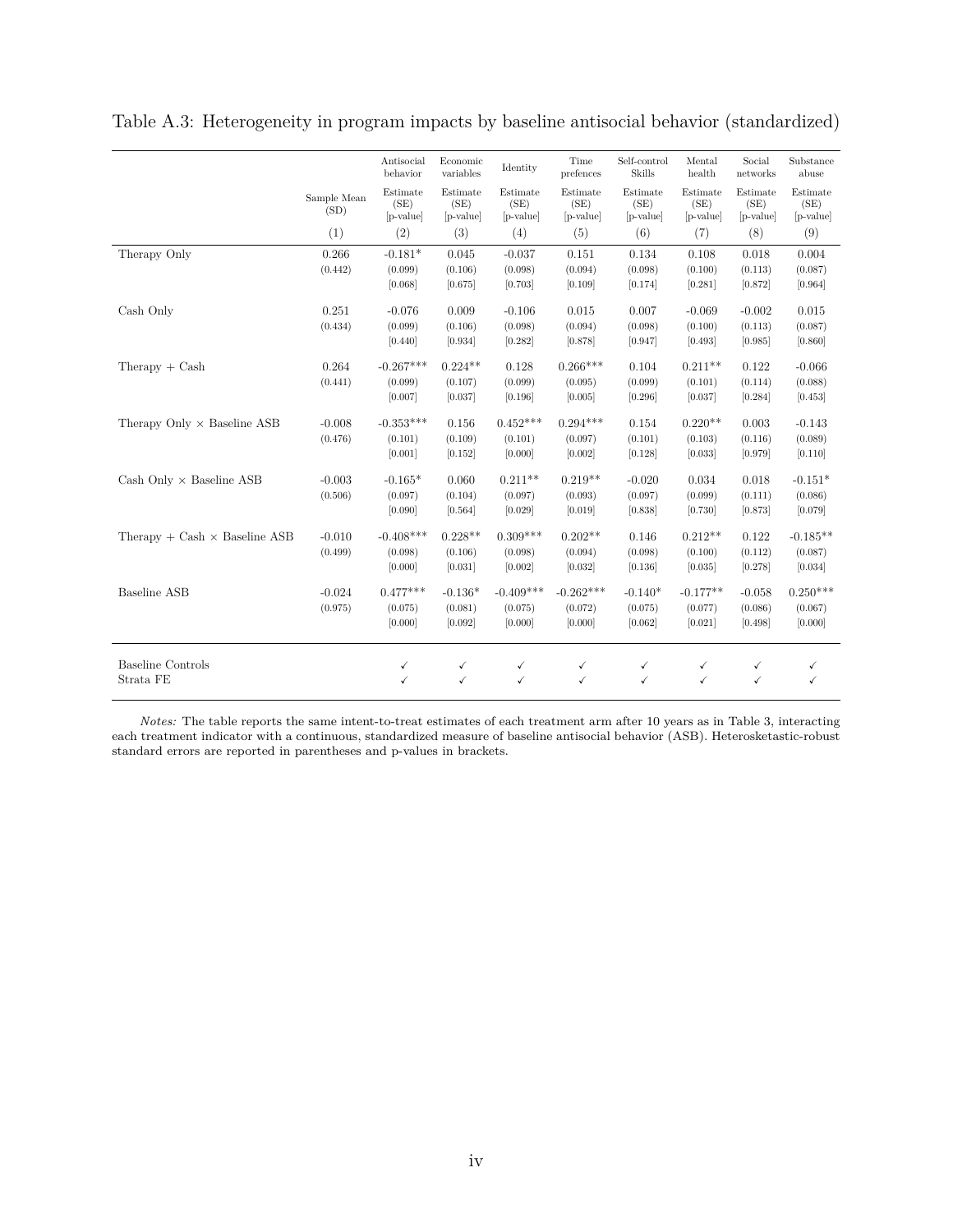|                                           |                     | Antisocial<br>behavior        | Economic<br>variables         | Identity                      | Time<br>prefences               | Self-control<br>Skills        | Mental<br>health                | Social<br>networks            | Substance<br>abuse            |
|-------------------------------------------|---------------------|-------------------------------|-------------------------------|-------------------------------|---------------------------------|-------------------------------|---------------------------------|-------------------------------|-------------------------------|
|                                           | Sample Mean<br>(SD) | Estimate<br>(SE)<br>[p-value] | Estimate<br>(SE)<br>[p-value] | Estimate<br>(SE)<br>[p-value] | Estimate<br>(SE)<br>$[p-value]$ | Estimate<br>(SE)<br>[p-value] | Estimate<br>(SE)<br>$[p-value]$ | Estimate<br>(SE)<br>[p-value] | Estimate<br>(SE)<br>[p-value] |
|                                           | (1)                 | (2)                           | (3)                           | (4)                           | (5)                             | (6)                           | (7)                             | (8)                           | (9)                           |
| Therapy Only                              | 0.266               | $-0.710***$                   | 0.277                         | $0.529***$                    | $0.423**$                       | $0.375*$                      | $0.592***$                      | 0.163                         | $-0.146$                      |
|                                           | (0.442)             | (0.196)<br>[0.000]            | (0.211)<br>[0.189]            | (0.196)<br>[0.007]            | (0.188)<br>[0.025]              | (0.195)<br>[0.055]            | (0.198)<br>[0.003]              | (0.224)<br>[0.467]            | (0.174)<br>[0.401]            |
|                                           |                     |                               |                               |                               |                                 |                               |                                 |                               |                               |
| Cash Only                                 | 0.251               | $-0.194$                      | 0.127                         | 0.089                         | 0.219                           | $-0.082$                      | $-0.104$                        | 0.084                         | $-0.142$                      |
|                                           | (0.434)             | (0.200)                       | (0.216)                       | (0.201)                       | (0.192)                         | (0.200)                       | (0.202)                         | (0.229)                       | (0.178)                       |
|                                           |                     | [0.334]                       | [0.557]                       | [0.657]                       | [0.254]                         | [0.682]                       | [0.608]                         | [0.712]                       | [0.425]                       |
| $Therapy + Cash$                          | 0.264               | $-0.819***$                   | $0.536**$                     | $0.433**$                     | $0.523***$                      | 0.268                         | $0.494**$                       | 0.359                         | $-0.245$                      |
|                                           | (0.441)             | (0.194)                       | (0.209)                       | (0.195)                       | (0.186)                         | (0.193)                       | (0.196)                         | (0.222)                       | (0.172)                       |
|                                           |                     | [0.000]                       | [0.010]                       | [0.026]                       | [0.005]                         | [0.167]                       | [0.012]                         | [0.106]                       | [0.155]                       |
| Therapy Only $\times$ Low Initial ASB     | 0.197               | $0.702***$                    | $-0.309$                      | $-0.761***$                   | $-0.360*$                       | $-0.321$                      | $-0.642***$                     | $-0.185$                      | 0.197                         |
|                                           | (0.398)             | (0.226)                       | (0.243)                       | (0.226)                       | (0.216)                         | (0.225)                       | (0.228)                         | (0.258)                       | (0.200)                       |
|                                           |                     | [0.002]                       | [0.203]                       | [0.001]                       | [0.096]                         | [0.153]                       | [0.005]                         | [0.472]                       | [0.325]                       |
| Cash Only $\times$ Low Initial ASB        | 0.192               | 0.164                         | $-0.158$                      | $-0.261$                      | $-0.276$                        | 0.114                         | 0.040                           | $-0.118$                      | 0.209                         |
|                                           | (0.394)             | (0.229)                       | (0.247)                       | (0.230)                       | (0.220)                         | (0.229)                       | (0.232)                         | (0.262)                       | (0.203)                       |
|                                           |                     | [0.475]                       | [0.523]                       | [0.257]                       | [0.211]                         | [0.620]                       | [0.865]                         | [0.652]                       | [0.304]                       |
| Therapy $+$ Cash $\times$ Low Initial ASB | 0.197               | $0.734***$                    | $-0.420*$                     | $-0.404*$                     | $-0.335$                        | $-0.217$                      | $-0.371$                        | $-0.315$                      | 0.237                         |
|                                           | (0.398)             | (0.224)                       | (0.241)                       | (0.225)                       | (0.215)                         | (0.223)                       | (0.226)                         | (0.256)                       | (0.199)                       |
|                                           |                     | [0.001]                       | [0.082]                       | [0.072]                       | [0.119]                         | [0.332]                       | [0.101]                         | [0.219]                       | [0.232]                       |
| Low Initial ASB                           | 0.751               | $-0.730***$                   | 0.293                         | $0.459**$                     | $0.457**$                       | 0.275                         | $0.563***$                      | 0.365                         | $-0.273$                      |
|                                           | (0.433)             | (0.205)                       | (0.221)                       | (0.206)                       | (0.197)                         | (0.204)                       | (0.207)                         | (0.234)                       | (0.182)                       |
|                                           |                     | [0.000]                       | [0.186]                       | [0.026]                       | [0.020]                         | [0.180]                       | [0.007]                         | [0.120]                       | [0.135]                       |
|                                           |                     |                               |                               |                               |                                 |                               |                                 |                               |                               |
| <b>Baseline Controls</b>                  |                     | ✓                             | ✓                             | ✓                             | ✓                               | ✓                             | ✓                               | ✓                             |                               |
| Strata FE                                 |                     | ✓                             | ✓                             | ✓                             | $\checkmark$                    | $\checkmark$                  | $\checkmark$                    | $\checkmark$                  | ✓                             |

### <span id="page-50-0"></span>Table A.4: Heterogeneity in program impacts by highest quartile of baseline antisocial behavior

*Notes:* The table reports the same intent-to-treat estimates of each treatment arm after 10 years as in Table [3,](#page-22-0) interacting each treatment indicator with an indicator for being below the 75th percentile of baseline antisocial behavior (ASB). Heterosketastic-robust standard errors are reported in parentheses and p-values in brackets.

Table A.5: Program impacts on components of the time preferences index

<span id="page-50-1"></span>

|                                                                    |     |                 |           |              |          | Average Treatment Effects |           |          |            |       |          |
|--------------------------------------------------------------------|-----|-----------------|-----------|--------------|----------|---------------------------|-----------|----------|------------|-------|----------|
|                                                                    | N   | Control<br>Mean |           | Therapy Only |          |                           | Cash Only |          | Both       |       |          |
|                                                                    |     |                 | β         | SE           | p-values | $\beta$                   | SE        | p-values | $\beta$    | SE    | p-values |
|                                                                    | (1) | (2)             | (3)       | (4)          | (5)      | (6)                       | (7)       | (8)      | (9)        | (10)  | (11)     |
| Forward-looking time preferences                                   | 832 | $-0.384$        | 0.131     | 0.096        | 0.172    | 0.013                     | 0.097     | 0.895    | $0.247***$ | 0.093 | 0.008    |
| Self-reported svy. questions on patience $(3 Q)$ 's, z-score)      | 832 | $-0.226$        | 0.081     | 0.095        | 0.394    | $-0.100$                  | 0.095     | 0.292    | $0.177*$   | 0.095 | 0.062    |
| Self-reported svy. questions on time inconsistency (3 Q's z-score) | 832 | $-0.527$        | $-0.079$  | 0.112        | 0.481    | $-0.131$                  | 0.113     | 0.247    | 0.050      | 0.104 | 0.631    |
| Variables obtained from patience games                             |     |                 |           |              |          |                           |           |          |            |       |          |
| Incentivized trade-offs $(0 \text{ to } 6)$                        | 828 | 4.149           | 0.017     | 0.179        | 0.926    | 0.046                     | 0.184     | 0.803    | 0.284      | 0.184 | 0.123    |
| Hypothetical trade-offs $(0 \text{ to } 6)$                        | 832 | 3.703           | $0.495**$ | 0.241        | 0.040    | 0.320                     | 0.241     | 0.185    | $0.627***$ | 0.237 | 0.008    |
| Hypothetical discount rate $(.9 \text{ to } 4)$                    | 828 | 2.005           | $-0.039$  | 0.120        | 0.748    | $-0.054$                  | 0.117     | 0.647    | $-0.212*$  | 0.117 | 0.071    |
| Variables obtained from time inconsistency games                   |     |                 |           |              |          |                           |           |          |            |       |          |
| Incentivized trade-offs (-3 to 3)                                  | 828 | 0.243           | $-0.056$  | 0.077        | 0.464    | $-0.073$                  | 0.075     | 0.334    | $-0.028$   | 0.074 | 0.702    |
| Hypothetical trade-offs $(-3 \text{ to } 3)$                       | 832 | 0.121           | $-0.179*$ | 0.092        | 0.050    | $-0.053$                  | 0.096     | 0.580    | $-0.093$   | 0.096 | 0.330    |
| Hypothetical discount rate $(-3.1 \text{ to } 3.1)$                | 828 | 0.005           | 0.025     | 0.092        | 0.788    | 0.079                     | 0.096     | 0.413    | 0.020      | 0.088 | 0.825    |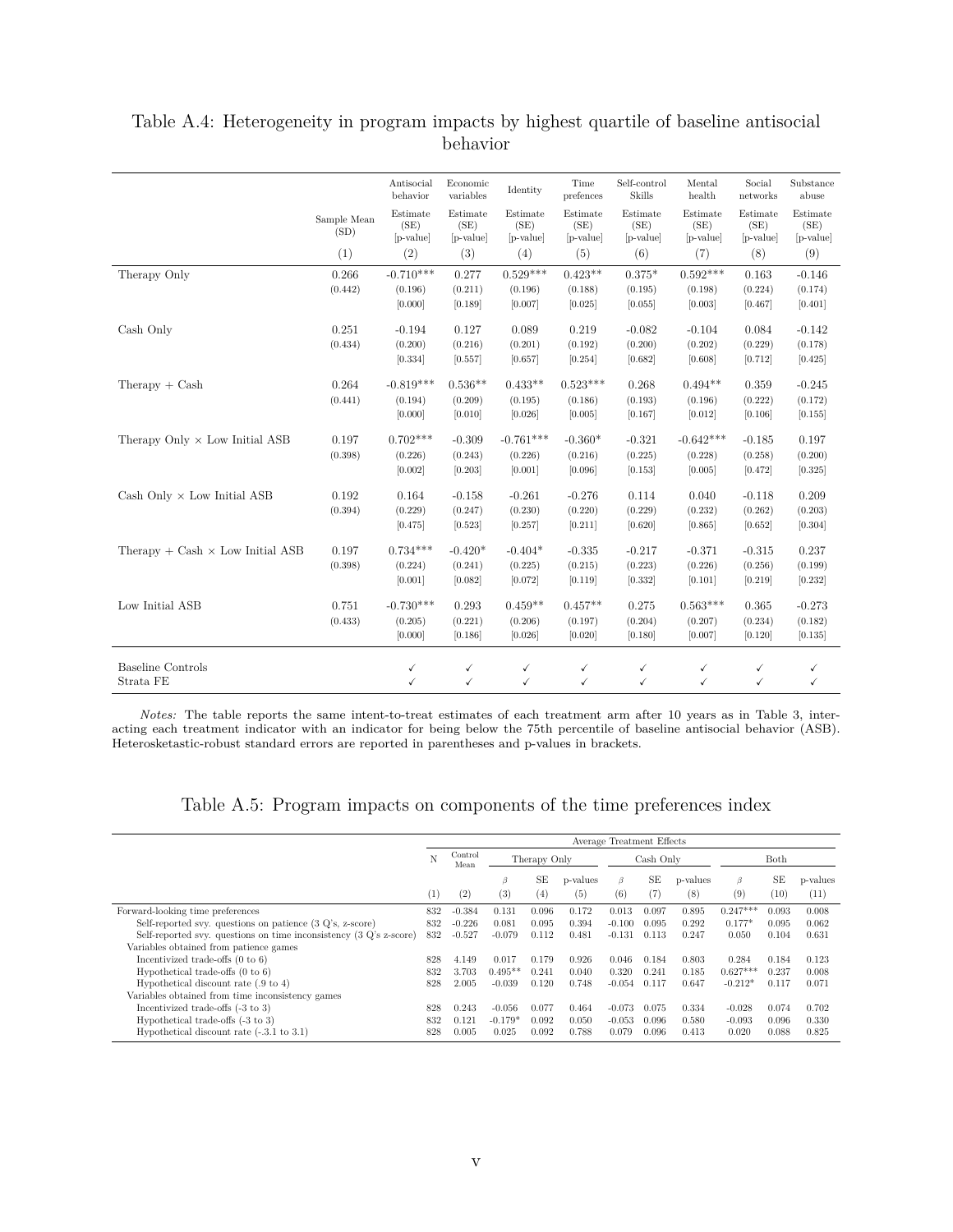<span id="page-51-0"></span>

|                                 | Average Treatment Effects |                                 |                   |       |          |            |           |          |                   |       |          |  |
|---------------------------------|---------------------------|---------------------------------|-------------------|-------|----------|------------|-----------|----------|-------------------|-------|----------|--|
|                                 | N                         | Control<br>Therapy Only<br>Mean |                   |       |          |            | Cash Only |          | Both              |       |          |  |
|                                 |                           |                                 | B                 | SE    | p-values | β          | SE        | p-values | β                 | SE    | p-values |  |
|                                 | $\left(1\right)$          | $\left( 2\right)$               | $\left( 3\right)$ | (4)   | (5)      | $^{(6)}$   | (7)       | (8)      | $\left( 9\right)$ | (10)  | (11)     |  |
| Self-control skills             | 832                       | $-0.110$                        | $0.178*$          | 0.103 | 0.086    | 0.049      | 0.103     | 0.634    | 0.119             | 0.100 | 0.235    |  |
| Impulsiveness (z-score)         | 829                       | 0.072                           | $-0.053$          | 0.105 | 0.610    | 0.001      | 0.105     | 0.993    | $-0.068$          | 0.099 | 0.491    |  |
| Conscientiousness (z-score)     | 832                       | $-0.054$                        | 0.110             | 0.114 | 0.336    | $-0.034$   | 0.107     | 0.752    | 0.026             | 0.111 | 0.812    |  |
| Perseverance / GRIT (z-score)   | 832                       | $-0.058$                        | 0.145             | 0.106 | 0.173    | $-0.057$   | 0.105     | 0.586    | 0.042             | 0.106 | 0.689    |  |
| Reward responsiveness (z-score) | 832                       | 0.083                           | $-0.118$          | 0.108 | 0.275    | $-0.214**$ | 0.109     | 0.049    | $-0.150$          | 0.106 | 0.158    |  |

Table A.6: Program impacts on components of the self control index

Table A.7: Program impacts on components of the identity and values index

<span id="page-51-1"></span>

|                                                                   | Average Treatment Effects |                                 |          |       |                   |           |       |          |                  |       |          |
|-------------------------------------------------------------------|---------------------------|---------------------------------|----------|-------|-------------------|-----------|-------|----------|------------------|-------|----------|
|                                                                   |                           | Control<br>Therapy Only<br>Mean |          |       | Cash Only         |           |       | Both     |                  |       |          |
|                                                                   |                           |                                 | B        | SЕ    | p-values          | $\beta$   | SE    | p-values | $\beta$          | SE    | p-values |
|                                                                   | $\left(1\right)$          | (2)                             | (3)      | (4)   | $\left( 5\right)$ | (6)       | (7)   | (8)      | $\left(9\right)$ | (10)  | (11)     |
| Anticriminal identity & values                                    | 832                       | $-0.017$                        | $-0.037$ | 0.101 | 0.719             | $-0.102$  | 0.099 | 0.301    | 0.100            | 0.099 | 0.312    |
| Attitudes toward use of violence (sum of 11 indicator Q's.)       | 832                       | 1.060                           | 0.017    | 0.152 | 0.908             | $-0.031$  | 0.149 | 0.832    | 0.012            | 0.151 | 0.935    |
| Attitudes toward criminality, (sum of 12 indicator Q's.)          | 832                       | 2.984                           | $-0.180$ | 0.181 | 0.321             | $-0.118$  | 0.165 | 0.474    | $-0.232$         | 0.172 | 0.178    |
| Attitudes toward political violence (sum of 6 indicator $Q$ 's.)* | 794                       | 0.121                           | 0.014    | 0.060 | 0.810             | $0.141**$ | 0.065 | 0.031    | $-0.007$         | 0.056 | 0.894    |
| Index of appearance (z-score)                                     | 828                       | 0.161                           | $-0.079$ | 0.085 | 0.356             | $-0.112$  | 0.091 | 0.220    | 0.026            | 0.084 | 0.754    |
| Prosocial behavior (z-score)                                      | 832                       | 0.187                           | $-0.068$ | 0.115 | 0.552             | $-0.216*$ | 0.114 | 0.060    | $-0.035$         | 0.113 | 0.760    |

Table A.8: Program impacts on components of the mental health index

|                                                  |                  |                 |              |       |          | Average Treatment Effects |       |          |                   |       |                   |
|--------------------------------------------------|------------------|-----------------|--------------|-------|----------|---------------------------|-------|----------|-------------------|-------|-------------------|
|                                                  |                  | Control<br>Mean | Therapy Only |       |          | Cash Only                 |       |          | Both              |       |                   |
|                                                  |                  |                 | Β            | SE    | p-values | β                         | SЕ    | p-values | B                 | SE    | p-values          |
|                                                  | $\left(1\right)$ | (2)             | (3)          | (4)   | (5)      | (6)                       | (7)   | (8)      | $\left( 9\right)$ | (10)  | $\left(11\right)$ |
| Positive self-regard/mental health               | 828              | $-0.089$        | 0.088        | 0.104 | 0.398    | $-0.031$                  | 0.102 | 0.759    | $0.207**$         | 0.101 | 0.041             |
| Neuroticism (z-score)                            | 806              | 0.054           | $-0.101$     | 0.112 | 0.365    | 0.013                     | 0.107 | 0.907    | $-0.107$          | 0.112 | 0.339             |
| Locus of control (z-score)                       | 806              | 0.069           | $-0.032$     | 0.114 | 0.779    | $-0.248**$                | 0.114 | 0.030    | $-0.094$          | 0.112 | 0.400             |
| Self esteem (z-score)                            | 806              | $-0.027$        | $-0.067$     | 0.110 | 0.541    | $-0.041$                  | 0.106 | 0.698    | 0.144             | 0.107 | 0.177             |
| Summary index of subjective well being (z-score) | 828              | $-0.055$        | 0.101        | 0.083 | 0.223    | $-0.009$                  | 0.084 | 0.911    | $0.348***$        | 0.086 | 0.000             |
| Depression, 6 Q's. $(0 \text{ to } 17)^*$        | 802              | 7.989           | $-0.384$     | 0.357 | 0.283    | $-0.254$                  | 0.360 | 0.481    | $-0.596*$         | 0.360 | 0.098             |
| Distress (z-score)                               | 802              | 0.355           | $-0.155$     | 0.109 | 0.157    | 0.010                     | 0.108 | 0.923    | $-0.094$          | 0.104 | 0.368             |

Table A.9: Program impacts on components of the substance abuse index

|                                  | Average Treatment Effects |                 |                   |                   |          |                   |           |          |           |       |          |  |
|----------------------------------|---------------------------|-----------------|-------------------|-------------------|----------|-------------------|-----------|----------|-----------|-------|----------|--|
|                                  | Ν                         | Control<br>Mean |                   | Therapy Only      |          |                   | Cash Only |          |           | Both  |          |  |
|                                  |                           |                 | ß                 | SЕ                | p-values | β                 | SЕ        | p-values | β         | SЕ    | p-values |  |
|                                  | $\left  \right $          | (2)             | $\left( 3\right)$ | $\left( 4\right)$ | (5)      | $\left( 6\right)$ |           | $^{(8)}$ | (9)       | (10)  | (11)     |  |
| Substance abuse                  | 832                       | 0.141           | $-0.052$          | 0.083             | 0.533    | $-0.041$          | 0.082     | 0.619    | $-0.096$  | 0.083 | 0.244    |  |
| Usually drinks $(0-1)$           | 832                       | 0.690           | $-0.065$          | 0.041             | 0.114    | $-0.043$          | 0.042     | 0.311    | $-0.023$  | 0.041 | 0.571    |  |
| Usually uses marijuana $(0-1)$   | 832                       | 0.462           | $-0.038$          | 0.042             | 0.368    | $-0.034$          | 0.042     | 0.418    | $-0.075*$ | 0.041 | 0.067    |  |
| Usually takes hard drugs $(0-1)$ | 832                       | 0.220           | 0.054             | 0.038             | 0.159    | 0.038             | 0.038     | 0.316    | 0.012     | 0.038 | 0.761    |  |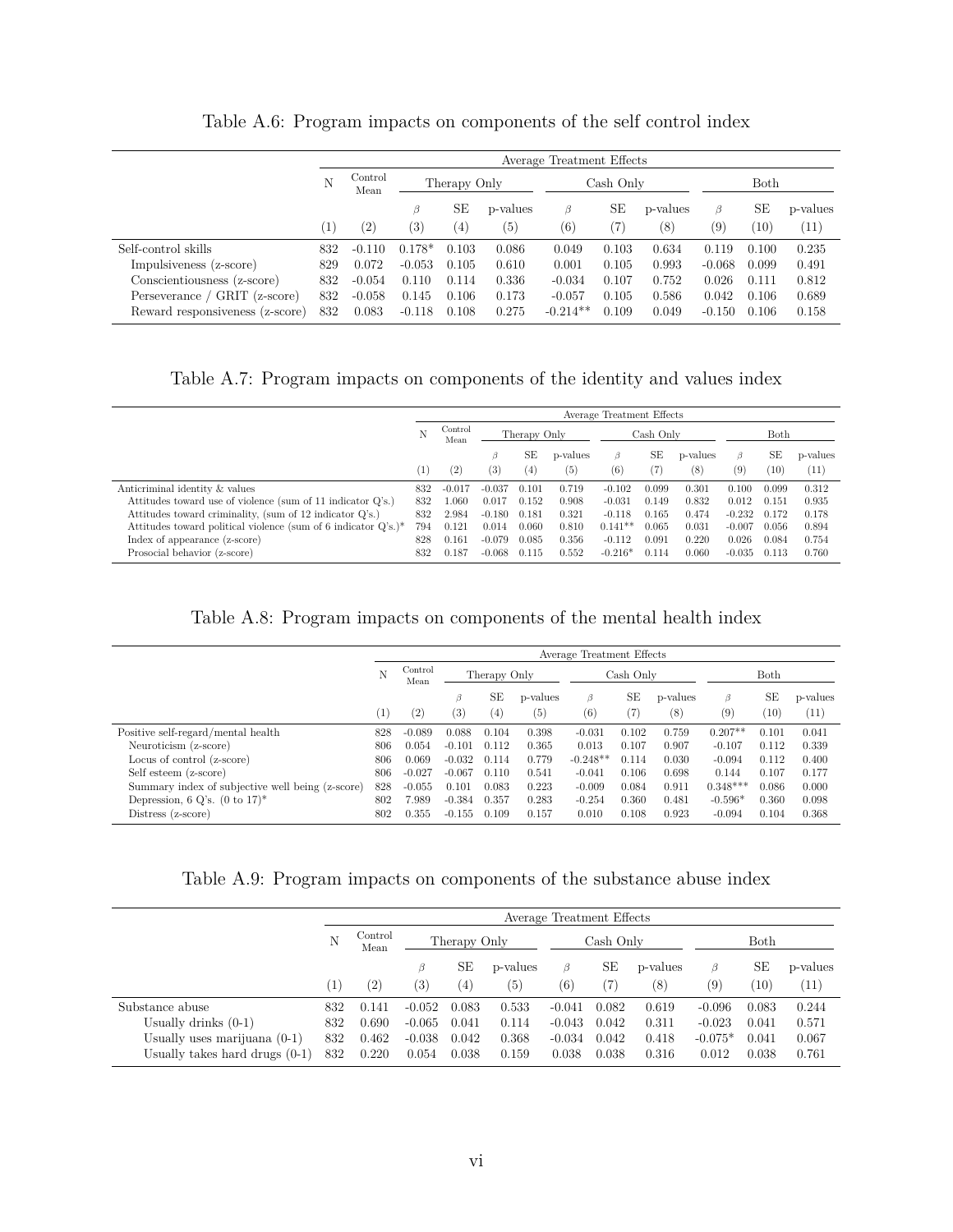<span id="page-52-2"></span>

|                                         | Average Treatment Effects |                 |                   |              |          |          |           |          |                   |             |          |
|-----------------------------------------|---------------------------|-----------------|-------------------|--------------|----------|----------|-----------|----------|-------------------|-------------|----------|
|                                         | N                         | Control<br>Mean |                   | Therapy Only |          |          | Cash Only |          |                   | <b>Both</b> |          |
|                                         |                           |                 | β                 | SЕ           | p-values | β        | SЕ        | p-values | β                 | SЕ          | p-values |
|                                         | $\left  \right $          | (2)             | $\left( 3\right)$ | $^{(4)}$     | (5)      | (6)      | (7)       | $^{(8)}$ | $\left( 9\right)$ | (10)        | (11)     |
| Quality of social networks              | 832                       | 0.123           | $-0.010$          | 0.115        | 0.934    | $-0.033$ | 0.114     | 0.773    | 0.103             | 0.106       | 0.332    |
| Peers quality (z-score)                 | 802                       | 0.371           | $-0.191**$        | 0.092        | 0.038    | $-0.139$ | 0.087     | 0.113    | 0.027             | 0.082       | 0.743    |
| Quality of family relations (z-score)   | 802                       | 0.042           | 0.059             | 0.106        | 0.575    | $-0.037$ | 0.104     | 0.723    | 0.101             | 0.103       | 0.325    |
| $Ex$ -commanders ties $(z$ -score $)^*$ | 832                       | $-0.116$        | $0.141**$         | 0.071        | 0.046    | 0.063    | 0.067     | 0.345    | 0.062             | 0.062       | 0.320    |
| Big men ties (z-score)                  | 802                       | 0.042           | $-0.102$          | 0.109        | 0.350    | $-0.024$ | 0.109     | 0.828    | $-0.047$          | 0.112       | 0.672    |

Table A.10: Program impacts on components of the social networks index

<span id="page-52-1"></span>Table A.11: Program impacts on components of the economic performance index

|                                                        | Average Treatment Effects |                 |            |              |          |           |        |          |           |        |          |
|--------------------------------------------------------|---------------------------|-----------------|------------|--------------|----------|-----------|--------|----------|-----------|--------|----------|
|                                                        | N                         | Control<br>Mean |            | Therapy Only |          | Cash Only |        |          | Both      |        |          |
|                                                        |                           |                 | $\beta$    | SE           | p-values | $\beta$   | SЕ     | p-values | B         | SE     | p-values |
|                                                        | $\left(1\right)$          | (2)             | (3)        | $^{(4)}$     | (5)      | $^{(6)}$  | (7)    | (8)      | (9)       | (10)   | (11)     |
| Economic performance                                   | 832                       | 0.061           | 0.083      | 0.113        | 0.464    | 0.024     | 0.113  | 0.835    | $0.213*$  | 0.110  | 0.052    |
| Profit 7d avg (USD, capped 99th)                       | 802                       | 26.583          | 2.516      | 4.113        | 0.541    | 2.035     | 4.386  | 0.643    | 5.181     | 4.180  | 0.216    |
| Index of wealth: housing quality and assetss (z-score) | 832                       | 0.054           | $-0.005$   | 0.107        | 0.961    | $-0.123$  | 0.108  | 0.254    | 0.190     | 0.116  | 0.102    |
| Total consumption last 2w (USD)                        | 832                       | 109.600         | 1.474      | 10.992       | 0.893    | 9.155     | 12.102 | 0.450    | 1.552     | 12.599 | 0.902    |
| Savings stock (USD, capped 99th)                       | 832                       | 82.319          | $-1.700$   | 15.762       | 0.914    | $-10.771$ | 15.918 | 0.499    | 10.106    | 16.566 | 0.542    |
| Business stock (USD, capped 99th)                      | 832                       | 135.963         | $-11.929$  | 39.555       | 0.763    | 21.753    | 36.730 | 0.554    | 25.163    | 38.387 | 0.512    |
| $#$ Hours worked past 7d                               | 832                       | 27.091          | $7.119***$ | 2.639        | 0.007    | 3.703     | 2.491  | 0.138    | $5.049**$ | 2.558  | 0.049    |
| Is sleeping in the strees now (indicator)              | 832                       | 0.132           | $-0.010$   | 0.029        | 0.727    | 0.017     | 0.029  | 0.553    | $-0.032$  | 0.029  | 0.266    |

Table A.12: Robustness to alternative index construction

<span id="page-52-0"></span>

|                                       |                 | Main Specification |            |                 | Pooled composite |             |                 |              | Pooled individual questions | Covariance-weighted |              |            |
|---------------------------------------|-----------------|--------------------|------------|-----------------|------------------|-------------|-----------------|--------------|-----------------------------|---------------------|--------------|------------|
|                                       | Therapy<br>only | Cash<br>only       | Both       | Therapy<br>only | Cash<br>only     | Both        | Therapy<br>only | Cash<br>only | Both                        | Therapy<br>only     | Cash<br>only | Both       |
|                                       | (1)             | (2)                | (3)        | (4)             | (5)              | (6)         | (7)             | (8)          | (9)                         | (10)                | (11)         | (12)       |
| Antisocial behaviors                  | $-0.204*$       | $-0.082$           | $-0.251**$ | $-0.171**$      | $-0.072$         | $-0.220***$ | $-0.203**$      | $-0.079$     | $-0.200**$                  | $-0.199*$           | $-0.098$     | $-0.265**$ |
|                                       | (0.106)         | (0.104)            | (0.104)    | (0.080)         | (0.079)          | (0.078)     | (0.083)         | (0.080)      | (0.084)                     | (0.107)             | (0.104)      | (0.107)    |
| Economic Performance                  | 0.027           | 0.028              | $0.190*$   | 0.058           | 0.054            | $0.179*$    | 0.058           | 0.054        | $0.179*$                    | 0.104               | 0.055        | $0.174*$   |
|                                       | (0.098)         | (0.097)            | (0.098)    | (0.095)         | (0.096)          | (0.094)     | (0.095)         | (0.096)      | (0.094)                     | (0.097)             | (0.098)      | (0.099)    |
| Identity and values                   | $-0.037$        | $-0.102$           | 0.100      | $-0.031$        | $-0.047$         | $0.093*$    | $-0.044$        | $-0.027$     | 0.018                       | $-0.063$            | $-0.132$     | 0.081      |
|                                       | (0.101)         | (0.099)            | (0.099)    | (0.060)         | (0.059)          | (0.056)     | (0.058)         | (0.058)      | (0.058)                     | (0.101)             | (0.100)      | (0.097)    |
| Forward-looking time preferences      | $0.206**$       | 0.000              | $0.174*$   | $0.152*$        | $-0.037$         | $0.164**$   | $0.152*$        | $-0.037$     | $0.164**$                   | $0.218**$           | $-0.002$     | 0.139      |
|                                       | (0.096)         | (0.098)            | (0.094)    | (0.086)         | (0.086)          | (0.082)     | (0.086)         | (0.086)      | (0.082)                     | (0.094)             | (0.098)      | (0.093)    |
| Self-control skills                   | $0.178*$        | 0.049              | 0.119      | $0.173*$        | 0.048            | 0.116       | $-0.061$        | $-0.028$     | 0.025                       | $0.198*$            | 0.100        | 0.142      |
|                                       | (0.103)         | (0.103)            | (0.100)    | (0.101)         | (0.100)          | (0.097)     | (0.078)         | (0.078)      | (0.078)                     | (0.106)             | (0.104)      | (0.103)    |
| Positive self-regard/mental health    | 0.088           | $-0.031$           | $0.207**$  | 0.097           | $-0.039$         | $0.317***$  | 0.040           | $-0.028$     | $0.262***$                  | 0.063               | $-0.067$     | $0.188*$   |
|                                       | (0.104)         | (0.102)            | (0.101)    | (0.078)         | (0.078)          | (0.079)     | (0.065)         | (0.068)      | (0.066)                     | (0.104)             | (0.102)      | (0.102)    |
| Quality of social networks, (z-score) | $-0.036$        | $-0.013$           | 0.109      | $-0.006$        | 0.007            | 0.064       | $-0.132*$       | $-0.104$     | 0.019                       | $-0.051$            | $-0.003$     | 0.127      |
|                                       | (0.098)         | (0.096)            | (0.094)    | (0.050)         | (0.049)          | (0.048)     | (0.075)         | (0.072)      | (0.067)                     | (0.098)             | (0.094)      | (0.094)    |
| Substance Abuse                       | $-0.058$        | $-0.046$           | $-0.102$   | $-0.029$        | $-0.033$         | $-0.087$    | $-0.029$        | $-0.033$     | $-0.087$                    | $-0.066$            | $-0.047$     | $-0.078$   |
|                                       | (0.096)         | (0.094)            | (0.096)    | (0.077)         | (0.075)          | (0.077)     | (0.077)         | (0.075)      | (0.077)                     | (0.099)             | (0.098)      | (0.100)    |

*Notes:* We surveyed each subject twice at each survey round, averaging their composite subcomponent indexes for our main specification (columns 1–3). Columns 4–6 treat each survey round as a separate observation (up to 2 per respondent), with standard errors clustered by individual. Columns 7–8 return to averaing the two survey rounds, but now instead of averaging the composite subcomponent indexes, we take a simple averae of all the survey variables within all the composite subcomponent indexes. Finally, Columns 10–12 covariance-weight the composite subcomponent indexes rather than take a simple average indexes are covariance-weighted rather than simple averages of the component indexes.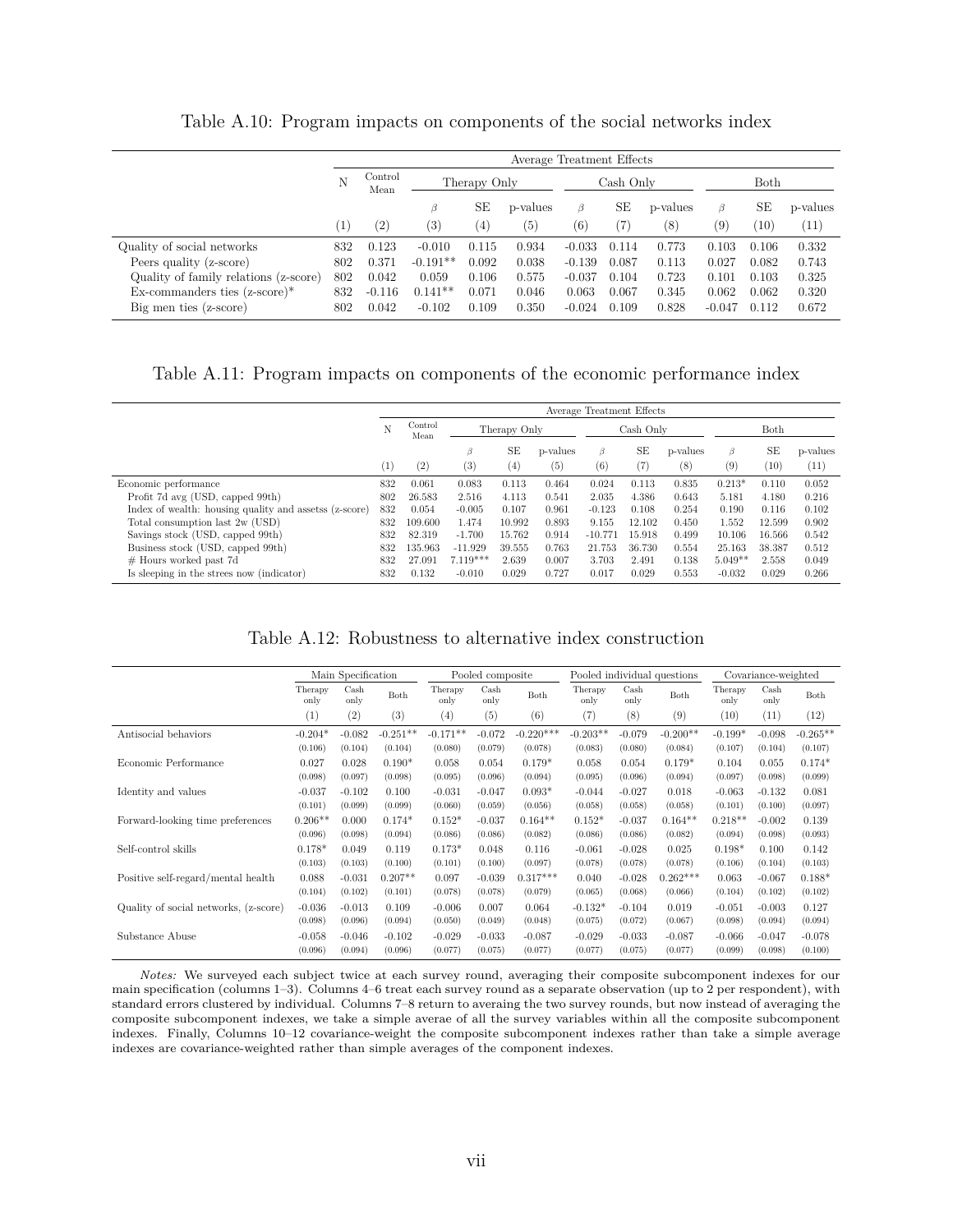## <span id="page-53-0"></span>**B Qualitative data validation**

Out of concerns that concerned that our survey outcome measures,  $y^s$ , may be biased, we set out to validate some measures through trust-building and intensive observation, obtaining a validated measure  $y^v$ . Assuming  $y^v$  captures the true behavior,  $y^*$ , this allows us to estimate the degree and direction of bias. We summarize the approach, empirical strategy, and results here, with details in Blattman et al. (2016).

**Approach to validation** Of more than 4,000 endline surveys in the first year following treatment, we randomly selected 7.3% and re-tested answers to six survey-based measures with two-week recall periods. We chose four potentially sensitive behaviors—marijuana use, thievery, gambling, and homelessness.

We used intense qualitative work—in-depth participant observation, open-ended questioning, and efforts to build relationships and trust—to try to elicit more truthful answers. Over several days of trust-building and conversation, plus direct observation, we tried to elicit a direct admission or discussion of the behavior.

We selected and trained eight of the study's most talented qualitative research staff as validators, all Liberians. In the ten days following the survey, a validator visited the respondent over four days, spending several hours each day in conversation and observation. Validators shadowed respondents as they went about their day, rather than conduct formal interviews. They raised target topics through indirect questions while chatting.

Validators developed techniques to foster trusting relationships and to build rapport: becoming close to street leaders; eating meals with subjects; sharing personal information (including similar acts they or their friends engaged in); and mirroring participants' appearance and vernacular as appropriate. Validators would also observe the respondent's behavior from afar, as well as converse with peers and family. The goal was to attain insider status, and thus reduce the chance of misreporting. The premise was that time, a focus on a small number of behaviors, and trust/rapport building would mean that respondents were less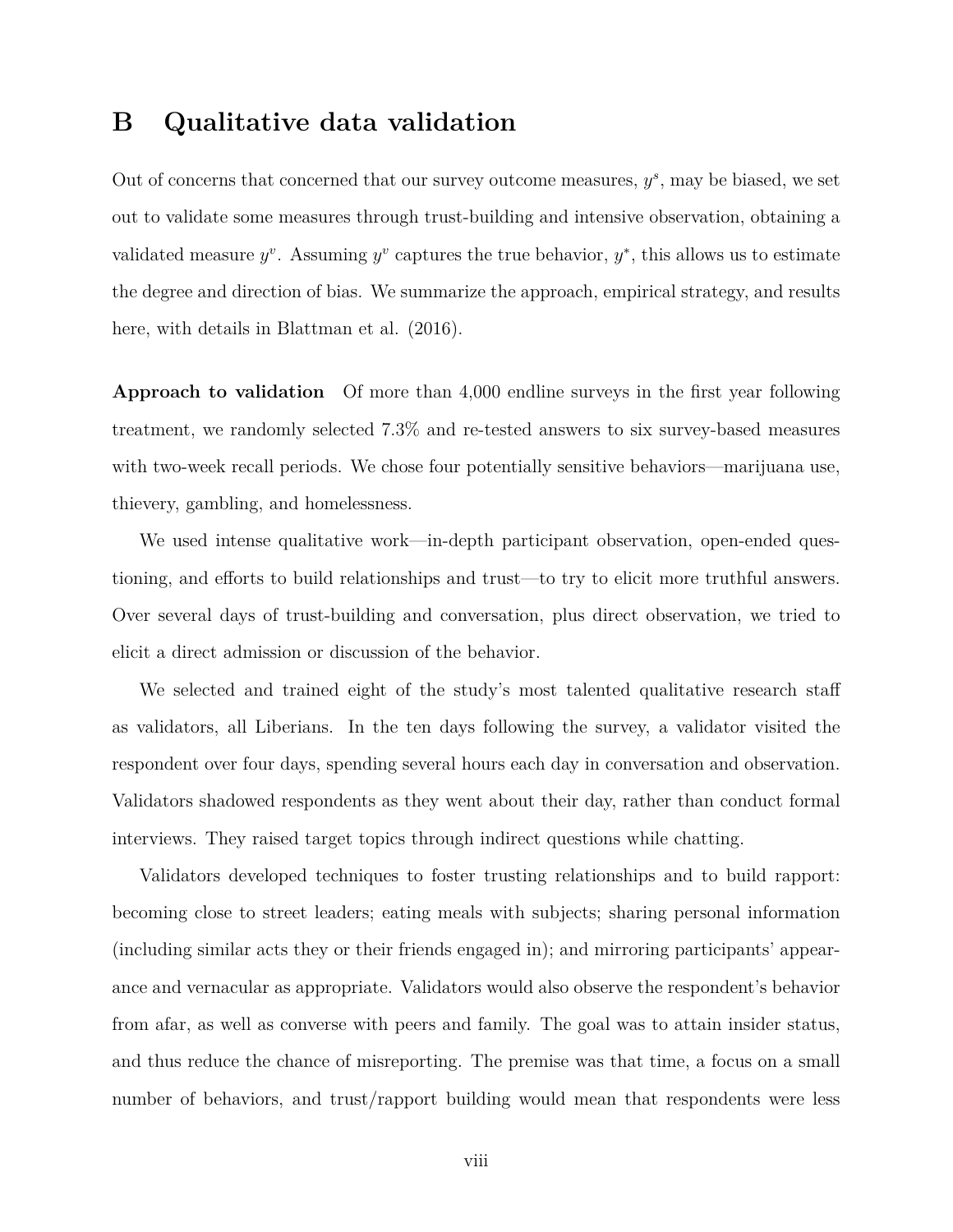willing, or feel less able, to deceive a more familiar person, who also knows them better. Validator also had the opportunity to clear up misunderstandings and get a more accurate assessment of the behaviors. By discussing sensitive behaviors openly, relating their own experiences and that of friends, validators sought to dispel any notion that certain answers are more desirable, or would result in any strategic gains.

Without knowing the respondent's survey response,  $y^s$ , the validators coded an indicator of whether or not the respondent engaged in the behaviors in the two weeks prior to the survey,  $y^v$ . The authors reviewed the evidence and the coding for every case. In general, we used a relatively high standard of evidence, only coding  $y^v = 1$  for a direct admission of the behavior or persuasive statements that they did not engage in the behavior.<sup>[21](#page-54-0)</sup>

If this technique simply reproduced the errors in the survey data, then the validation is little help. The key assumption is that four days of building trust and gathering extensive information, regarding just six behaviors, reduced experimenter demand and other biases correlated with treatment compared to responses during a 300-question, 90-minute questionnaire.

Nonetheless,  $y^v$  is not free from error. For instance, the requirement of a direct admission, the disruption in people's lives, errors in recall periods, or increased social desirability bias from scrutiny all undoubtedly led to systematic errors in  $y^v$ . These errors, however, are not necessarily correlated with treatment. This is possible, for example, because validators could have learned men's treatment status in conversation, and this could have biased their coding. Nonetheless, we designed the trust-building and evidentiary standards to minimize this risk.

**Survey-validation differences** Of the 297 men we selected for validation, we found and validated 240 (81%).  $y^s$  and  $y^v$  are identical about 80% of the time for sensitive measures.

<span id="page-54-0"></span><sup>&</sup>lt;sup>21</sup>The validators only witnessed or received third-party evidence of the behavior in a fifth of cases, but neither was considered sufficient evidence for a final coding. Both had to be followed by questions confirming that the respondent also engaged in the behavior in the two weeks prior to the survey. In general, we used a relatively high standard of evidence, only coding  $y^v = 1$  if the validator directly observed the behavior or the respondent directly admitted it.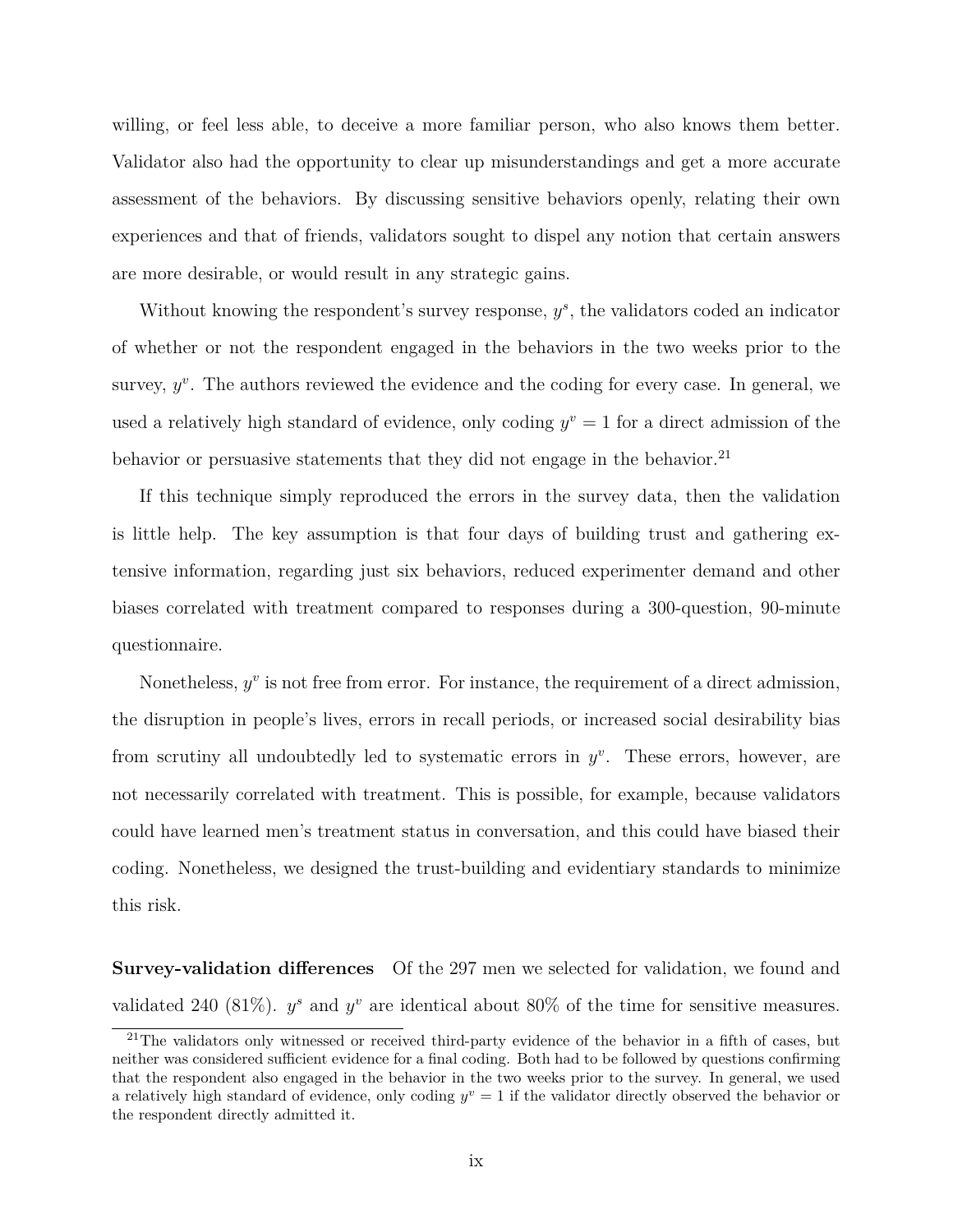As expected, however,  $\bar{y}^s \leq \bar{y}^v$ : The average person reported 1.21 sensitive behaviors in validation, and 1.12 sensitive behaviors in the survey.

**Empirical strategy** If we believe that the validation measure is closer to the true behavior, then one way to test for bias in the survey-based treatment effects is to take the difference  $y_i^s - y_i^v$ , our proxy of measurement error for person *i*, and regress it on treatment:

<span id="page-55-0"></span>
$$
y_i^s - y_i^v = \beta_0 + \beta_1 T_i + \mu_i.
$$
 (2)

If  $\beta_1$  < 0 for sensitive measures, then treated men were more likely to under-report bad behaviors, and our survey-based treatment effects may overestimate the decline in anti-social behaviors.

With a sample of 240, we estimate we are powered to detect average under- or overreporting of at least 14%, and error correlated with treatment of 28%. Because of power concerns, we pay close attention to the sign, magnitude, and confidence interval for  $\beta_1$ .

Of course, the crucial assumption is that  $y^v$  is closer to the true behavior. This parallels the "no liars" and "no design effects" assumptions in list experiments. The assumption cannot be tested directly, but can only be argued on context and the quality of the approach.

**Results for sensitive behaviors** We estimate equation [2](#page-55-0) in Table [B.1,](#page-56-0) including block fixed effects.<sup>[22](#page-55-1)</sup> For sensitive behaviors, almost none of the coefficients on treatment indicators or interactions are statistically significant. We see little evidence of the therapy inducing a desirability bias, and indeed the effects run in the opposite direction.

Indeed, looking at the index of four sensitive measures (Column 1), *β*<sup>1</sup> is actually greater than zero for therapy plus cash, implying that the impacts of therapy plus cash are, if anything, larger than the survey data imply.

<span id="page-55-1"></span><sup>&</sup>lt;sup>22</sup>That is, in equation [2](#page-55-0) we actually estimate  $\beta_{0j}$  and  $\tilde{\beta}_{0j}$ , which is necessary to identify treatment effects when the probability of treatment assignment varies by block. The results without block fixed effects (not shown) are qualitatively similar.